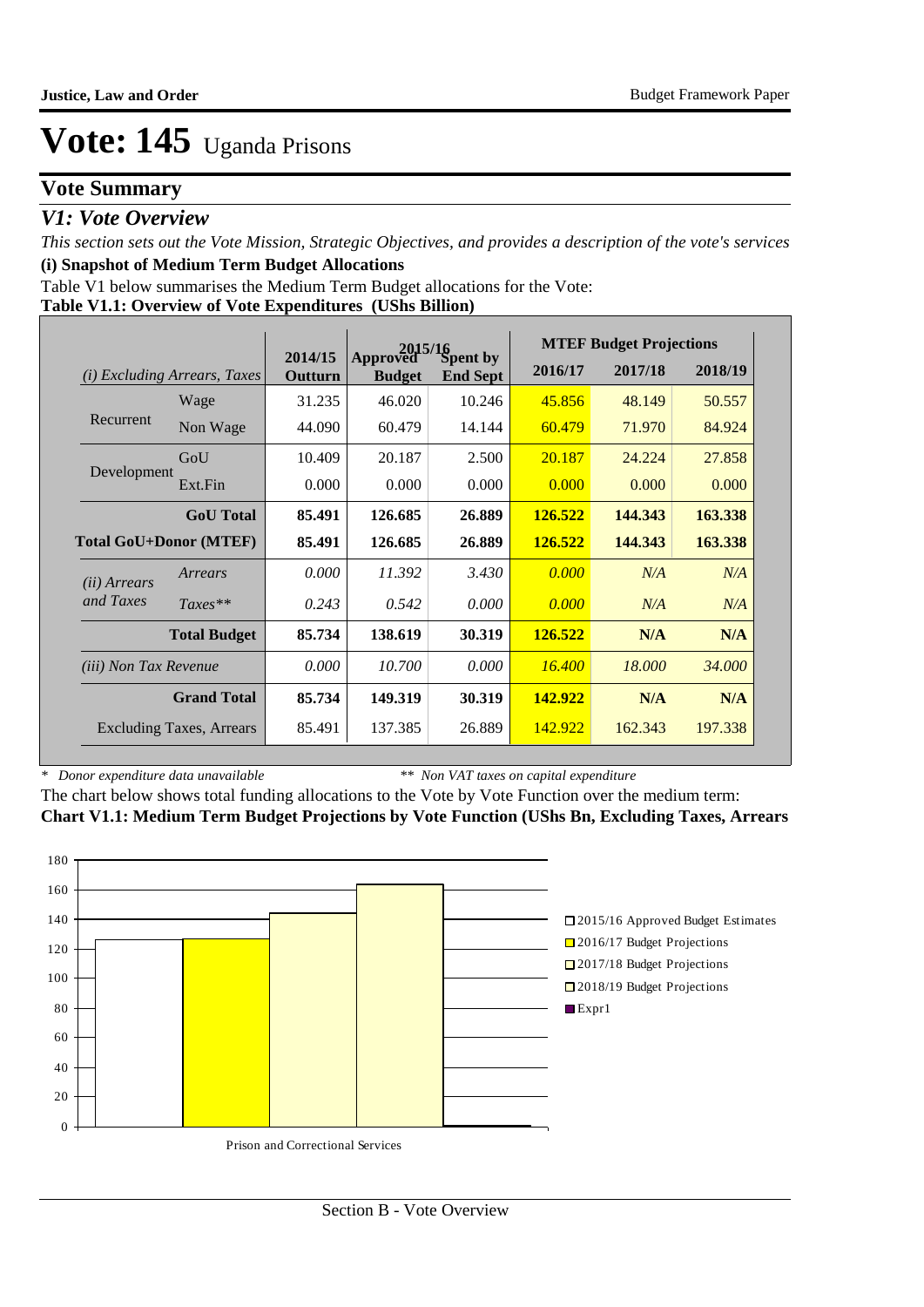### **Vote Summary**

### **(ii) Vote Mission Statement**

The Vote's Mission Statement is:

*To contribute to the protection and development of society by providing safe, secure and humane custody of prisoners while placing human rights at the centre of their correctional programmes.*

### **(iii) Vote Outputs which Contribute to Priority Sector Outcomes**

The table below sets out the vote functions and outputs delivered by the vote which the sector considers as contributing most to priority sector outcomes.

| <b>Table V1.2: Sector Outcomes, Vote Functions and Key Outputs</b>                          |                                                                             |                                                                  |  |  |  |  |  |  |
|---------------------------------------------------------------------------------------------|-----------------------------------------------------------------------------|------------------------------------------------------------------|--|--|--|--|--|--|
| <b>Sector Outcome 1:</b>                                                                    | <b>Sector Outcome 2:</b>                                                    | <b>Sector Outcome 3:</b>                                         |  |  |  |  |  |  |
| Strenghtened legal and policy<br>frameworks for JLOS operations and<br>national development | Access to JLOS services particularly for<br>the vulnerable persons enhanced | Observance of Human rights and<br><i>accountability promoted</i> |  |  |  |  |  |  |
| <b>Vote Function: 12.57 Prison and Correctional Services</b>                                |                                                                             |                                                                  |  |  |  |  |  |  |
| <b>Outputs Contributing to Outcome 1:</b>                                                   | <b>Outputs Contributing to Outcome 2:</b>                                   | <b>Outputs Contributing to Outcome 3:</b>                        |  |  |  |  |  |  |
| None                                                                                        | <b>Outputs Provided</b>                                                     | <b>Outputs Provided</b>                                          |  |  |  |  |  |  |
|                                                                                             | 125705 Prisons Management                                                   | 125701 Rehabilitation & re-integration of                        |  |  |  |  |  |  |
|                                                                                             | Capital Purchases                                                           | offenders                                                        |  |  |  |  |  |  |
|                                                                                             | 125780 Construction and Rehabilitation<br>of Prisons                        |                                                                  |  |  |  |  |  |  |

### *V2: Past Vote Performance and Medium Term Plans*

*This section describes past and future vote performance, in terms of key vote outputs and plans to address sector policy implementation issues.* 

### **(i) Past and Future Planned Vote Outputs**

*2014/15 Performance*

1 Rate of recidivism reduced from 26% to 23% as a result of intensified rehabilitation programmes

2 Average length of stay on remand reduced from 11.4 to 10.5 months (capital offenders) & from 3 to 2 months (petty offenders); however, remand population increased from 55.1% to 55.4%.

3 Staff prisoner ratio increased from 1:8 to 1:7 due to recruitment and training of 1,338 staff warders and wardresses. The ideal is 1:3

4 Increased Prisons holding capacity by 1,619 (10.9%) from 14,898 to 16,517 arising from completion of construction/renovation of Ruimi, Oyam, Amita, Tororo and Mbarara prisons.

5 Escape rate reduced from 8.4 to 7.5 per 1,000 held prisoners

6 Reduced mortality rate among prisoners from 1/1,000 to 0.75/1000 prisoners

7 Prisons farms contributed 35% to prisoners' maize feeding requirement.

*Preliminary 2015/16 Performance*

For FY2015/2016, the following has been achieved at output level basing on strategic objectives;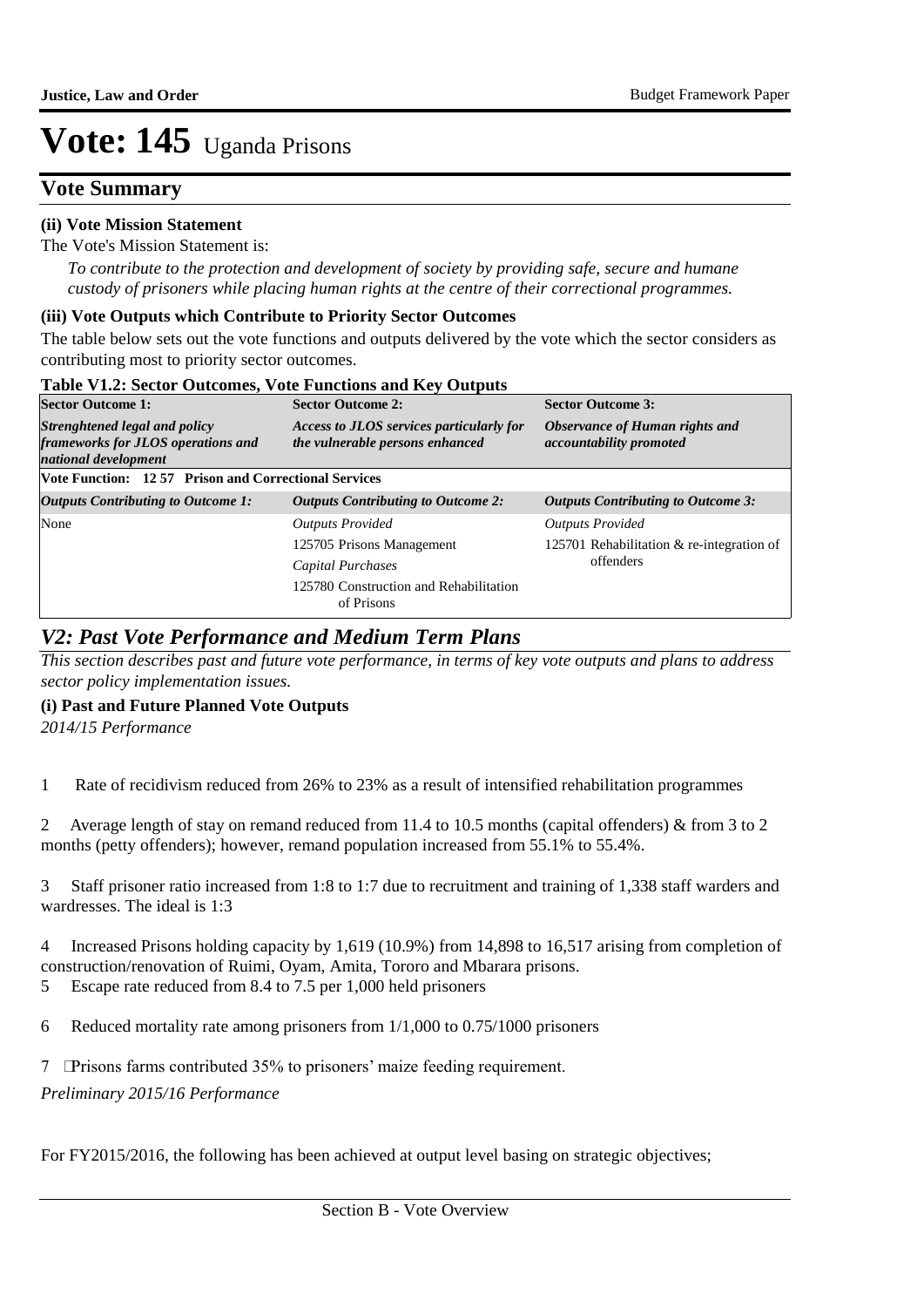### **Vote Summary**

Enhance safety and security of prisoners, staff and the public:

a)  $\Box$  Completed construction of prisoners' wards at Ruimi, Isingiro, Amuru, and Kaabong prisons and a perimeter fence at Upper prison.

- b) Installation of security equipment (CCTV cameras) at Masaka and Gulu prisons ongoing
- c) Enhanced security by incarcerating a daily average of 45,125 prisoners.

Rehabilitate reform and reintegrate prisoners

- 2,335 inmates on formal educational programs facilitated with scholastic materials.
- 9,274 inmates are undergoing training in life skills (9,156 in agricultural skills; 118 in vocational skills)
- 15,182 inmates given rehabilitative guidance and counseling
- 12,888 inmates linked to outside world (actors of criminal justice system)
- 800 offenders reintegrated back into their communities.
- 42 inmates trade tested in various vocational trades
- Contribute to access to justice
- Remand population has remained at 55.4%

 A daily average of 987 prisoners produced to 213 courts spread country wide – procurement of 18 vehicles ongoing

 Protect and promote human rights of offenders and staff.

 Construction of water borne toilets in prisons to eliminate the "Night soil bucket system" of sanitation and improve sanitation ongoing

 Staff and Prisoners' welfare

 Construction of 38 staff housing units Arua, Koboko, and Kitalya prisons is ongoing.

 All children (240) of female prisoners staying in prison given welfare support for growth and development.

 Medical drugs for opportunistic infections and nutritional support given to 662 staff living with HIV/AIDS.

 15 regional health units provided with various medical supplies and sundries;

 45,125 inmates provided with a pair of uniform each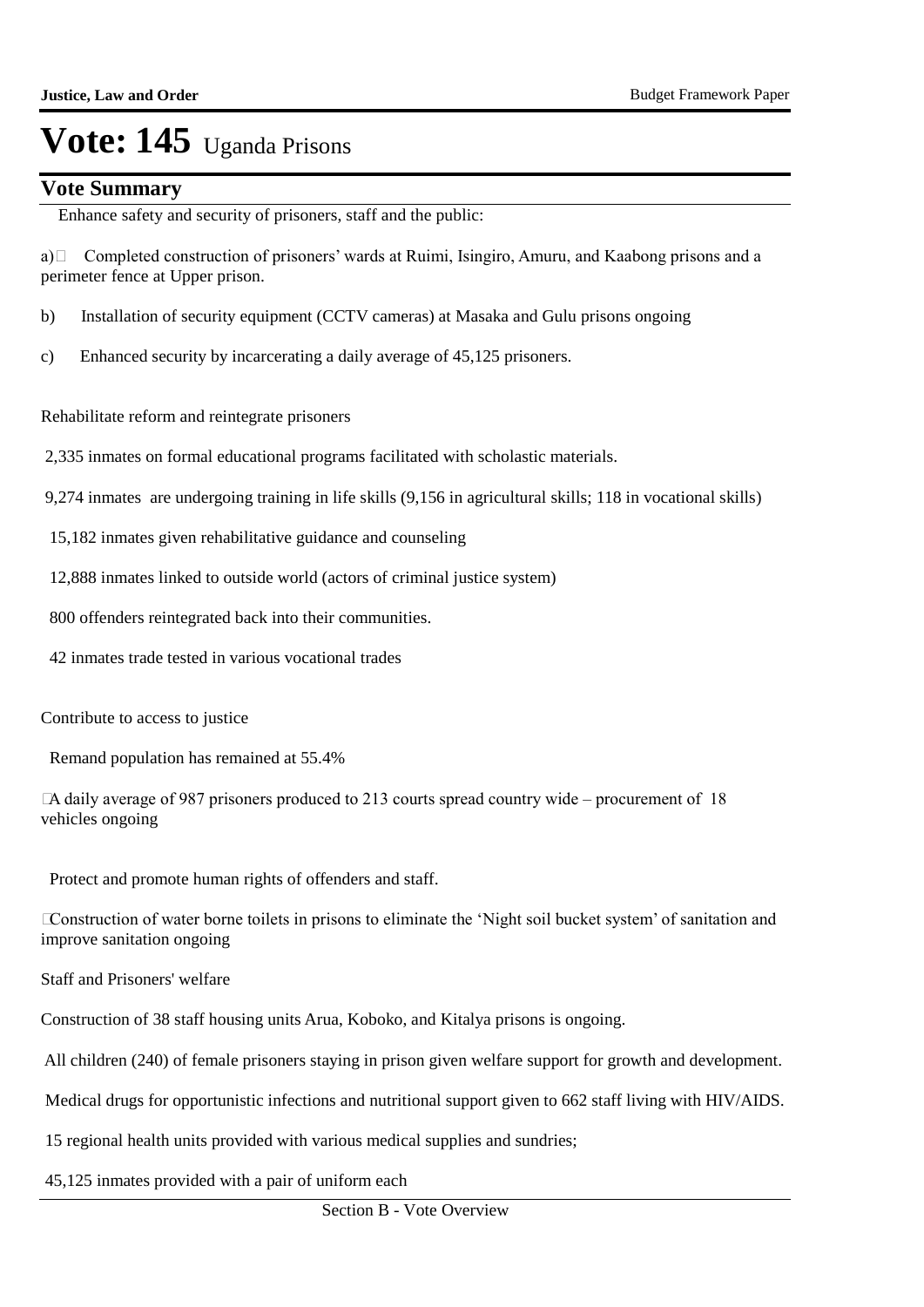## **Vote Summary**

 All uniformed staff provided with a pair of uniform each

 Enabled 87 staff to construct homes through the Prisons Duty Free shop.

Prisons farms production

 a) Completed the feasibility studies for development of irrigation systems at Ruimi, Ibuga and Mubuku farm prisons.

b) Procurement of 24 tractors and accessories, and 1 bulldozer to enhance food production on prisons farms ongoing

c) Construction of 4 maize rabos at Isimba, Ibuga, Kiburara and 14 maize cribs at Bugungu YP, Lugore, Amita, Kiburara, Kalidima and Kijumba prisons to reduce post-harvest losses ongoing.

d) Construction of a drying platform at Amita ongoing.

Promote professionalism and management accountability

a) 05 officers are undergoing management training at UMI.

b) Procurement of construction equipment (Tipping lorry and Hydro form machine) to reduce costs by using Force on Account is on going

c) Service delivery standards enforced in 247 prisons, 16 regional offices, 58 prison districts & 21 divisions; 23 prisons farms inspected

### **Table V2.1: Past and 2016/17 Key Vote Outputs\***

|                                                 | 2015/16                                                                                                                                                                                                                                                                                                                                                                                                                                                                                                                                     |                                                                                                                                                                                                                                                                                                                                                                                                                                                                  | 2016/17                                                                                                                                                                                                                                                                                                                                                                                                                                                                                           |
|-------------------------------------------------|---------------------------------------------------------------------------------------------------------------------------------------------------------------------------------------------------------------------------------------------------------------------------------------------------------------------------------------------------------------------------------------------------------------------------------------------------------------------------------------------------------------------------------------------|------------------------------------------------------------------------------------------------------------------------------------------------------------------------------------------------------------------------------------------------------------------------------------------------------------------------------------------------------------------------------------------------------------------------------------------------------------------|---------------------------------------------------------------------------------------------------------------------------------------------------------------------------------------------------------------------------------------------------------------------------------------------------------------------------------------------------------------------------------------------------------------------------------------------------------------------------------------------------|
| <i>Vote, Vote Function</i><br><b>Key Output</b> | <b>Approved Budget and</b><br><b>Planned outputs</b>                                                                                                                                                                                                                                                                                                                                                                                                                                                                                        | <b>Spending and Outputs</b><br><b>Achieved by End Sept</b>                                                                                                                                                                                                                                                                                                                                                                                                       | <b>Proposed Budget and</b><br><b>Planned Outputs</b>                                                                                                                                                                                                                                                                                                                                                                                                                                              |
| Vote: 145 Uganda Prisons                        |                                                                                                                                                                                                                                                                                                                                                                                                                                                                                                                                             |                                                                                                                                                                                                                                                                                                                                                                                                                                                                  |                                                                                                                                                                                                                                                                                                                                                                                                                                                                                                   |
|                                                 | <b>Vote Function: 1257 Prison and Correctional Services</b>                                                                                                                                                                                                                                                                                                                                                                                                                                                                                 |                                                                                                                                                                                                                                                                                                                                                                                                                                                                  |                                                                                                                                                                                                                                                                                                                                                                                                                                                                                                   |
| Output: 125701                                  | Rehabilitation & re-integration of offenders                                                                                                                                                                                                                                                                                                                                                                                                                                                                                                |                                                                                                                                                                                                                                                                                                                                                                                                                                                                  |                                                                                                                                                                                                                                                                                                                                                                                                                                                                                                   |
| <b>Description of Outputs:</b>                  | 11,200 prisoners imparted with<br>life skills (8,200 with<br>agricultural skills and 3,000<br>with vocational skills -<br>Carpentry, tailoring, metal<br>fabrication, hand craft and<br>screen printing); $30,000$<br>offenders linked to the outside<br>world; 500 prisoners re-<br>integrated to their communities;<br>All prisoners and staff given<br>spiritual guidance; 3,000<br>prisoners on formal education<br>programs in 10 prisons<br>supported with scholastic<br>materials; Guidance and<br>counseling given to all prisoners | 9,274 prisoners are undergoing<br>life skills training; 12,888<br>offenders linked to the outside<br>world; 800 prisoners re-<br>integrated to their communities;<br>All prisoners and staff given<br>spiritual guidance; 2,335<br>prisoners on educational<br>programmes in 10 prisons<br>supported with scholastic<br>materials; Guidance and<br>counseling given to 15,182<br>prisoners and all staff;<br>Recidivism expected to reduce<br>from 23% to $21\%$ | 11,700 prisoners imparted with<br>life skills (8,700 with<br>agricultural skills and 3,000<br>with vocational skills); 7,000<br>offenders linked to the outside<br>world; 800 prisoners re-<br>integrated to their communities;<br>All prisoners and staff given<br>spiritual guidance; 3,500<br>prisoners on formal education<br>programs in 10 prisons<br>supported; Guidance and<br>counseling given to 20,000<br>prisoners and all staff;<br><b>Recidivism reduced from 21%</b><br>to $20.5%$ |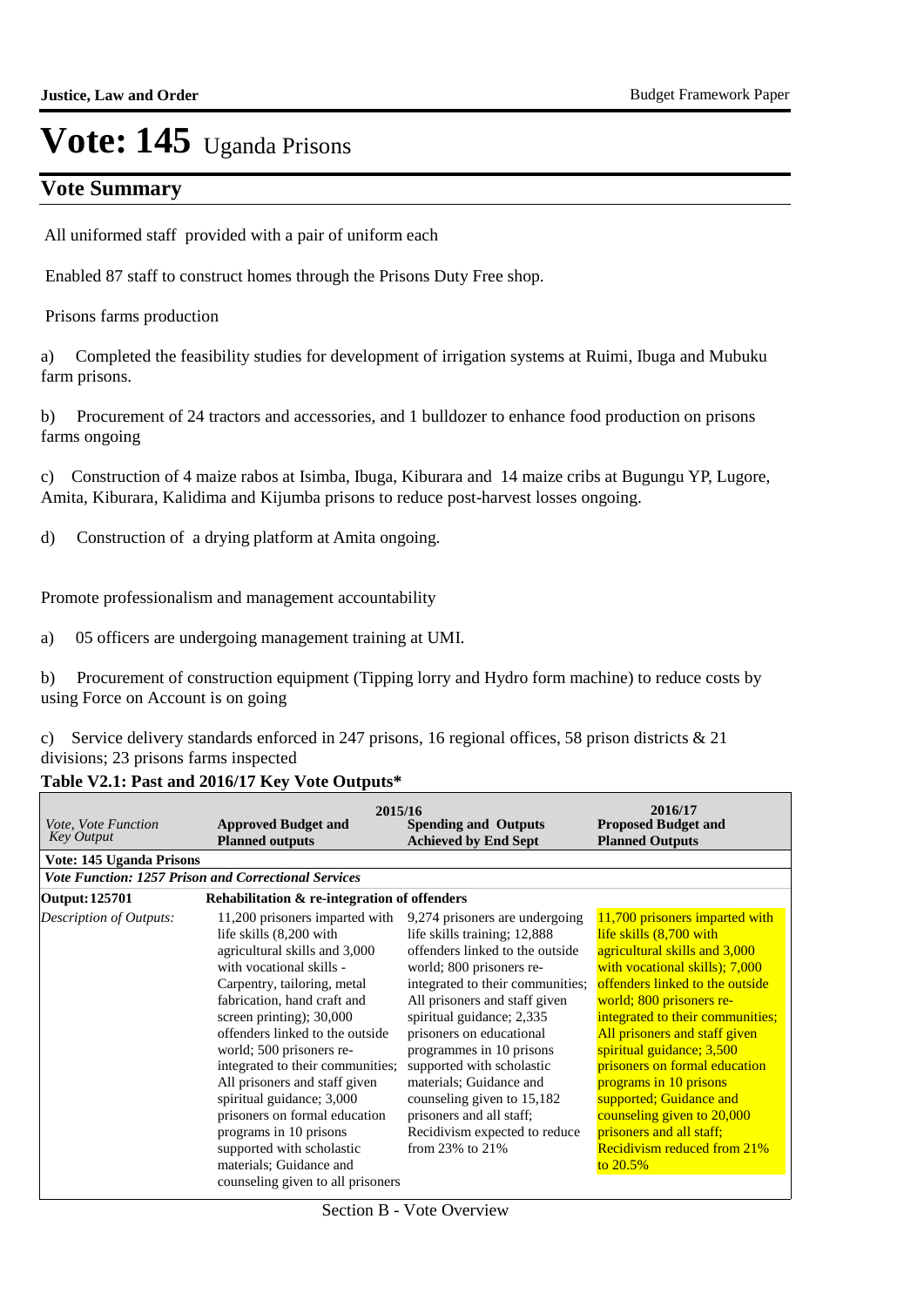## **Vote Summary**

| Vote, Vote Function<br><b>Key Output</b>                                                                                  | <b>Approved Budget and</b><br><b>Planned outputs</b>                                                                                                                                                                                                                                                                                                                                                                                                                                                                                                                                                                                                                                                                                                                                                                                                 | 2015/16 | <b>Spending and Outputs</b><br><b>Achieved by End Sept</b>                                                                                                                                                                                                                                                                                                                                                                                                                                                                                                                                                                                                                                                                                                                                                |        | 2016/17<br><b>Proposed Budget and</b><br><b>Planned Outputs</b>                                                                                                                                                                                                                                                                                                                                                                                                                                                                                                                                                                                                                          |        |
|---------------------------------------------------------------------------------------------------------------------------|------------------------------------------------------------------------------------------------------------------------------------------------------------------------------------------------------------------------------------------------------------------------------------------------------------------------------------------------------------------------------------------------------------------------------------------------------------------------------------------------------------------------------------------------------------------------------------------------------------------------------------------------------------------------------------------------------------------------------------------------------------------------------------------------------------------------------------------------------|---------|-----------------------------------------------------------------------------------------------------------------------------------------------------------------------------------------------------------------------------------------------------------------------------------------------------------------------------------------------------------------------------------------------------------------------------------------------------------------------------------------------------------------------------------------------------------------------------------------------------------------------------------------------------------------------------------------------------------------------------------------------------------------------------------------------------------|--------|------------------------------------------------------------------------------------------------------------------------------------------------------------------------------------------------------------------------------------------------------------------------------------------------------------------------------------------------------------------------------------------------------------------------------------------------------------------------------------------------------------------------------------------------------------------------------------------------------------------------------------------------------------------------------------------|--------|
| Performance Indicators:<br>Percentage of Prisons farm<br>contribution to the overall<br>prisoners feeding<br>requirements | and staff; Recidivism reduced<br>from 23% to 21%<br>50                                                                                                                                                                                                                                                                                                                                                                                                                                                                                                                                                                                                                                                                                                                                                                                               |         | 50                                                                                                                                                                                                                                                                                                                                                                                                                                                                                                                                                                                                                                                                                                                                                                                                        |        | 50                                                                                                                                                                                                                                                                                                                                                                                                                                                                                                                                                                                                                                                                                       |        |
| Number of prisoners on<br>formal education programmes                                                                     | 3,000                                                                                                                                                                                                                                                                                                                                                                                                                                                                                                                                                                                                                                                                                                                                                                                                                                                |         | 2335                                                                                                                                                                                                                                                                                                                                                                                                                                                                                                                                                                                                                                                                                                                                                                                                      |        | 3500                                                                                                                                                                                                                                                                                                                                                                                                                                                                                                                                                                                                                                                                                     |        |
| Number of offenders on<br>rehabilitative programs<br>Output Cost: UShs Bn:                                                | 11200                                                                                                                                                                                                                                                                                                                                                                                                                                                                                                                                                                                                                                                                                                                                                                                                                                                | 1.138   | 15182<br><b>UShs Bn:</b>                                                                                                                                                                                                                                                                                                                                                                                                                                                                                                                                                                                                                                                                                                                                                                                  | 0.116  | 20000<br><b>UShs Bn:</b>                                                                                                                                                                                                                                                                                                                                                                                                                                                                                                                                                                                                                                                                 | 1.109  |
|                                                                                                                           |                                                                                                                                                                                                                                                                                                                                                                                                                                                                                                                                                                                                                                                                                                                                                                                                                                                      |         |                                                                                                                                                                                                                                                                                                                                                                                                                                                                                                                                                                                                                                                                                                                                                                                                           |        |                                                                                                                                                                                                                                                                                                                                                                                                                                                                                                                                                                                                                                                                                          |        |
| <b>Output: 125702</b><br>Description of Outputs:                                                                          | <b>Prisoners and Staff Welfare</b><br>A daily average of 45,534<br>prisoners looked after (provided<br>with basic necessities of life);<br>a pair of uniform each; sanitary<br>items (soap, disinfectants, razor<br>blades) provided to all prisoners<br>$-2,200$ female prisoners<br>provided with 100% sanitary<br>requirements; 242 prisons<br>provided with kitchen utensils (<br>feeding pans and cooking<br>pots.); Duty free shop materials<br>(cement, iron sheets, iron bars,<br>ridges, chain link and paint)<br>procured and sold to staff -<br>enabling at least 700 staff to<br>construct homes; 147 vehicles<br>maintained; 283 babies staying<br>with their mothers in prison<br>looked after; 700 staff living<br>with HIV/AIDS supported<br>(provide with nutritional<br>supplementation and drugs for<br>opportunistic infections) |         | A daily average of 45,125<br>prisoners looked after and<br>dressed with a pair of uniform<br>All uniformed staff dressed with each, 7,435 staff dressed with a<br>pair of uniform each; all<br>prisoners provided with sanitary<br>items; a daily average of 2,066<br>female prisoners provided with<br>adequate sanitary items; 247<br>prisons provided with kitchen<br>utensils; Staff welfare improved<br>through supporting female staff<br>and spouses to male staff under<br>NAADS programme; Duty free<br>shop materials procured and<br>sold to staff - enabling 87 staff<br>to construct homes; 240 babies<br>staying with their mothers in<br>prison looked after; 662 staff<br>living with HIV/AIDS<br>supported with nutritional<br>supplementation and drugs for<br>opportunistic infections |        | A daily average of 48,706<br>prisoners looked after (provided<br>with basic necessities of life);<br>8,585 uniformed staff dressed<br>with a pair of uniform each;<br>sanitary items provided to all<br>prisoners $-2,700$ female<br>prisoners provided with 100%<br>sanitary requirements;<br>247prisons provided with<br>kitchen utensils; Duty free shop<br>materials procured and sold to<br>staff - enabling at least 100 staff<br>to construct homes; 140<br>vehicles maintained; 240 babies<br>staying with their mothers in<br>prison looked after; 700 staff<br>living with HIV/AIDS<br>supported with nutritional<br>supplementation and drugs for<br>opportunistic infections |        |
| Performance Indicators:<br>A daily average of prisoners                                                                   | 45,534                                                                                                                                                                                                                                                                                                                                                                                                                                                                                                                                                                                                                                                                                                                                                                                                                                               |         | 45125                                                                                                                                                                                                                                                                                                                                                                                                                                                                                                                                                                                                                                                                                                                                                                                                     |        | 48706                                                                                                                                                                                                                                                                                                                                                                                                                                                                                                                                                                                                                                                                                    |        |
| looked after (fed)<br>% of prisoners dressed with                                                                         | 100                                                                                                                                                                                                                                                                                                                                                                                                                                                                                                                                                                                                                                                                                                                                                                                                                                                  |         | 100                                                                                                                                                                                                                                                                                                                                                                                                                                                                                                                                                                                                                                                                                                                                                                                                       |        | 100                                                                                                                                                                                                                                                                                                                                                                                                                                                                                                                                                                                                                                                                                      |        |
| prisoners uniform                                                                                                         |                                                                                                                                                                                                                                                                                                                                                                                                                                                                                                                                                                                                                                                                                                                                                                                                                                                      |         |                                                                                                                                                                                                                                                                                                                                                                                                                                                                                                                                                                                                                                                                                                                                                                                                           |        |                                                                                                                                                                                                                                                                                                                                                                                                                                                                                                                                                                                                                                                                                          |        |
| % of staff housed<br>Output Cost: UShs Bn:                                                                                | 100                                                                                                                                                                                                                                                                                                                                                                                                                                                                                                                                                                                                                                                                                                                                                                                                                                                  | 53.089  | 14<br>UShs Bn:                                                                                                                                                                                                                                                                                                                                                                                                                                                                                                                                                                                                                                                                                                                                                                                            | 11.046 | 65<br><b>UShs Bn:</b>                                                                                                                                                                                                                                                                                                                                                                                                                                                                                                                                                                                                                                                                    |        |
|                                                                                                                           |                                                                                                                                                                                                                                                                                                                                                                                                                                                                                                                                                                                                                                                                                                                                                                                                                                                      |         |                                                                                                                                                                                                                                                                                                                                                                                                                                                                                                                                                                                                                                                                                                                                                                                                           |        |                                                                                                                                                                                                                                                                                                                                                                                                                                                                                                                                                                                                                                                                                          | 56.257 |
| <b>Output: 125705</b><br>Description of Outputs:                                                                          | <b>Prisons Management</b><br>Service delivery standards,<br>human rights observance and<br>compliance enforced in 242<br>prisons; 10,560MT of Maize<br>produced; access to justice<br>enhanced through transporting                                                                                                                                                                                                                                                                                                                                                                                                                                                                                                                                                                                                                                  |         | Service delivery standards,<br>human rights observance and<br>compliance enforced in 247<br>prisons; 3,600MT of maize<br>produced in season 2015A;<br>2,855 acres of maize prepared                                                                                                                                                                                                                                                                                                                                                                                                                                                                                                                                                                                                                       |        | <b>Phase 1 of Prisoners</b><br><b>Management Information</b><br>System (PMIS) implemented; 9<br>vehicles procured for<br>production of prisoners to court<br>and other service delivery areas;                                                                                                                                                                                                                                                                                                                                                                                                                                                                                           |        |

and planted– expected output

Service delivery standards,

a daily average of 1,527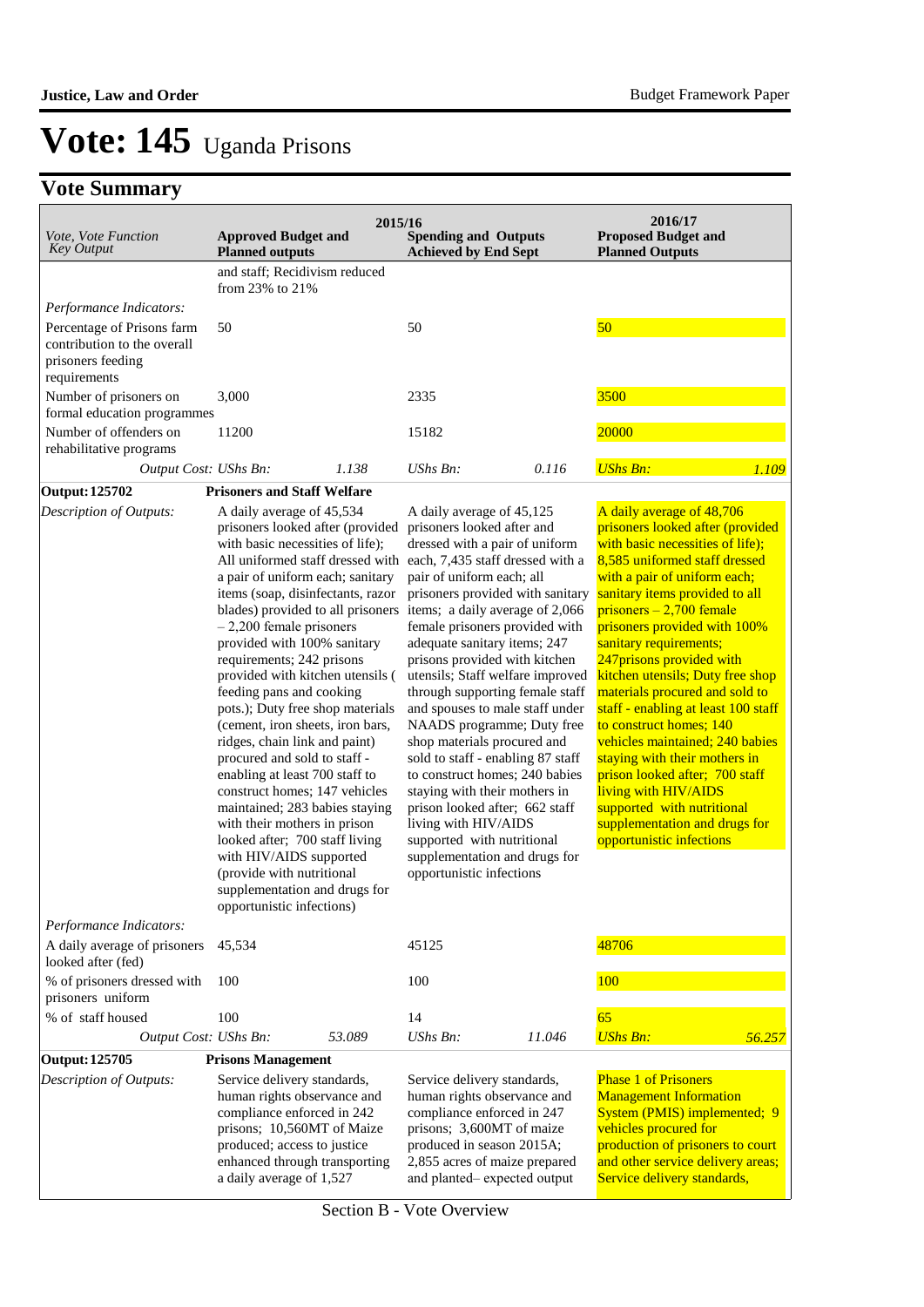|                                                              | 2015/16                                                                                                                                                                                                                                                                                                                                                                                                                                                                                                                                                                                                                                                                                                                                                                                                                                                                                                                                                           |                                                                                                                                                                                                                                                                                                                                                                                                                                                                                                                                                                                                                                                                                                                                                                                                                                                                                         | 2016/17                                                                                                                                                                                                                                                                                                                                                                                                                                                                                                                                                                                                                                                                                                                                             |
|--------------------------------------------------------------|-------------------------------------------------------------------------------------------------------------------------------------------------------------------------------------------------------------------------------------------------------------------------------------------------------------------------------------------------------------------------------------------------------------------------------------------------------------------------------------------------------------------------------------------------------------------------------------------------------------------------------------------------------------------------------------------------------------------------------------------------------------------------------------------------------------------------------------------------------------------------------------------------------------------------------------------------------------------|-----------------------------------------------------------------------------------------------------------------------------------------------------------------------------------------------------------------------------------------------------------------------------------------------------------------------------------------------------------------------------------------------------------------------------------------------------------------------------------------------------------------------------------------------------------------------------------------------------------------------------------------------------------------------------------------------------------------------------------------------------------------------------------------------------------------------------------------------------------------------------------------|-----------------------------------------------------------------------------------------------------------------------------------------------------------------------------------------------------------------------------------------------------------------------------------------------------------------------------------------------------------------------------------------------------------------------------------------------------------------------------------------------------------------------------------------------------------------------------------------------------------------------------------------------------------------------------------------------------------------------------------------------------|
| Vote, Vote Function<br><b>Key Output</b>                     | <b>Approved Budget and</b><br><b>Planned outputs</b>                                                                                                                                                                                                                                                                                                                                                                                                                                                                                                                                                                                                                                                                                                                                                                                                                                                                                                              | <b>Spending and Outputs</b><br><b>Achieved by End Sept</b>                                                                                                                                                                                                                                                                                                                                                                                                                                                                                                                                                                                                                                                                                                                                                                                                                              | <b>Proposed Budget and</b><br><b>Planned Outputs</b>                                                                                                                                                                                                                                                                                                                                                                                                                                                                                                                                                                                                                                                                                                |
| Performance Indicators:                                      | prisoners to 213 courts spread<br>country wide; Prisons buildings<br>maintained; utility bills (Water,<br>Electricity and telephone) paid;<br>equipment such as water pumps,<br>boilers, radios etc. maintained;<br>security equipment (CCTV<br>cameras) procured and installed<br>at Masaka and Gulu Main<br>Prisons; Low cost solutions<br>adopted through repair of<br>tailoring equipment at Upper<br>prison, Land for 8 prisons<br>(Ibuga, Amita, Namalu, Erute,<br>Kumi, Kamuge, Ivukula,<br>Kayanja) surveyed and titled;<br>Construct 1 drying platform at<br>Amita, 14 maize cribs at<br>Bugungu YP, Lugore, Amita,<br>Kiburara, Kaladima and<br>Kijumba and construct 4 rabos<br>at Isimba, Ibuga, Kiburara and<br>Lugore prisons to improve food<br>production and reduce on post-<br>harvest losses; 23 prisons farms works started), and installation<br>and other development activities of 2 maize rub halls at Isimba,<br>monitored and evaluated | 5,139MT, 1,000 acres of cotton<br>planted – expected output<br>2,400 Bales of cotton; access to<br>justice enhanced through<br>transporting a daily average of<br>987 inmates to 213 courts;<br>Prisons buildings maintained;<br>utility bills paid; equipment<br>such as water pumps, boilers,<br>radios etc. maintained;<br>Procurement of 20 tractors and<br>accessories, 1 Bull dozer,<br>contractors for installation of<br>CCTV cameras and other<br>classified security equipment,<br>Contractors to renovate<br>Murchison Bay laboratories and<br>staff clinic, ongoing.<br>Improvement of sanitation in<br>Luzira prisons complex,<br>construction of 14 maize cribs<br>at Bugungu YP, Lugore, Amita,<br>Kiburara, Kaladima and<br>Kijumba prisons (construction<br>Ibuga, ongoing; All the 17<br>prisons farms and other<br>development activities<br>monitored and evaluated | human rights observance and<br>compliance enforced in 247<br>prisons16,200MT of Maize<br>produced; access to justice<br>enhanced through transporting<br>a daily average of 1,321<br>prisoners to 213 courts spread<br>country wide; Prisons buildings<br>maintained; utility bills paid;<br>equipment such as water pumps,<br>boilers, radios etc. maintained;<br>security equipment for selected<br>prisons procured and installed;<br>Land for 10 prisons surveyed<br>and titled; Construct 1 silo<br>storage at Ruimi and 4 maize<br>cribs at Bugungu YP, Lugore,<br>Amita, and Kiburara to improve<br>food production and reduce on<br>post-harvest losses; 23 prisons<br>farms and other development<br>activities monitored and<br>evaluated |
| Warder to prisoner ratio                                     | 1:07                                                                                                                                                                                                                                                                                                                                                                                                                                                                                                                                                                                                                                                                                                                                                                                                                                                                                                                                                              | 07                                                                                                                                                                                                                                                                                                                                                                                                                                                                                                                                                                                                                                                                                                                                                                                                                                                                                      | 1:07                                                                                                                                                                                                                                                                                                                                                                                                                                                                                                                                                                                                                                                                                                                                                |
| Number of prisons whose<br>land has been surveyed            | $\,8\,$                                                                                                                                                                                                                                                                                                                                                                                                                                                                                                                                                                                                                                                                                                                                                                                                                                                                                                                                                           | 1                                                                                                                                                                                                                                                                                                                                                                                                                                                                                                                                                                                                                                                                                                                                                                                                                                                                                       | 10                                                                                                                                                                                                                                                                                                                                                                                                                                                                                                                                                                                                                                                                                                                                                  |
| A daily average of prisoners<br>delivered to courts          | 1,527                                                                                                                                                                                                                                                                                                                                                                                                                                                                                                                                                                                                                                                                                                                                                                                                                                                                                                                                                             | 987                                                                                                                                                                                                                                                                                                                                                                                                                                                                                                                                                                                                                                                                                                                                                                                                                                                                                     | 1321                                                                                                                                                                                                                                                                                                                                                                                                                                                                                                                                                                                                                                                                                                                                                |
| % prison where the bucket<br>system is eliminated            | 100                                                                                                                                                                                                                                                                                                                                                                                                                                                                                                                                                                                                                                                                                                                                                                                                                                                                                                                                                               | 76.1                                                                                                                                                                                                                                                                                                                                                                                                                                                                                                                                                                                                                                                                                                                                                                                                                                                                                    | 100                                                                                                                                                                                                                                                                                                                                                                                                                                                                                                                                                                                                                                                                                                                                                 |
| % of remand prisoners to the 50<br>total prisoner population |                                                                                                                                                                                                                                                                                                                                                                                                                                                                                                                                                                                                                                                                                                                                                                                                                                                                                                                                                                   | 54.4                                                                                                                                                                                                                                                                                                                                                                                                                                                                                                                                                                                                                                                                                                                                                                                                                                                                                    | 50                                                                                                                                                                                                                                                                                                                                                                                                                                                                                                                                                                                                                                                                                                                                                  |
| Output Cost: UShs Bn:                                        | 57.476                                                                                                                                                                                                                                                                                                                                                                                                                                                                                                                                                                                                                                                                                                                                                                                                                                                                                                                                                            | <b>UShs Bn:</b><br>12.165                                                                                                                                                                                                                                                                                                                                                                                                                                                                                                                                                                                                                                                                                                                                                                                                                                                               | <b>UShs Bn:</b><br>61.387                                                                                                                                                                                                                                                                                                                                                                                                                                                                                                                                                                                                                                                                                                                           |
| <b>Output: 125751</b>                                        | <b>Murchison Bay Hospital</b>                                                                                                                                                                                                                                                                                                                                                                                                                                                                                                                                                                                                                                                                                                                                                                                                                                                                                                                                     |                                                                                                                                                                                                                                                                                                                                                                                                                                                                                                                                                                                                                                                                                                                                                                                                                                                                                         |                                                                                                                                                                                                                                                                                                                                                                                                                                                                                                                                                                                                                                                                                                                                                     |
| Description of Outputs:<br>Performance Indicators:           | 10,000 in-patients and 76,000<br>out patients treated; hospital<br>machinery maintained                                                                                                                                                                                                                                                                                                                                                                                                                                                                                                                                                                                                                                                                                                                                                                                                                                                                           | 200 in-patients and 18,348 out<br>patients treated; hospital<br>machinery maintained                                                                                                                                                                                                                                                                                                                                                                                                                                                                                                                                                                                                                                                                                                                                                                                                    | 16,000 in-patients and 106,000<br>out patients treated; X-ray<br>procured for Murchison Bay<br>hospital; hospital machinery<br>maintained                                                                                                                                                                                                                                                                                                                                                                                                                                                                                                                                                                                                           |
| mortality rates                                              |                                                                                                                                                                                                                                                                                                                                                                                                                                                                                                                                                                                                                                                                                                                                                                                                                                                                                                                                                                   |                                                                                                                                                                                                                                                                                                                                                                                                                                                                                                                                                                                                                                                                                                                                                                                                                                                                                         | 0.75                                                                                                                                                                                                                                                                                                                                                                                                                                                                                                                                                                                                                                                                                                                                                |
| Output Cost: UShs Bn:                                        | 0.419                                                                                                                                                                                                                                                                                                                                                                                                                                                                                                                                                                                                                                                                                                                                                                                                                                                                                                                                                             | UShs Bn:<br>0.075                                                                                                                                                                                                                                                                                                                                                                                                                                                                                                                                                                                                                                                                                                                                                                                                                                                                       | <b>UShs Bn:</b><br>0.419                                                                                                                                                                                                                                                                                                                                                                                                                                                                                                                                                                                                                                                                                                                            |
| <b>Output: 125780</b><br>Description of Outputs:             | <b>Construction and Rehabilitation of Prisons</b><br>Staff welfare improved through<br>construction of 44 new staff                                                                                                                                                                                                                                                                                                                                                                                                                                                                                                                                                                                                                                                                                                                                                                                                                                               | GoU Projects for FY2015/2016                                                                                                                                                                                                                                                                                                                                                                                                                                                                                                                                                                                                                                                                                                                                                                                                                                                            | Staff welfare improved through<br>construction 36 housing units at                                                                                                                                                                                                                                                                                                                                                                                                                                                                                                                                                                                                                                                                                  |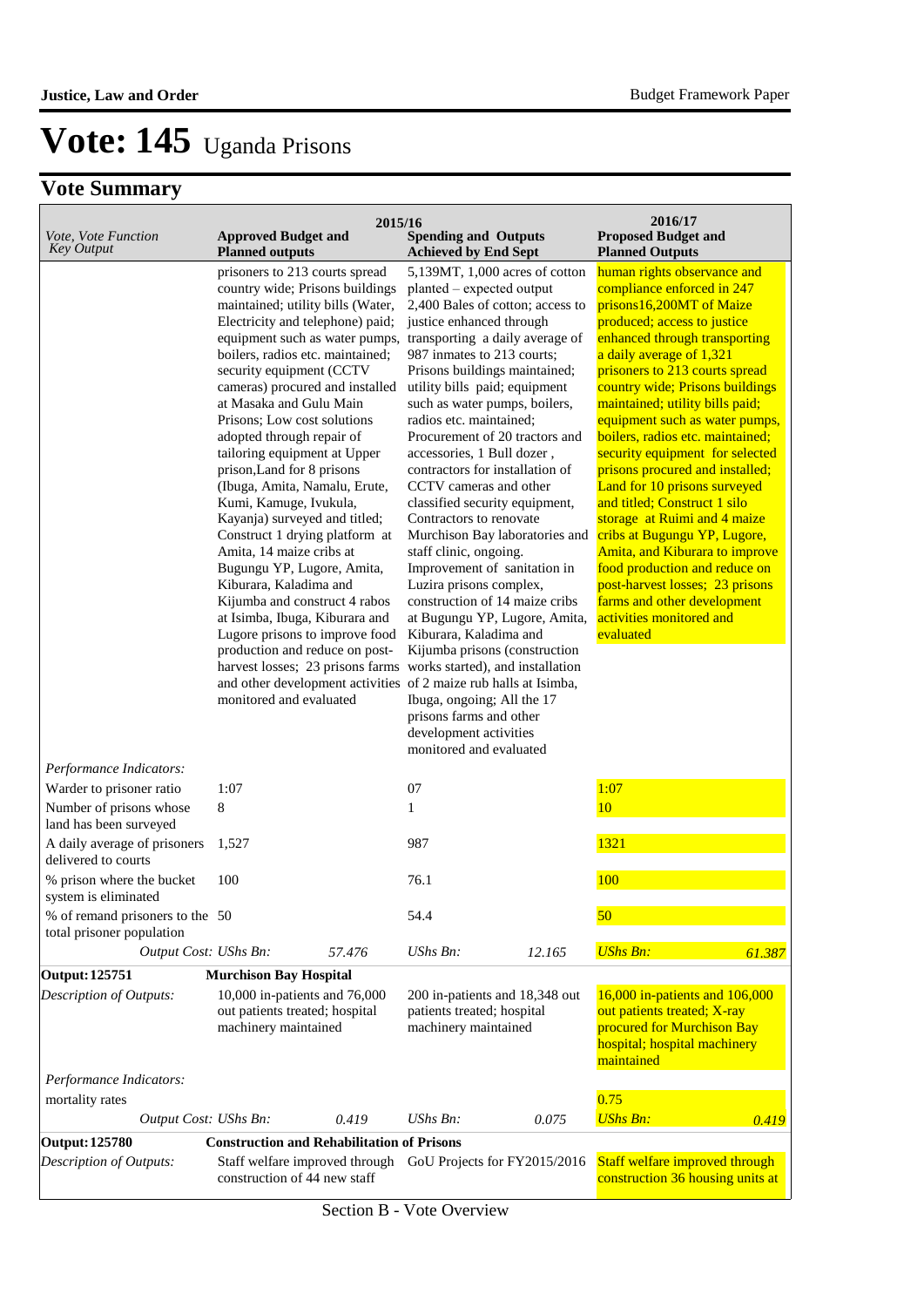## **Vote Summary**

| <i>Vote, Vote Function</i><br><b>Key Output</b>            | <b>Approved Budget and</b>                                                                                                                                                                                                                                     | 2015/16<br><b>Spending and Outputs</b>                                                                                                                                                                                                                                                                                                                                                                                                                                                                                                                                                                                                                                                                                                                                                                                                                                                                                                                                                                                                                              |       | 2016/17<br><b>Proposed Budget and</b>                                                                                                                                                                                                                                                                          |
|------------------------------------------------------------|----------------------------------------------------------------------------------------------------------------------------------------------------------------------------------------------------------------------------------------------------------------|---------------------------------------------------------------------------------------------------------------------------------------------------------------------------------------------------------------------------------------------------------------------------------------------------------------------------------------------------------------------------------------------------------------------------------------------------------------------------------------------------------------------------------------------------------------------------------------------------------------------------------------------------------------------------------------------------------------------------------------------------------------------------------------------------------------------------------------------------------------------------------------------------------------------------------------------------------------------------------------------------------------------------------------------------------------------|-------|----------------------------------------------------------------------------------------------------------------------------------------------------------------------------------------------------------------------------------------------------------------------------------------------------------------|
|                                                            | <b>Planned outputs</b><br>housing units at Arua, Koboko<br>and Kitalya prisons. Prisons<br>holding capacity increased<br>through emergency<br>establishment of prisons at<br>Bidibidi and Orom Tikau and<br>completion of all ongoing<br>construction projects | <b>Achieved by End Sept</b><br>Construction of 38 housing<br>units at Kitalya, Arua and<br>Koboko, procurement of 7,151<br>iron sheets to support low cost<br>housing initiatives ongoing.<br>Completed construction of a<br>second prisoners' twin ward at<br>Ruimi, perimeter wall fence at<br>Upper prison and a cotton store<br>at Mubuku prison farm.<br>JLOS projects for FY2015/2016<br>Construction of water borne<br>toilets in 33 prisons to improve<br>sanitation, fencing of Namalu<br>prison, ongoing<br>JLOS projects brought forward<br>from previous financial years<br>Completed construction of<br>reception centres at Isingiro,<br>Amuru, Kaabong, renovation of<br>4 prisoners' wards at Tororo<br>prison, and renovation of<br>Kampala Remand and Gulu<br>prisons, Namalu fencing is<br>ongoing<br>Elimination of bucket system in<br>35 stations (Nakatunya, Kotido,<br>Ngoma, Wakyato, Bamunanika,<br>Nyimbwa, Buwambo,<br>Kabasanda, Muduuma,<br>Galilaya, Busaana, Nakifuma,<br>Ngogwe, Nagoje, Nakisunga,<br>Buyende, Nabwigulu, Kagoma, |       | <b>Planned Outputs</b><br><b>Lugore Prison, 30 uniports for</b><br>staff accommodation procured<br>and installed at Luzira; minor<br>renovations done at Mbale<br>prison, Renovation of Kampala<br>Remand prison phase 1<br>completed; Namalu fencing and<br><b>Construction of Nebbi prison</b><br>completed. |
|                                                            |                                                                                                                                                                                                                                                                | Namugalwe, Kalangala,<br>Lukaya, Kyazanga, Rakai,<br>Kasaali, Kakuuto, Bukomero,                                                                                                                                                                                                                                                                                                                                                                                                                                                                                                                                                                                                                                                                                                                                                                                                                                                                                                                                                                                    |       |                                                                                                                                                                                                                                                                                                                |
|                                                            |                                                                                                                                                                                                                                                                | Hoima, Kiryandongo, Kisoko,<br>Ngenge, Pece, Giligili,<br>Nyabuhikye, Kicheche, and<br>Kiburara prisons ongoing                                                                                                                                                                                                                                                                                                                                                                                                                                                                                                                                                                                                                                                                                                                                                                                                                                                                                                                                                     |       |                                                                                                                                                                                                                                                                                                                |
| Performance Indicators:                                    |                                                                                                                                                                                                                                                                |                                                                                                                                                                                                                                                                                                                                                                                                                                                                                                                                                                                                                                                                                                                                                                                                                                                                                                                                                                                                                                                                     |       |                                                                                                                                                                                                                                                                                                                |
| Carrying capacity of prisons                               | 17,434                                                                                                                                                                                                                                                         | 310                                                                                                                                                                                                                                                                                                                                                                                                                                                                                                                                                                                                                                                                                                                                                                                                                                                                                                                                                                                                                                                                 |       | 17634                                                                                                                                                                                                                                                                                                          |
| Output Cost: UShs Bn:                                      | 4.014                                                                                                                                                                                                                                                          | UShs Bn:                                                                                                                                                                                                                                                                                                                                                                                                                                                                                                                                                                                                                                                                                                                                                                                                                                                                                                                                                                                                                                                            | 0.220 | <b>UShs Bn:</b><br>4.027                                                                                                                                                                                                                                                                                       |
| <b>Vote Function Cost</b><br><b>Cost of Vote Services:</b> | <b>UShs Bn:</b><br>UShs Bn:                                                                                                                                                                                                                                    | 149.319 UShs Bn:<br>137.385 UShs Bn:                                                                                                                                                                                                                                                                                                                                                                                                                                                                                                                                                                                                                                                                                                                                                                                                                                                                                                                                                                                                                                |       | 142.922<br>26.889 <mark>UShs Bn:</mark><br>142.922<br>26.889 UShs Bn:                                                                                                                                                                                                                                          |

*\* Excluding Taxes and Arrears*

*2016/17 Planned Outputs*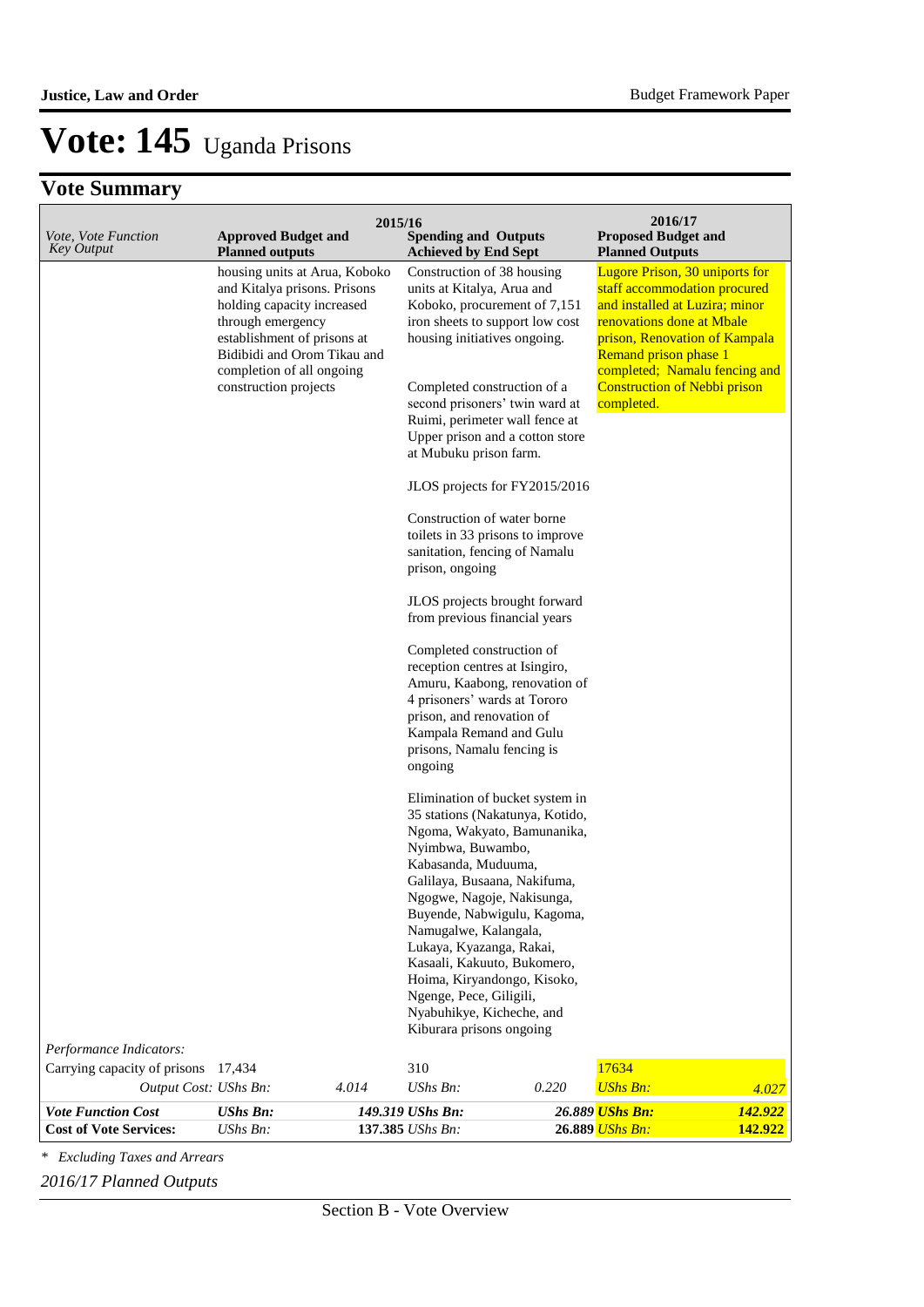### **Vote Summary**

Enhance safety and security of prisoners, staff and the public:

- a) Increase Prisons holding capacity by 200 from 17,434 to 17,634 arising from completion of constructions and renovation of prisons at Nebbi, Amuru, and Mbale
- b) Procure and install security equipment for High security prisons
- c) Reduce escape rate from 7.0 to 6.5 per 1,000 held prisoners

d) Maintain mortality rate among prisoners at 0.75/1000 prisoners; X-ray procured for Murchison Bay hospital

e) Enhance security by incarcerating a daily average of 48,706 prisoners.

Rehabilitate reform and reintegrate prisoners

- a) Reduce rate of recidivism from 21% to 20% through various rehabilitation programmes;
- b) 3,500 inmates on formal educational programs facilitated with scholastic materials.
- c) 11,700 inmates imparted with life skills (8,200 in agricultural skills; 3,000 in vocational skills)
- d) 15,182 inmates given rehabilitative guidance and counseling
- e) 7,000 inmates linked to outside world (actors of criminal justice system)
- f) 800 offenders reintegrated back into their communities.

Contribute to access to justice

- c) Reduce average length of stay on remand from 10.5 to 10 months (capital offenders)  $\&$  from 3 to less than 2 months (petty offenders) – sector target
- d) Reduce remand population from 55.4% to 50% sector target
- e) A daily average of 1,312 prisoners produced to 213 courts spread country wide procure 13 vehicles
- f) Ensure 100% adherence to administration of sentences as passed by court

Protect and promote human rights of offenders and staff.

a) Increase level of provision of basic necessities of life (meals, medical care, clothing and sanitary items). Children staying with their mothers in prison given special care for growth and development.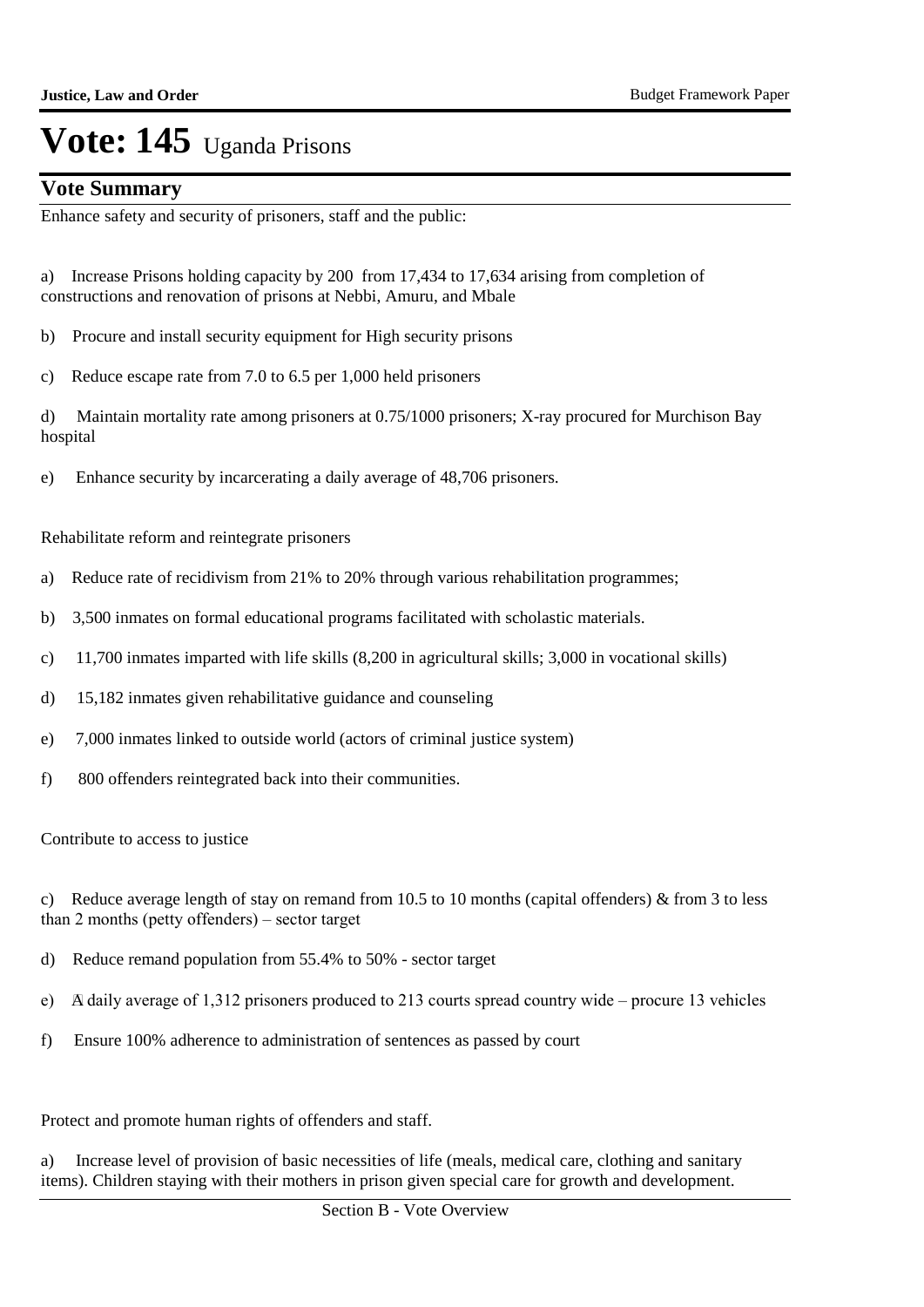## **Vote Summary**

Staff and Prisoners' welfare

a) Improve staff living conditions through construction of 36 staff houses at Lugore prison

b) A daily average of 48,706 prisoners looked after (provided with food, clothing, beddings , sanitary items and other basic necessities of life);

c) All children (283) of female prisoners staying in prison given welfare support for growth and development.

d) Medical and nutritional support given to 700 staff living with HIV/AIDS (provided with nutritional supplementation and drugs for opportunistic infections);

e) 15 regional health units provided with various medical supplies and sundries;

- g) 8,568 uniformed staff provided with a pair of uniform each
- h) Duty free shop materials procured and sold to staff enabling them to construct homes.
- i) Improve staff welfare through Prisons SACCO savings

Prisons farms production-

Reducing tax payers" burden on maintaining offenders in custody by undertaking three (3) projects - 1) seed production, 2) cotton production and 3) maize grain production.

a) Increase prisons farm contribution to prisoners' maize feeding requirements from 35% to 50%; Produce 16,200MT of maize worth shs16.2bn in NTR from the Prisons farms

b) Reduce post harvest losses by Procuring and installing a 3,000MT silo storage at Ruimi, constructing 4 maize cribs at Bugungu YP, Amita, Kiburara, and Mwinaina.

c) Produce 27,840 bales of cotton (2.3% of country cotton requirement) from 11,600acres and 4,050,000 kgs of maize seed (7% of country maize seed requirement) from 3,000acres if funding is secured – proposal submitted to Ministry of Finance

Promote professionalism and management accountability

- a) Train 05 officers in management courses at UMI.
- b) Recruit and train 1,150 staff in Prisons Management
- c) Conduct research to guide Policy formulation and development Develop a corrections Policy
- d) Enforce and monitor service delivery standards in 247 prisons, 16 regional offices, 58 prison districts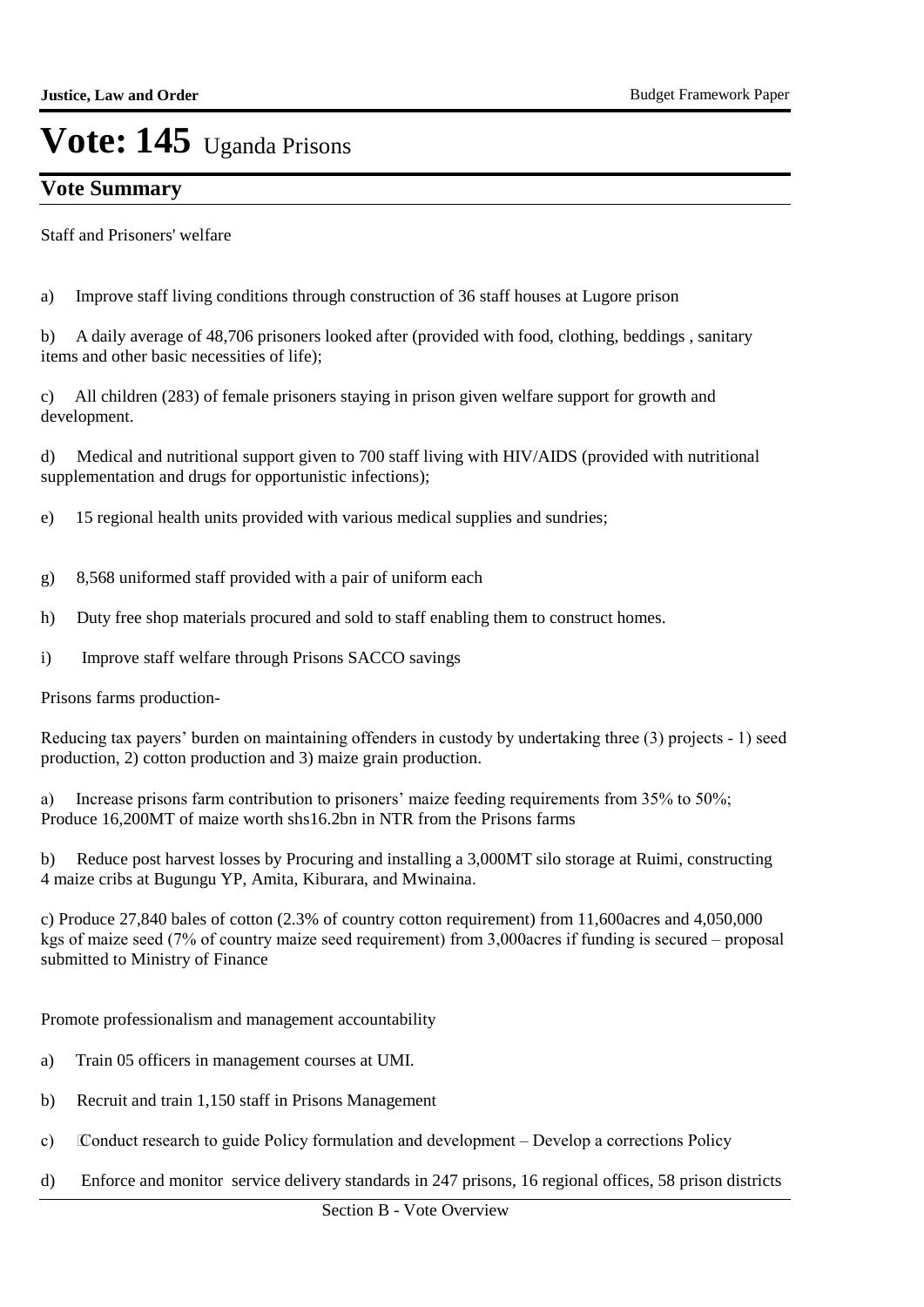### **Vote Summary**

### & 21 divisions; 23 prisons farms inspected

| <b>Vote Summary</b>                                                                         |                           |                            |                               |         |                         |         |
|---------------------------------------------------------------------------------------------|---------------------------|----------------------------|-------------------------------|---------|-------------------------|---------|
| & 21 divisions; 23 prisons farms inspected                                                  |                           |                            |                               |         |                         |         |
| Table V2.2: Past and Medum Term Key Vote Output Indicators*                                 |                           |                            |                               |         |                         |         |
| Vote Function Key Output                                                                    |                           | 2015/16<br><b>Approved</b> |                               |         | <b>MTEF Projections</b> |         |
| <b>Indicators and Costs:</b>                                                                | 2014/15<br><b>Outturn</b> | Plan                       | Outturn by<br><b>End Sept</b> | 2016/17 | 2017/18                 | 2018/19 |
| Vote: 145 Uganda Prisons                                                                    |                           |                            |                               |         |                         |         |
| Vote Function:1257 Prison and Correctional Services                                         |                           |                            |                               |         |                         |         |
| Number of offenders on<br>rehabilitative programs                                           |                           | 11200                      | 15182                         | 20000   | 23500                   | 24000   |
| Number of prisoners on formal<br>education programmes                                       |                           | 3,000                      | 2335                          | 3500    | 3500                    | 4000    |
| Percentage of Prisons farm<br>contribution to the overall prisoners<br>feeding requirements |                           | 50                         | 50                            | 50      | 70                      | 100     |
| % of staff housed                                                                           |                           | 100                        | 14                            | 65      | 80                      | 100     |
| % of prisoners dressed with<br>prisoners uniform                                            |                           | 100                        | 100                           | 100     | 100                     | 100     |
| A daily average of prisoners looked<br>after (fed)                                          |                           | 45,534                     | 45125                         | 48706   | 53679                   | 57744   |
| % of remand prisoners to the total<br>prisoner population                                   |                           | 50                         | 54.4                          | 50      | 40                      | 30      |
| % prison where the bucket system is<br>eliminated                                           |                           | 100                        | 76.1                          | 100     | 100                     | 100     |
| A daily average of prisoners<br>delivered to courts                                         |                           | 1,527                      | 987                           | 1321    | 1620                    | 1985    |
| Number of prisons whose land has<br>been surveyed                                           |                           | 8                          | $\mathbf{1}$                  | 10      | 50                      | 50      |
| Warder to prisoner ratio                                                                    |                           | 1:07                       | 07                            | 1:07    | 1:07                    |         |
| mortality rates                                                                             |                           |                            |                               | 0.75    | 0.6                     | 0.5     |
| Carrying capacity of prisons                                                                |                           | 17,434                     | 310                           | 17634   | 17800                   | 18200   |
| <b>Vote Function Cost (UShs bn)</b>                                                         | 85.734                    | 137.385                    | 26.889                        | 142.922 | 162.343                 | 197.338 |
| <b>Cost of Vote Services (UShs Bn)</b>                                                      | 85.734                    | 137.385                    | 26.889                        | 142.922 | 162.343                 | 197.338 |

*Medium Term Plans*

### A) ENHANCING PRISONS FARM PRODUCTION AND PRODUCTIVITY

Reducing tax payers" burden of maintaining offenders in custody while contributing to national economy

Three (3) projects will be undertaken:

- 1. Commercial maize for feeding prisoners and staff;
- 2. Maize Seed Production and Processing,
- 3. Cotton Production,

Prisons Farms will act as "Nucleus Farms" for production, processing & marketing of produce (outreach for farmers around the prison) to: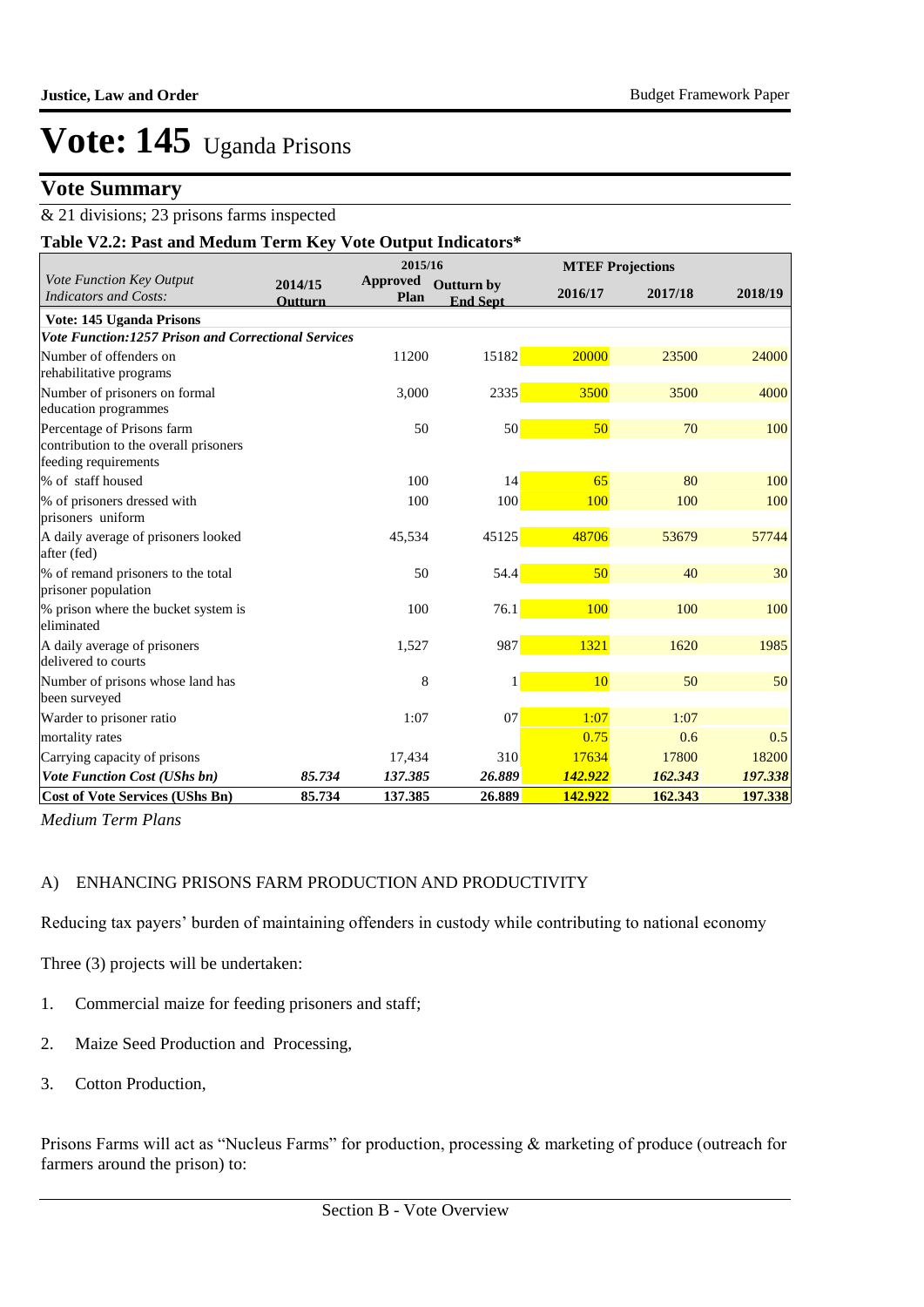### **Vote Summary**

- $-\Box$  create wealth for rural farmers which is in line with NDP;
- $-\Box$  act as centers of learning for farmers (as a show case);
- $-\Box$  agent of delivery of government programmes

### B) ENHANCING SAFETY AND SECURITY OF PRISONERS, STAFF AND THE PUBLIC BY;

- 1. Solving congestion problem of Luzira through;
	- Public Private Partnership relocation project
	- Construction of Mini max prisons at Kitalya
- 2. Acquisition of security equipment that matches the changing profiles of prisoners

3.  $\Box$  Construction and rehabilitation of prisons to reduce congestion – shs19bn for 5 low security prisons per year

- 4. Reducing congestion through renovation of prisons shs120bn.
- 5.  $\Box$  Computerization of the service to improve prisoners and staff information management shs5.2bn
- 6. Establishing and equipping a security special unit

### C) ENHANCE ACCESS TO JUSTICE BY;

1. Timely delivery of prisoners to court – Procure 20 buses - shs5.6bn, 20 trucks – shs2.2bn, 30 mini trucks –shs2.1bn and 30 pickups – shs2.1bn to facilitate delivery of prisoners to court

### D) REDUCING SPECIFIC INCIDENCES OF HUMAN RIGHTS VIOLATION THROUGH;

a) Improving staff welfare by constructing low cost staff houses (500 housing units at shs80 million each) in various prisons per year - shs.40bn

b) Wealth creation programmes – support to spouses of male staff and female staff, Staff Duty Free Shop and Prisons SACCO

This is to improve the staff living conditions that will contribute towards reduction of staff attrition

### E) PROFESSIONALIZATION OF THE SERVICE THROUGH;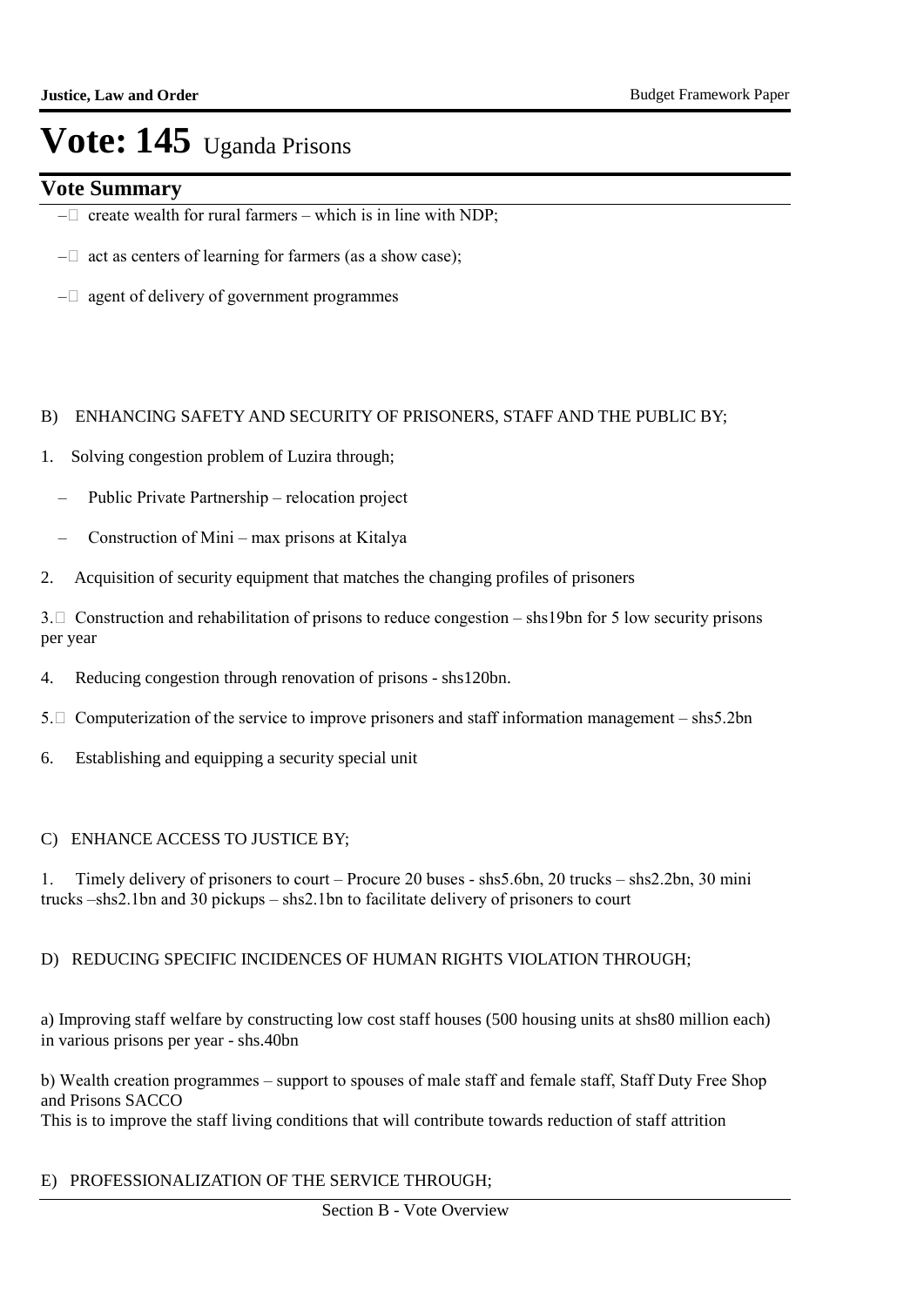## **Vote Summary**

1. Restructuring Uganda Prisons Service; - job descriptions, person specifications and staff development plan

2. Recruitment and staff training (1,150 staff per annum)

### **(ii) Efficiency of Vote Budget Allocations**

Development of maize seed and cotton production farms and installation of irrigation system at Ruimi, Mubuku and Ibuga prisons to reduce drought effects enhance production and generate budget savings that will be channeled to cater for other critical unfunded priorities.

Low cost solutions in constructions using Force on Account to construct low cost staff houses to improve staff accommodation.

Afforestation to generate enough wood fuel to mitigate the high expenditure on wood fuel and adverse climatic effects.

Strengthening the capacity of prisons industries to cater for tailoring, furniture and rehabilitation needs of inmates.

#### **Table V2.3: Allocations to Key Sector and Service Delivery Outputs over the Medium Term**

|                                 | $(i)$ Allocation (Shs Bn) |              |                                 |       | $(ii)$ % Vote Budget |          |                                 |       |
|---------------------------------|---------------------------|--------------|---------------------------------|-------|----------------------|----------|---------------------------------|-------|
| <b>Billion Uganda Shillings</b> |                           |              | 2015/16 2016/17 2017/18 2018/19 |       |                      |          | 2015/16 2016/17 2017/18 2018/19 |       |
| <b>Key Sector</b>               | 115.7                     | <b>122.8</b> | 133.3                           | 155.3 | $84.2\%$             | $85.9\%$ | 82.1%                           | 78.7% |
| Service Delivery                | 116.1                     | 123.2        | 133.8                           | 161.8 | 84.5%                | $86.2\%$ | 82.4%                           | 82.0% |

Computerization of the service to improve data storage, communication and enhance security of Prisons

Investment in prisons farms through capitalization and irrigation to improve food production to generate budget savings that will cater for other critical service delivery areas.

Recruitment and training of staff that is tailored to the current security and correctional needs

Construction and rehabilitation of prisons to increase holding capacity for the ever increasing number of prisoners

### **Table V2.4: Key Unit Costs of Services Provided and Services Funded (Shs '000)**

| <b>Unit Cost</b><br><b>Description</b>                     | Actual<br>2014/15 | <b>Planned</b><br>2015/16 | <b>Actual</b><br>by Sept | <b>Proposed</b><br>2016/17 | <b>Costing Assumptions and Reasons for</b><br>any Changes and Variations from Plan                                                                                                                                                                       |
|------------------------------------------------------------|-------------------|---------------------------|--------------------------|----------------------------|----------------------------------------------------------------------------------------------------------------------------------------------------------------------------------------------------------------------------------------------------------|
|                                                            |                   |                           |                          |                            |                                                                                                                                                                                                                                                          |
| <i>Vote Function:1257 Prison and Correctional Services</i> |                   |                           |                          |                            |                                                                                                                                                                                                                                                          |
| Staff uniform                                              |                   | 268                       | 121                      | 75                         | The costing depends on the accessories<br>purchased (boots, officers' shoes, crome<br>buttons, lenyards, socks, berrets, belts,<br>badges of ranks, pips etc). Full set of<br>uniform is estimated at shs 500,000                                        |
| Feeding a prisoner                                         |                   | 3                         | 3                        | 3                          | The estimated unit cost per prisoner per<br>day is shs.3,000. It is assumed that<br>Prisons farm produce will supplement the<br>food budget and that Ministry of Finance<br>will provide some additional funding of<br>shs.7.24bn to cover the shortfall |
| Dressing prisoners -                                       |                   | 17                        | 17                       | 17                         | It is assumed that the cost of materials                                                                                                                                                                                                                 |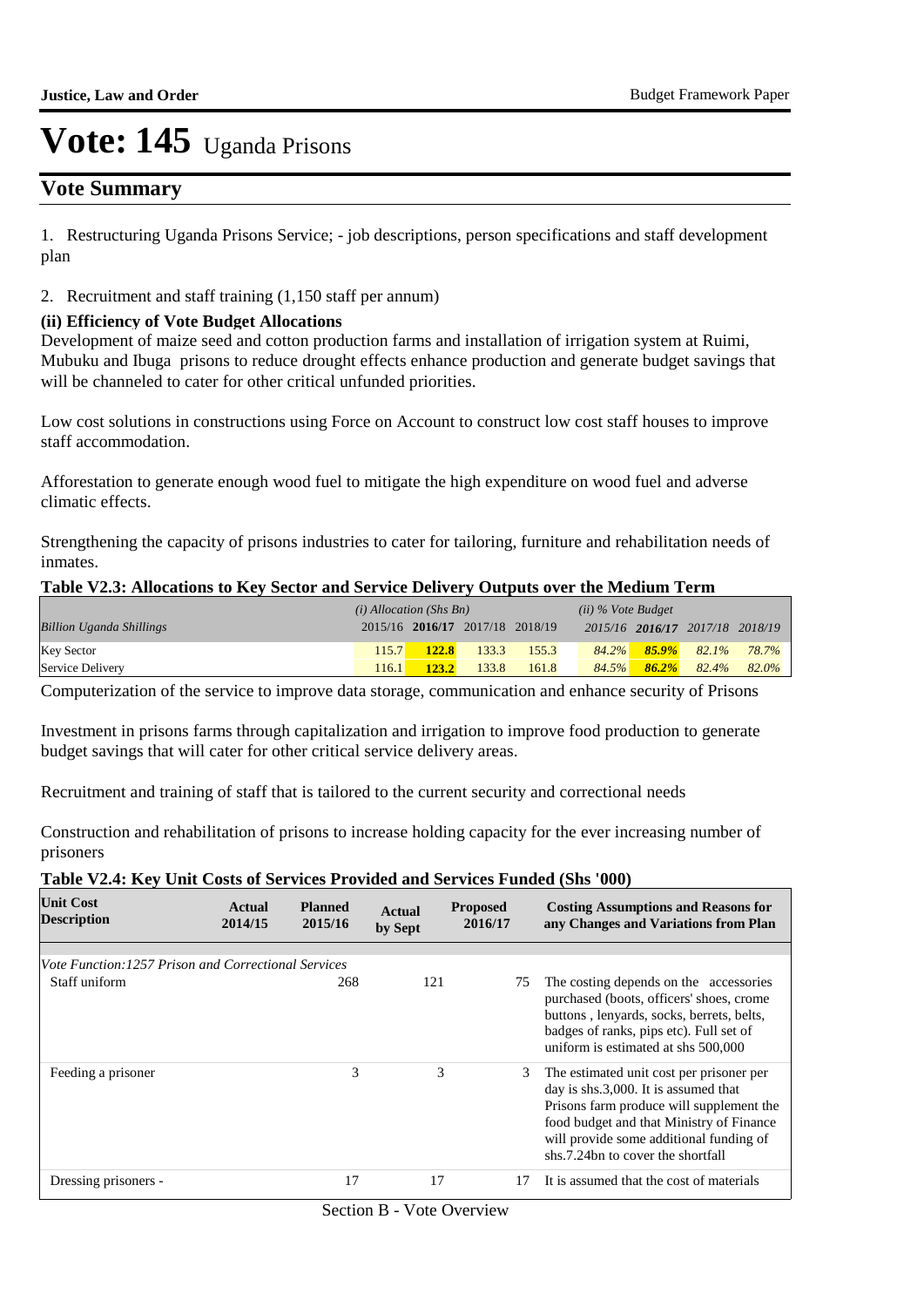## **Vote Summary**

| <b>Unit Cost</b><br><b>Description</b> | <b>Actual</b><br>2014/15 | <b>Planned</b><br>2015/16 | <b>Actual</b><br>by Sept | <b>Proposed</b><br>2016/17 | <b>Costing Assumptions and Reasons for</b><br>any Changes and Variations from Plan |
|----------------------------------------|--------------------------|---------------------------|--------------------------|----------------------------|------------------------------------------------------------------------------------|
|                                        |                          |                           |                          |                            |                                                                                    |
| uniform                                |                          |                           |                          |                            | will remain the same.<br>Prisoners' population is the major cost<br>driver.        |

### **(iii) Vote Investment Plans**

Maize seed and cotton production in UPS - shs135.1bn, establishment of irrigation systems at Ruimi, Mubuku and Ibuga prisons– shs12.96bn.This is to enhance prisons farm production and generate a saving to be channeled towards other critical unfunded/underfunded service delivery areas

Purchase of security equipment to match the changing profiles of offenders- shs.4.65bn. This is to enable the service execute its mandate of custody of prisoners

Procurement of vehicles to facilitate delivery of prisoners to court - shs.12bn. This is to enable timely production of prisoners to court and enhance access to justice.

Construction of low cost staff houses (500 housing units at shs.80 million each) in various prisons per year shs.40bn. This is to improve the staff living conditions that will contribute towards reduction in staff attrition

Construction and renovation of prisons - shs.120bn to reduce congestion and improve prisoners' living conditions.

Computerization of the service – shs.5.2bn to improve data management, effective communication and security of the prisons.

### **Table V2.5: Allocations to Capital Investment over the Medium Term**

|                                           | $(i)$ Allocation (Shs Bn) |                                 |       |       | $(ii)$ % Vote Budget |                 |           |           |
|-------------------------------------------|---------------------------|---------------------------------|-------|-------|----------------------|-----------------|-----------|-----------|
| <b>Billion Uganda Shillings</b>           |                           | 2015/16 2016/17 2017/18 2018/19 |       |       |                      | 2015/16 2016/17 | 2017/18   | 2018/19   |
| Consumption Expendture (Outputs Provided) | 121.3                     | 130.5                           | 127.9 | 148.9 | 88.3%                | 91.3%           | 78.8%     | 75.5%     |
| Grants and Subsidies (Outputs Funded)     | 0.4                       | 0.4                             | 0.5   | 6.5   | $0.3\%$              | $0.3\%$         | $0.3\%$   | 3.3%      |
| Investment (Capital Purchases)            | 15.7                      | 12.0                            | 33.9  | 41.9  | 11.4%                | 8.4%            | 20.9%     | 21.2%     |
| <b>Grand Total</b>                        | 137.4                     | 142.9                           | 162.3 | 197.3 | $100.0\%$            | $100.0\%$       | $100.0\%$ | $100.0\%$ |

Major Capital purchases in FY2016/17 will include the following:

Provision of farm inputs (shs5.727bn)

Purchase and installation of silo storage – shs4. 178bn

Information and Communication Technology – shs.1.612bn

Purchase of Vehicles for production of prisoners to court, transportation prisoners' ration, monitoring human rights activities and supporting farm activities – shs2.727bn

Construction of staff houses – shs1.4bn

Construction and renovation of prisons - Shs.2bn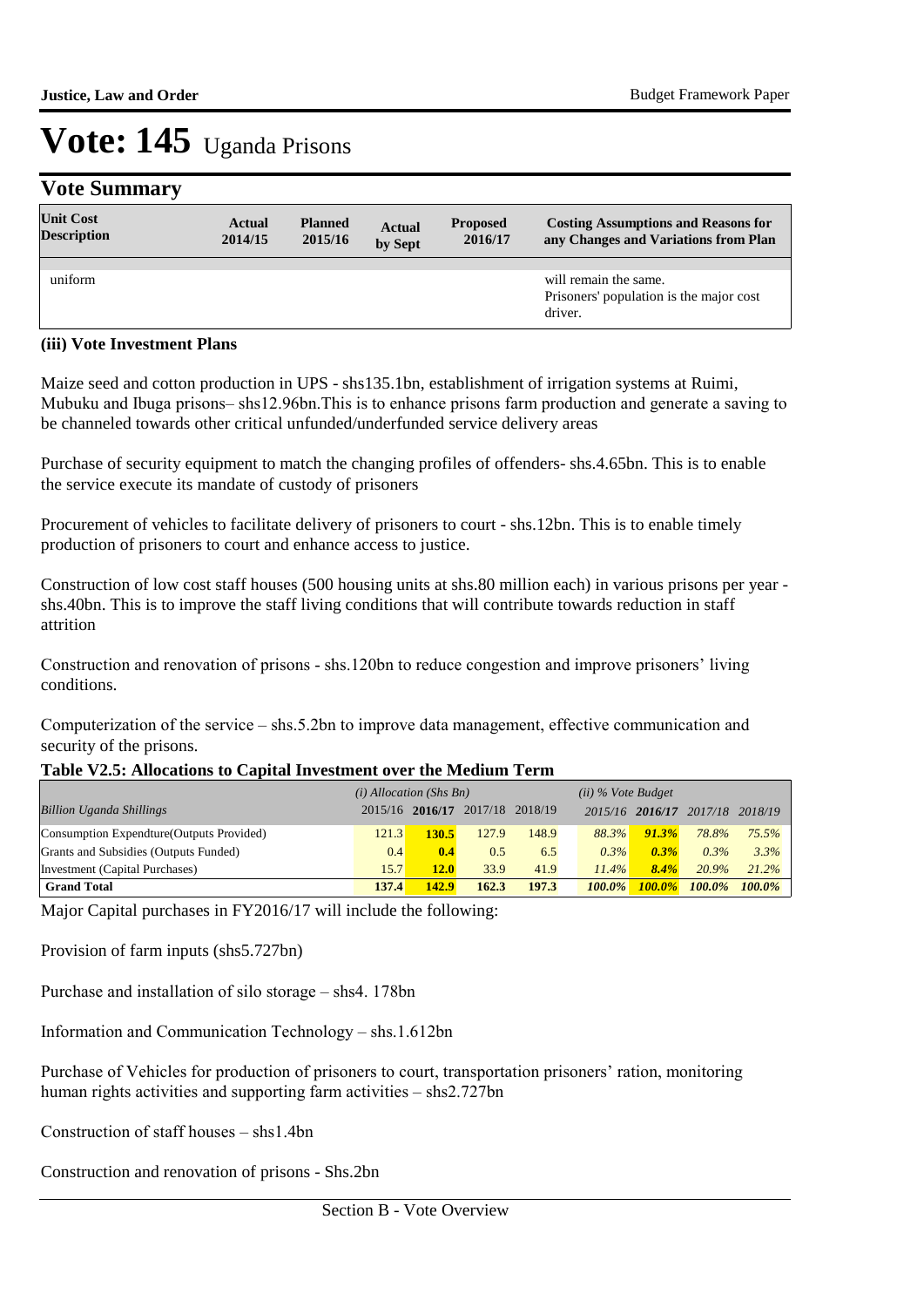## **Vote Summary**

|                                                                                        | <b>Table V2.6: Major Capital Investments</b>                          |                                                                                                                                                                                                                                                                                                                                                                                                                                                                                                                                                                                                                         |                                                                                                                                                                                                                                                                                                                                                                                                                                                                                                                                                                          |                                                                                                                                                                                                                                                                                                                                                                                                                                             |
|----------------------------------------------------------------------------------------|-----------------------------------------------------------------------|-------------------------------------------------------------------------------------------------------------------------------------------------------------------------------------------------------------------------------------------------------------------------------------------------------------------------------------------------------------------------------------------------------------------------------------------------------------------------------------------------------------------------------------------------------------------------------------------------------------------------|--------------------------------------------------------------------------------------------------------------------------------------------------------------------------------------------------------------------------------------------------------------------------------------------------------------------------------------------------------------------------------------------------------------------------------------------------------------------------------------------------------------------------------------------------------------------------|---------------------------------------------------------------------------------------------------------------------------------------------------------------------------------------------------------------------------------------------------------------------------------------------------------------------------------------------------------------------------------------------------------------------------------------------|
|                                                                                        | Project, Programme                                                    | 2015/16                                                                                                                                                                                                                                                                                                                                                                                                                                                                                                                                                                                                                 |                                                                                                                                                                                                                                                                                                                                                                                                                                                                                                                                                                          | 2016/17                                                                                                                                                                                                                                                                                                                                                                                                                                     |
|                                                                                        | <b>Vote Function Output</b><br><b>UShs Thousand</b>                   | <b>Approved Budget, Planned</b><br><b>Outputs (Quantity and Location)</b>                                                                                                                                                                                                                                                                                                                                                                                                                                                                                                                                               | <b>Actual Expenditure and</b><br><b>Outputs by September</b><br>(Quantity and Location)                                                                                                                                                                                                                                                                                                                                                                                                                                                                                  | <b>Proposed Budget, Planned</b><br><b>Outputs (Quantity and Location)</b>                                                                                                                                                                                                                                                                                                                                                                   |
|                                                                                        | Project 0386 Assistance to the UPS                                    |                                                                                                                                                                                                                                                                                                                                                                                                                                                                                                                                                                                                                         |                                                                                                                                                                                                                                                                                                                                                                                                                                                                                                                                                                          |                                                                                                                                                                                                                                                                                                                                                                                                                                             |
| 125775 Purchase of Motor<br><b>Vehicles and Other</b><br><b>Transport</b><br>Equipment |                                                                       | 14 Vehicles for production of<br>prisoners to court,<br>transportation of prisoners'<br>rations and monitoring service<br>delivery, 3 vehicles to support<br>farming activities procured.                                                                                                                                                                                                                                                                                                                                                                                                                               | Procurement of 18 vehicles (1)<br>bus, 10 pickups, 2 lorries, 3<br>mini buses, 1 tipper truck n 1<br>station wagon) for production of<br>prisoners to court and<br>monitoring service delivery is<br>ongoing - at evaluation stage.                                                                                                                                                                                                                                                                                                                                      | 9 vehicles procured for delivery<br>of Prisoners to courts, transfer<br>of high profile prisoners,<br>regional operations (Kigezi<br>region), distribution of Staff<br>Duty Free Shop materials,<br>delivery of quartermaster<br>supplies and aiding service<br>delivery;<br>8 motor cycles procured for<br>operations of district offices and<br>welfare & rehabilitation function                                                         |
|                                                                                        | <b>Total</b>                                                          | 1,922,500                                                                                                                                                                                                                                                                                                                                                                                                                                                                                                                                                                                                               | 500,402                                                                                                                                                                                                                                                                                                                                                                                                                                                                                                                                                                  | 2,727,000                                                                                                                                                                                                                                                                                                                                                                                                                                   |
|                                                                                        | <b>GoU</b> Development                                                | 1,922,500                                                                                                                                                                                                                                                                                                                                                                                                                                                                                                                                                                                                               | 500,402                                                                                                                                                                                                                                                                                                                                                                                                                                                                                                                                                                  | 2,727,000                                                                                                                                                                                                                                                                                                                                                                                                                                   |
|                                                                                        | <b>External Financing</b>                                             | 0                                                                                                                                                                                                                                                                                                                                                                                                                                                                                                                                                                                                                       | 0                                                                                                                                                                                                                                                                                                                                                                                                                                                                                                                                                                        | 0                                                                                                                                                                                                                                                                                                                                                                                                                                           |
|                                                                                        | 125777 Purchase of<br><b>Specialised</b><br>Machinery &<br>Equipment  | 23 tractors and accessories<br>procured to enhance farm<br>production, security and ICT<br>equipment installed (Masaka<br>and Gulu prisons); Health of<br>prisoners and staff enhanced by<br>procuring clinical diagnostic<br>equipment for Murchison Bay<br>Hospital; Budget saving<br>measures adopted through<br>purchase of a hydro form<br>machine and 1 tipper lorry to<br>enable use of Force on Account;<br>Cost Saving measures adopted<br>through repair of a tailoring<br>workshop at Upper prison.                                                                                                          | Procurement of 20 tractors and<br>accessories, contractors for<br>installation of CCTV cameras<br>and other classified security<br>equipment, 2 hammer mills and<br>2 maize shellers, assorted<br>construction equipment<br>ongoing. 44 tractors, 3 lorries<br>and other farm equipment<br>maintained in all prisons farms;                                                                                                                                                                                                                                              | A 3,000MT Silo storage<br>procured and installed at Ruimi<br>Prison farm; A set of Land<br>Survey Equipment procured;<br>Security equipment procured                                                                                                                                                                                                                                                                                        |
|                                                                                        | Total                                                                 | 9,025,723                                                                                                                                                                                                                                                                                                                                                                                                                                                                                                                                                                                                               | 784,199                                                                                                                                                                                                                                                                                                                                                                                                                                                                                                                                                                  | 4,832,714                                                                                                                                                                                                                                                                                                                                                                                                                                   |
|                                                                                        | <b>GoU</b> Development                                                | 9,025,723                                                                                                                                                                                                                                                                                                                                                                                                                                                                                                                                                                                                               | 784,199                                                                                                                                                                                                                                                                                                                                                                                                                                                                                                                                                                  | 4,832,714                                                                                                                                                                                                                                                                                                                                                                                                                                   |
|                                                                                        | <b>External Financing</b>                                             | 0                                                                                                                                                                                                                                                                                                                                                                                                                                                                                                                                                                                                                       | 0                                                                                                                                                                                                                                                                                                                                                                                                                                                                                                                                                                        | $\theta$                                                                                                                                                                                                                                                                                                                                                                                                                                    |
|                                                                                        | 125780 Construction and<br><b>Rehabilitation of</b><br><b>Prisons</b> | Night soil bucket system<br>eliminated in 58 prisons by<br>constructing water borne toilets.<br>sanitation improved in Luzira<br>complex by completing<br>renovation of the Luzira<br>complex sewerage line; 44 new<br>staff housing units constructed<br>at Kitalya, Arua and Koboko,<br>and 20 staff housing units<br>completed at Ndorwa prison.<br>All construction projects for last<br>financial years (a second<br>prisoners' twin ward at Ruimi,<br>Upper Prison Luzira - wall<br>fence, prisoners' twin ward at<br>Ruimi-FY2011/12, cotton store<br>at Mubuku, expansion and<br>renovation of Mbarara Prisons, | GoU Projects for FY2015/2016<br>Construction of 38 housing<br>units at Kitalya, Arua and<br>Koboko and water borne toilets<br>in 33 prisons (Makulubita,<br>Buwunga, Lwemiyaga, Ndagwe,<br>Mateete, Rwebitakuli, Nkozi,<br>Kitala, Kayanja, Buvuma,<br>Bukulula, Kitanda, Mukungwe,<br>Buseruka, Lobule, Bugambe,<br>Lwamaggwa, Kabira, Butagaya,<br>Ivukula, Rubanda, Wabusana,<br>Kyegegwa, Buyinja, Kibiito,<br>Kidera, Kapeeka, Kanoni,<br>Kacheera, Kakumiro, Kijjumba,<br>Kayonza, Kakuuto) (Materials<br>are being delivered and<br>construction works to start), | 36 housing units constructed at<br>Lugore Prison, 30 uniports for<br>staff procured and installed at<br>Luzira, Minor renovations for<br>Mbale prison done, Complete<br>phase 1 for renovation of<br>Kampala Remand prison,<br>Namalu fencing and<br>Construction of Nebbi prison<br>completed; 4 maize cribs<br>constructed at Amita, Kiburara,<br>Bugungu and Muinaina;<br>Construction of a food store at<br>Amita prison farm completed |

Section B - Vote Overview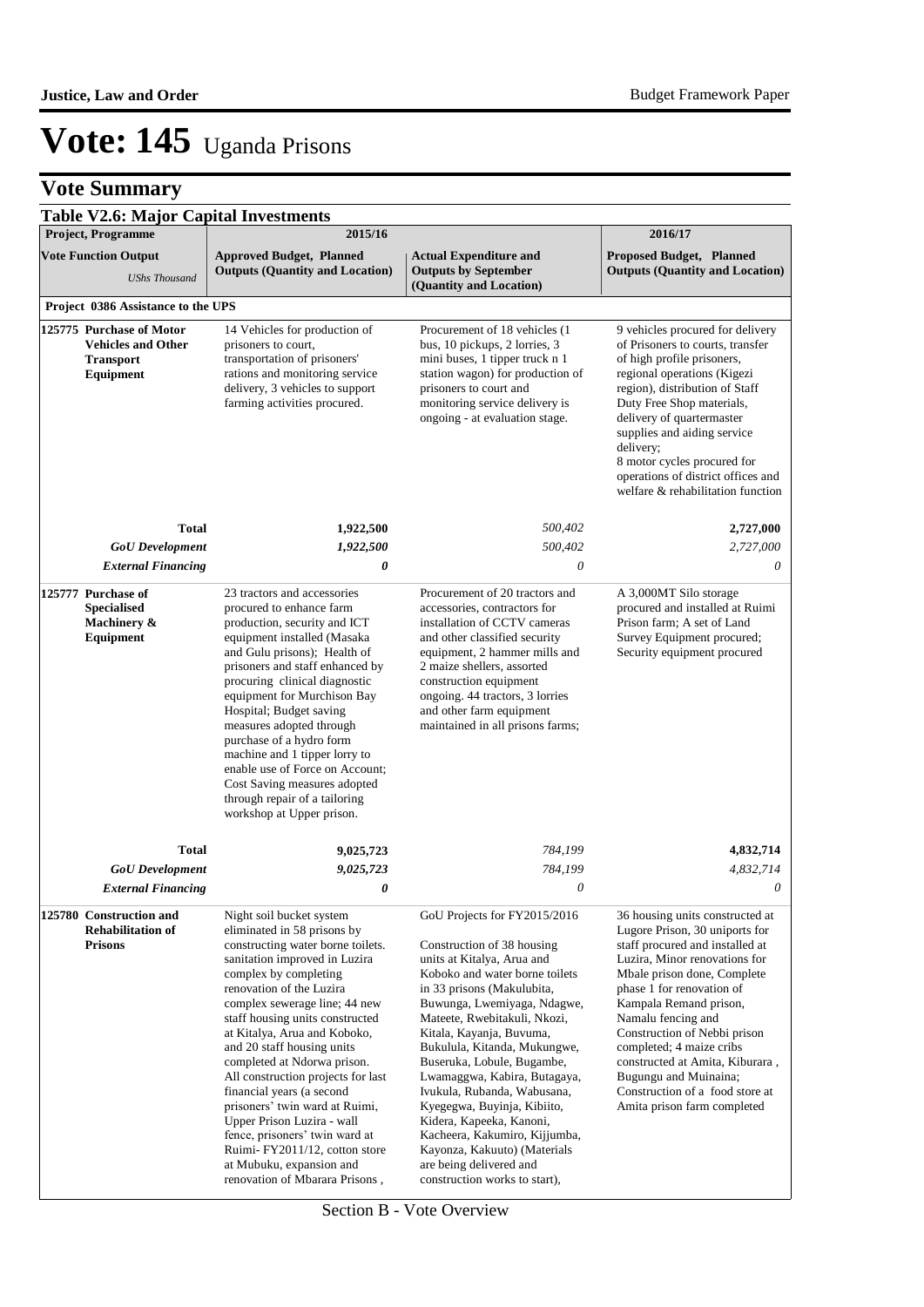## **Vote Summary**

| <b>Project, Programme</b>                           | 2015/16                                                                                                                                                                              |                                                                                                                                                                                                                                                         | 2016/17                                                                   |
|-----------------------------------------------------|--------------------------------------------------------------------------------------------------------------------------------------------------------------------------------------|---------------------------------------------------------------------------------------------------------------------------------------------------------------------------------------------------------------------------------------------------------|---------------------------------------------------------------------------|
| <b>Vote Function Output</b><br><b>UShs Thousand</b> | <b>Approved Budget, Planned</b><br><b>Outputs (Quantity and Location)</b>                                                                                                            | <b>Actual Expenditure and</b><br><b>Outputs by September</b><br>(Quantity and Location)                                                                                                                                                                 | <b>Proposed Budget, Planned</b><br><b>Outputs (Quantity and Location)</b> |
|                                                     | construction of Mbarara<br>Prisons staff quarters (<br>completion) and a reception<br>centre at Amita, administration<br>block at Gulu (completion), 3<br>wards at patiko completed. | procurement of 7,151 iron<br>sheets to support low cost<br>housing initiatives ongoing.<br>Completed construction of a<br>second prisoners' twin ward at<br>Ruimi, perimeter wall fence at<br>Upper prison and a cotton store<br>at Mubuku prison farm. |                                                                           |
| <b>Total</b>                                        | 4,013,758                                                                                                                                                                            | 219,663                                                                                                                                                                                                                                                 | 4,026,847                                                                 |
| <b>GoU</b> Development                              | 4,013,758                                                                                                                                                                            | 219,663                                                                                                                                                                                                                                                 | 4,026,847                                                                 |
| <b>External Financing</b>                           | 0                                                                                                                                                                                    | 0                                                                                                                                                                                                                                                       |                                                                           |

### **(iv) Vote Actions to improve Priority Sector Outomes**

Strategic focus will be on measures to transform the UPS into a productive service, generate budget efficiency savings through the following strategic actions:

Enhancement of prisons farm production: Mechanization (tractors and accessories, combine harvesters etc), improving storage (silos) and farming infrastructure, establishing irrigation systems.

Three projects will be undertaken;

- 1. Maize grain production for prisoners' food
- 2. Cotton production for industries
- 3. Seed production to increase availability of good quality seeds

Increase food security in the prison and the whole country.

Generate budget savings to be channeled to addressing other unfunded/underfunded critical service delivery areas.

Renovation and expansion of prisons to reduce overcrowding in prisons from 274% to 175%

Promotion of offenders' rehabilitation programmes with emphasis on individual needs assessment to reduce on recidivism rate from 21% to 18%

Strengthening professionalism and management accountability through continuous reforms in the Prison Training School and implementation of JLOS Anti-Corruption strategy

Promotion of safety and security of prisoners, staff, and the public by strengthening infrastructure and systems to reduce the escape rate from 7.5 to 5 per 1000 prisoners

Computerization of UPS: i) Setting up a data center at Luzira; ii) Software development for different subsystems; iii) Hardware acquisition including Virtual Private Network (VPN)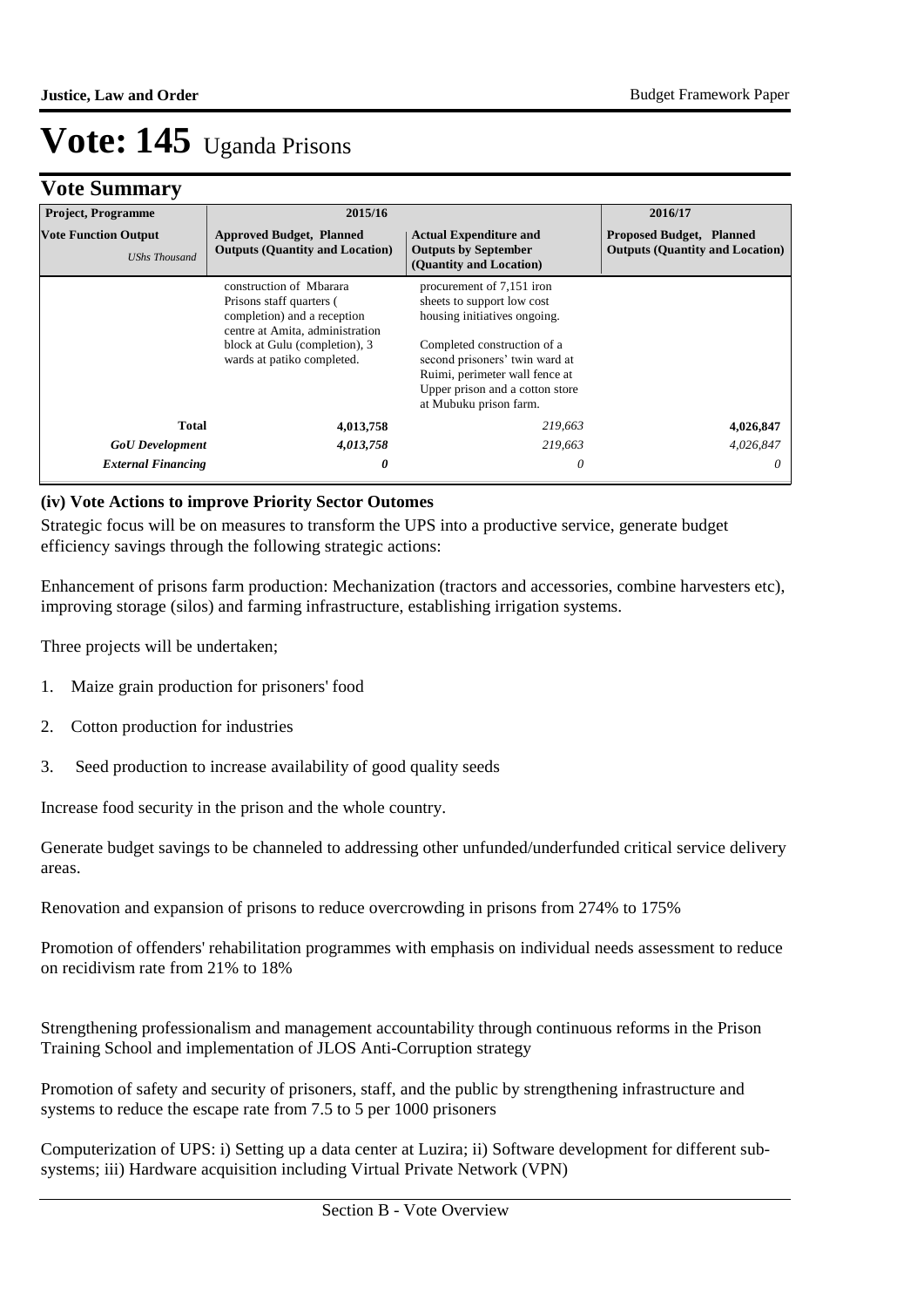## **Vote Summary**

Construction and equipping of; 1) National Prisons Referral Hospital for both prisoners and staff; 2) Mini-Regional Referral Hospitals at all the 15 prison regions.

Construction of a min max prison at Kitalya to reduce congestion in Kampala prisons

Development of a Corrections Policy to transform prisons from a penal to a correctional institution

Strengthening the fleet management and procurement of vehicles to facilitate and ensure timely delivery of prisoners to courts

Purchase of security equipment to match the changing profiles of prisoners

Construction of low cost staff houses in various prison stations to provide decent accommodation to 5,500 staff who are currently not properly housed

| 2015/16 Planned Actions:                                                                                                                                                                                                                                                                | 2015/16 Actions by Sept:                                                                                                                                                                                                                                                                                                                                                                                                                                                                                                                                                                                                                                                                                                                                                                                                                                                                                                                                            | 2016/17 Planned Actions:                                                                                                                                                                                                                                 | <b>MT Strategy:</b>                                                                                                                    |
|-----------------------------------------------------------------------------------------------------------------------------------------------------------------------------------------------------------------------------------------------------------------------------------------|---------------------------------------------------------------------------------------------------------------------------------------------------------------------------------------------------------------------------------------------------------------------------------------------------------------------------------------------------------------------------------------------------------------------------------------------------------------------------------------------------------------------------------------------------------------------------------------------------------------------------------------------------------------------------------------------------------------------------------------------------------------------------------------------------------------------------------------------------------------------------------------------------------------------------------------------------------------------|----------------------------------------------------------------------------------------------------------------------------------------------------------------------------------------------------------------------------------------------------------|----------------------------------------------------------------------------------------------------------------------------------------|
|                                                                                                                                                                                                                                                                                         | Sector Outcome 2: Access to JLOS services particularly for the vulnerable persons enhanced                                                                                                                                                                                                                                                                                                                                                                                                                                                                                                                                                                                                                                                                                                                                                                                                                                                                          |                                                                                                                                                                                                                                                          |                                                                                                                                        |
| Vote Function: 12.57 Prison and Correctional Services                                                                                                                                                                                                                                   |                                                                                                                                                                                                                                                                                                                                                                                                                                                                                                                                                                                                                                                                                                                                                                                                                                                                                                                                                                     |                                                                                                                                                                                                                                                          |                                                                                                                                        |
| <b>VF</b> Performance Issue:                                                                                                                                                                                                                                                            | Improving the welfare of prisons staff and inmates                                                                                                                                                                                                                                                                                                                                                                                                                                                                                                                                                                                                                                                                                                                                                                                                                                                                                                                  |                                                                                                                                                                                                                                                          |                                                                                                                                        |
| 13 vehicles procured to<br>deliver a daily average of<br>1,527 prisoners delivered to<br>courts; enable 700 staff<br>benefit from Duty Free Shop;<br>Improve staff savings through<br>Prisons SACCO; provide a<br>daily average of 45,534<br>inmates with basic necessities<br>of life. | Procurement of 18 vehicles for<br>production of prisoners to<br>court and monitoring service<br>delivery is ongoing $-$ at<br>evaluation stage,<br>Professionalism encouraged<br>through dressing 7,435<br>uniformed staff with a pair of<br>uniform: Staff welfare<br>improved through social<br>welfare programs like staff<br>canteens, guidance and<br>counseling, holiday training<br>for staff families and children<br>in all 16 regions, duty free<br>shop materials procured and<br>distributed to all regional and<br>sub-regional stores-87 staff<br>benefited: Prisoners' welfare<br>enhanced by providing a daily<br>average of 45,125 prisoners<br>with basic necessities of life<br>(meals, medical care, shelter<br>and dressing), looking after<br>babies (240) staying with their<br>mothers in prison, providing<br>sanitary items to all prisoners -<br>a daily average of 2,066<br>female prisoners provided<br>with adequate sanitary towels. | Procure 9 vehicles for delivery<br>of prisoners to court; a daily<br>average of 1,321 prisoners<br>delivered to 213 courts;<br>48,706 prisoners dressed with<br>a pair of uniform each; 8,585<br>uniformed staff provided with<br>a pair of uniform each | Improving staff welfare<br>through Prisons SACCO,<br>Prisons staff Duty Free shop,<br>NAADS, Health and<br><b>Transport facilities</b> |
| VF Performance Issue:<br>11,200 prisoners imparted<br>with life skills (8,200 in<br>agriculture and 3,000 in                                                                                                                                                                            | Inadequate rehabilitation facilities and programmes<br>Rehabilitation and<br>reintegration of offenders<br>improved enabling 58 stations                                                                                                                                                                                                                                                                                                                                                                                                                                                                                                                                                                                                                                                                                                                                                                                                                            | 11,700 prisoners imparted<br>with life skills; 800 prisoners<br>re-integrated to their                                                                                                                                                                   | Paradigm shift from penal to<br>correctional services with<br>emphasis on retooling of                                                 |

**Table V2.7: Priority Vote Actions to Improve Sector Porf**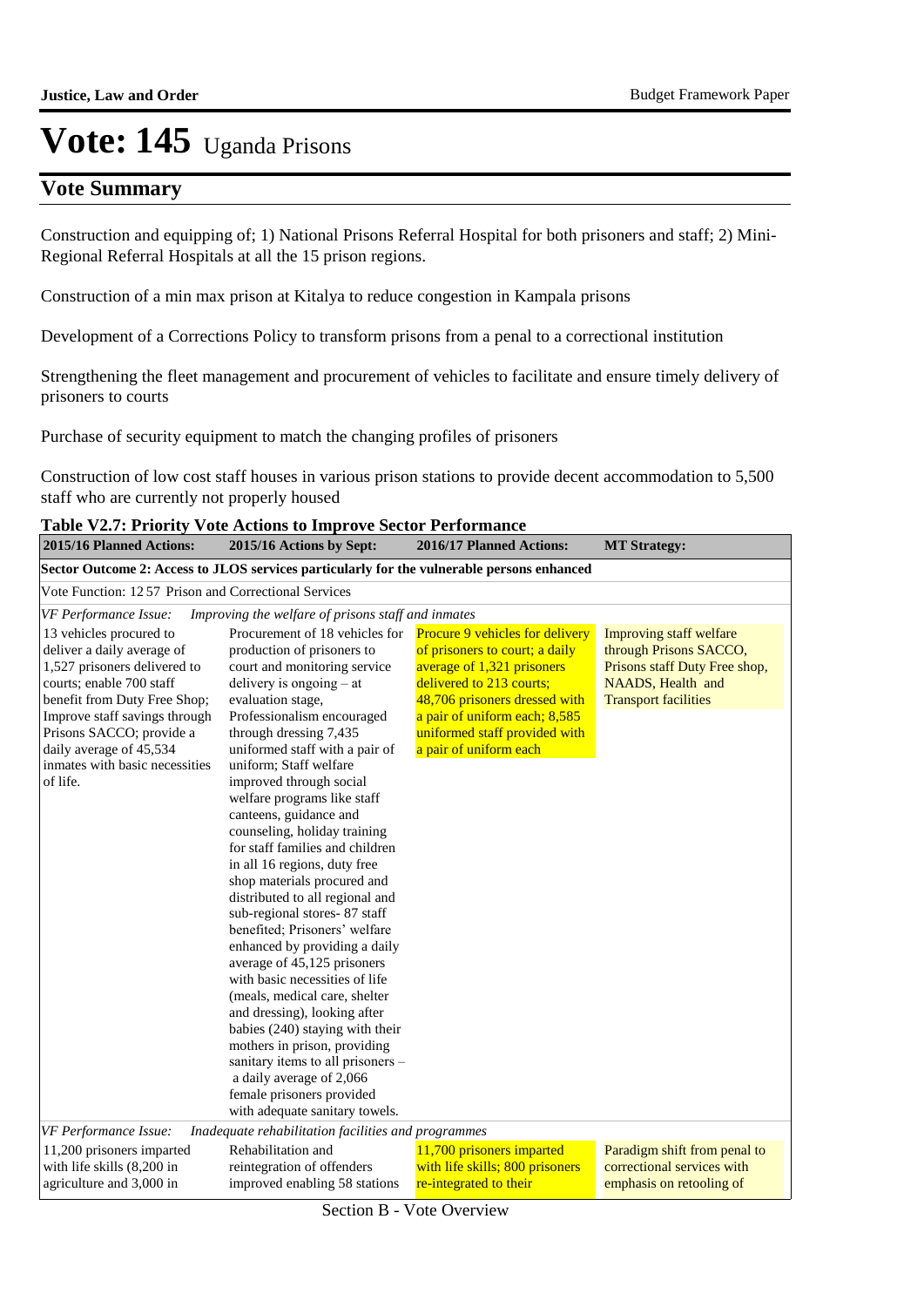## **Vote Summary**

| 2015/16 Planned Actions:                                                                                                                                                                                                                  | 2015/16 Actions by Sept:                                                                                                                                                                                                                                                                                                                                                                                                                                                                                                                                                                                                                                                                                                                                                                       | 2016/17 Planned Actions:                                                                                                                                                                                          | <b>MT Strategy:</b>                                                                                                                                                                                           |
|-------------------------------------------------------------------------------------------------------------------------------------------------------------------------------------------------------------------------------------------|------------------------------------------------------------------------------------------------------------------------------------------------------------------------------------------------------------------------------------------------------------------------------------------------------------------------------------------------------------------------------------------------------------------------------------------------------------------------------------------------------------------------------------------------------------------------------------------------------------------------------------------------------------------------------------------------------------------------------------------------------------------------------------------------|-------------------------------------------------------------------------------------------------------------------------------------------------------------------------------------------------------------------|---------------------------------------------------------------------------------------------------------------------------------------------------------------------------------------------------------------|
| vocational studies); 3,000<br>prisoners on formal education<br>program supported; rate of<br>recidivism reduced from 23%<br>to 21%                                                                                                        | to run FAL programs $-1,289$<br>inmates benefited, 9,274<br>prisoners are undergoing life<br>skills training; 2,335 prisoners<br>on educational programmes in<br>10 prisons supported with<br>scholastic materials, offering<br>counseling and guidance<br>services to 15,182 inmates,<br>reintegrating 800 inmates back<br>to their communities, training<br>2,457 inmates in behavioral<br>change and strengthening<br>capacity of 164 prisons to run<br>rehabilitation programs. 800<br>prisoners were re-integrated to<br>their communities; All<br>prisoners and staff given<br>spiritual guidance. Spiritual<br>and moral rehabilitation<br>facilitated through religious<br>services in all prisons -<br>27,723 inmates benefited.<br>Recidivism expected to reduce<br>from 23% to 21%. | communities; 3,500 prisoners<br>on education supported; 7,000<br>offenders linked to outside<br>world                                                                                                             | rehabilitation facilities,<br>scalling up of counselling<br>services                                                                                                                                          |
| VF Performance Issue:                                                                                                                                                                                                                     | Infrastructure (Dilapidated and insufficient-prisoners and staff accomodation, security fencing,<br><i>isolation facilities</i> )                                                                                                                                                                                                                                                                                                                                                                                                                                                                                                                                                                                                                                                              |                                                                                                                                                                                                                   |                                                                                                                                                                                                               |
| 44 new staff housing units<br>constructed at Kitalya,<br>Koboko and Arua prisons and<br>20 staff housing units<br>completed at Ndorwa prison.<br>Establish emergency prisons<br>at Bidibidi and Orom Tikau<br>to reduce congestion levels | Construction of 38 housing<br>units at Kitalya, Arua and<br>Koboko, procurement of 7,151<br>iron sheets to support low cost<br>staff housing initiatives<br>ongoing.                                                                                                                                                                                                                                                                                                                                                                                                                                                                                                                                                                                                                           | <b>Construction 36 housing units</b><br>at Lugore, installation of 30<br>staff uniports at Luzira, minor<br>renovations of Mbale prison<br>done; Fencing of Namalu,<br>construction of Nebbi prison<br>completed. | Renovations and expansion of<br>existing prison infrustructure-<br>wards, perimeter fences,<br>construction of low cost staff<br>houses to reduce congestion<br>and improve welfare of staff<br>and prisoners |

## *V3 Proposed Budget Allocations for 2016/17 and the Medium Term*

*This section sets out the proposed vote budget allocations for 2016/17 and the medium term, including major areas of expenditures and any notable changes in allocations.* 

### **Table V3.1: Past Outturns and Medium Term Projections by Vote Function\***

|                                       |                    | 2015/16                |                             | <b>MTEF Budget Projections</b> |         |         |
|---------------------------------------|--------------------|------------------------|-----------------------------|--------------------------------|---------|---------|
|                                       | 2014/15<br>Outturn | Appr.<br><b>Budget</b> | Spent by<br><b>End Sept</b> | 2016/17                        | 2017/18 | 2018/19 |
| Vote: 145 Uganda Prisons              |                    |                        |                             |                                |         |         |
| 1257 Prison and Correctional Services | 85.734             | 137.385                | 26.889                      | 142.922                        | 162.343 | 197.338 |
| <b>Total for Vote:</b>                | 85.734             | 137.385                | 26.889                      | 142.922                        | 162.343 | 197.338 |

### **(i) The Total Budget over the Medium Term** BUDGET OVER THE MEDIUM TERM

Uganda Prisons Service has been allocated shs 126.522bn in FY2016/2017, shs144.339bn in FY2017/2018 and shs163.331bn in FY2018/2019

### **(ii) The major expenditure allocations in the Vote for 2016/17**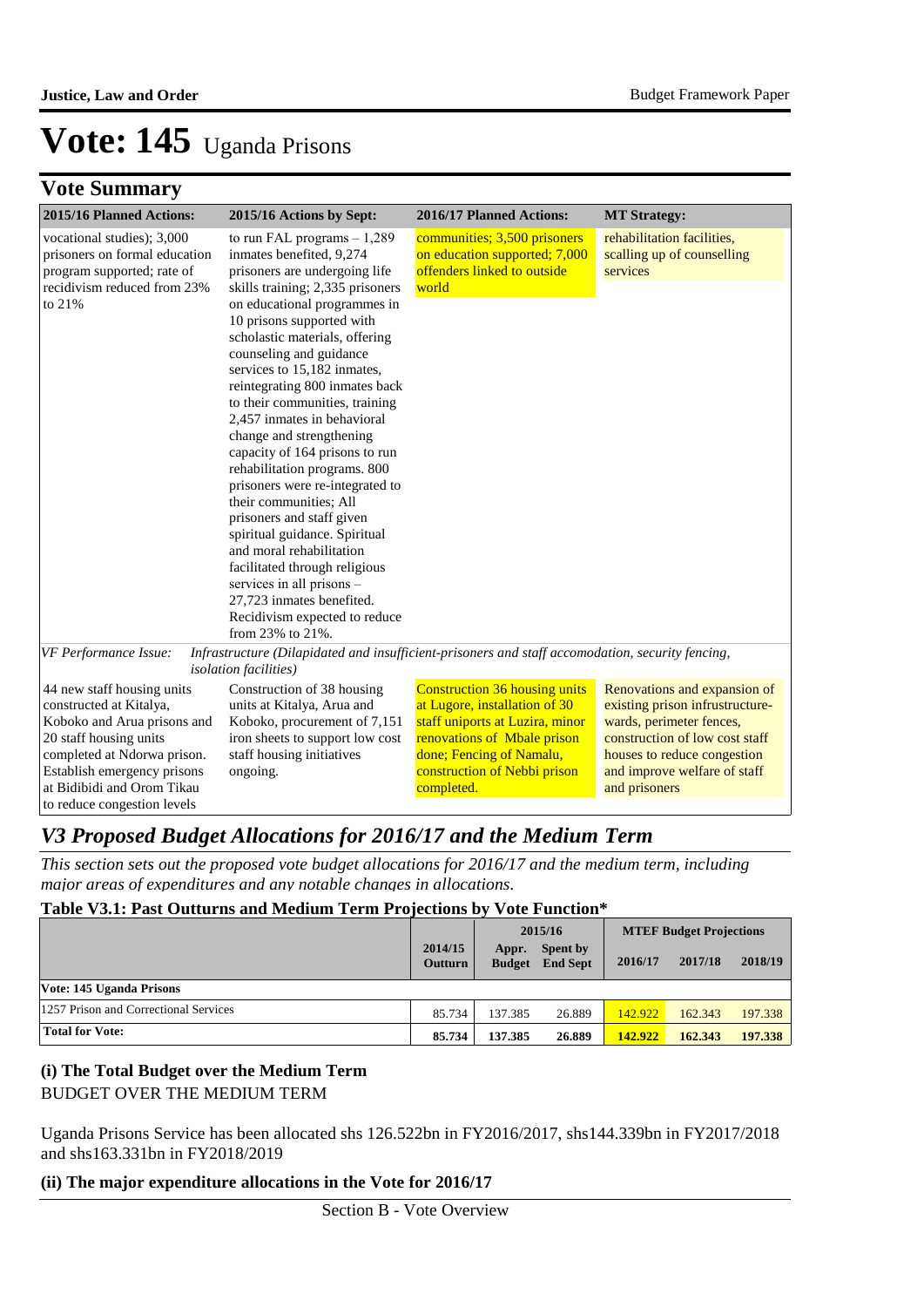### **Vote Summary**

Staff salaries - shs.45.86bn which is 36.2% of the total budget

Non-wage - shs.60.45bn which is 47.8% of total budget

Development budget - shs.20.187bn which is 16% of the total budget

Of the non-wage recurrent budget major expenditure allocations are;

Prisoners' food - shs.30.2bn which is 50% of the non-wage recurrent budget

Utilities-water, Electricity and Telecommunications which receive shs5.016bn (8%)

For the capital development;

Farming and farm infrastructure development - shs.11.713bn (58% of the dev't budget)

Purchase of Vehicles - shs.2.737bn (13.6% of the dev't budget)

**(iii) The major planned changes in resource allocations within the Vote for 2016/17** Construction and renovation of prisoners' infrastructure – shs2bn from shs.1.46bn

Staff welfare: Construction of staff housing units to improve on staff living conditions – 1.4bn from shs.0.7bn

Construction of farm storage facilities (Cribs and silo storage) – shs4.34bn

Purchase of Farm inputs for 9, 000 acres to enable prisons farm produce food worth shs.16.2bn – shs 5.7bn provided

Purchase of transport equipment - from shs1.6bn to shs2.967bn

Purchase of assorted security equipment – shs0.563bn

Computerization of the service (Develop Prisons Management Information System) – shs1.68

**Table V3.2: Key Changes in Vote Resource Allocation**

| <b>Changes in Budget Allocations and Outputs from 2015/16 Planned Levels:</b><br>2016/17                                                                              |                                                                                                                                                        | 2017/18                                                                                                                                                            | 2018/19 | <b>Justification for proposed Changes in</b><br><b>Expenditure and Outputs</b>                                                                                    |
|-----------------------------------------------------------------------------------------------------------------------------------------------------------------------|--------------------------------------------------------------------------------------------------------------------------------------------------------|--------------------------------------------------------------------------------------------------------------------------------------------------------------------|---------|-------------------------------------------------------------------------------------------------------------------------------------------------------------------|
| Vote Function: 1202 Prison and Correctional Services<br>Output:                                                                                                       | 1257 02 Prisoners and Staff Welfare                                                                                                                    |                                                                                                                                                                    |         |                                                                                                                                                                   |
| <b>UShs Bn:</b><br>The increase is to cater for<br>the welfare of prisoners and transfer of a component of<br>staff in terms of feeding,<br>medical care and clothing | 3.168 UShs Bn:<br>The reduction is due to<br>staff welfare to be managed<br>under administration.<br>However, the output has<br>actually been enhanced | -1.079 UShs Bn:<br>The increase is to cater for<br>the welfare of increasing<br>number of prisoners and<br>staff in terms of feeding.<br>medical care and clothing |         | $11.921$ The allocation is to cater for the<br>increasing number of prisoners and staff<br>undergoing training interms of feeding,<br>clotthing and medical care. |
| Output:                                                                                                                                                               | 1257 03 Administration, planning, policy & support services                                                                                            |                                                                                                                                                                    |         |                                                                                                                                                                   |
| <b>UShs Bn:</b><br><b>The reduction in allocation</b> The allocation is meant to<br>is due to transfer of funds to cater for recruitment and                          | $2.102$ UShs Bn:                                                                                                                                       | $3.388$ UShs Bn.<br>The allocation is meant to<br>cater for recruitment and                                                                                        |         | <b>6.388</b> The current level of congestion is 274%.<br>This poses a security threat to both<br>prisoners and staff and is also an abuse                         |

Section B - Vote Overview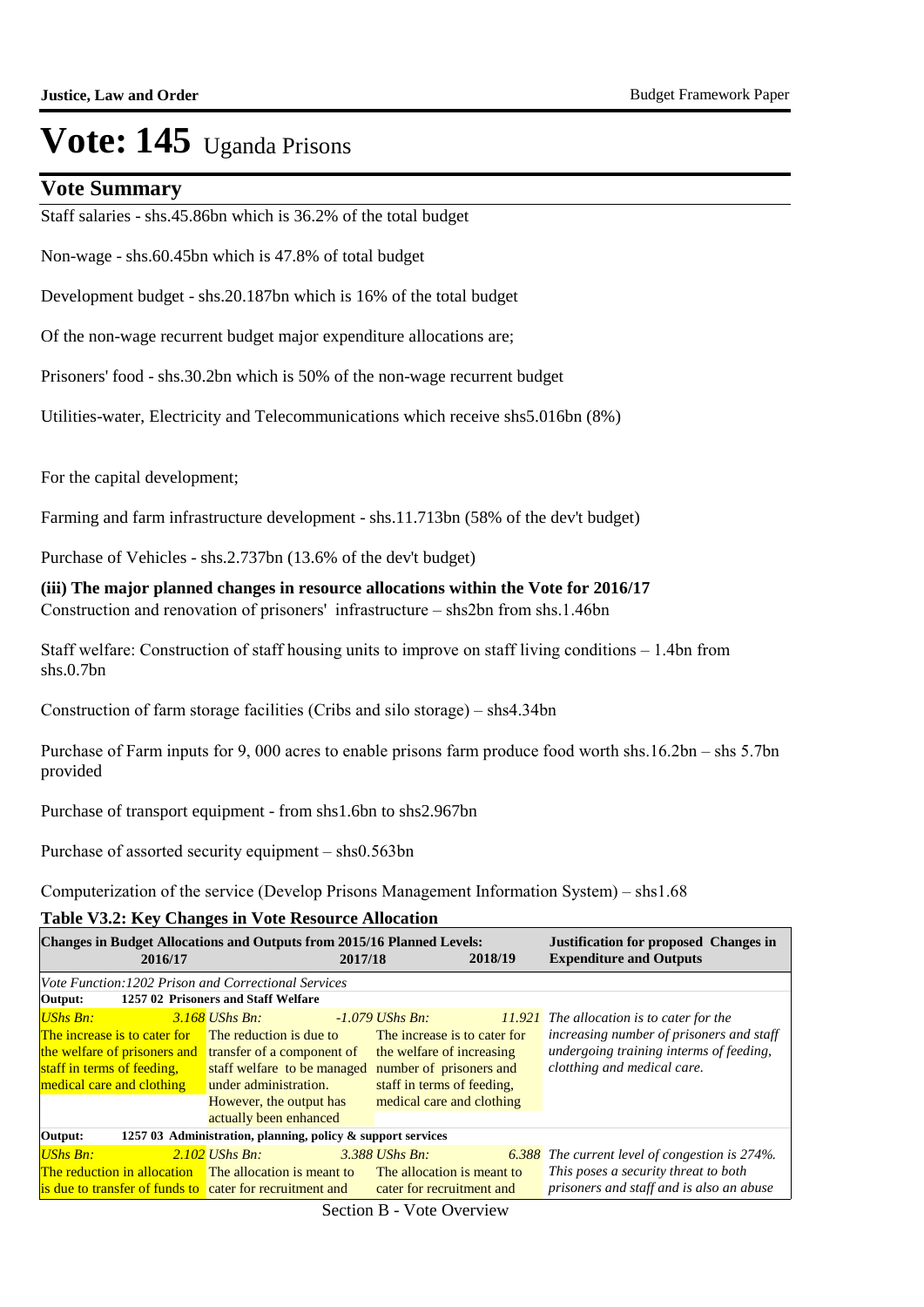| Changes in Budget Allocations and Outputs from 2015/16 Planned Levels:<br>2016/17                                                                                | 2017/18                                                                                                                      | 2018/19                                                                                                                                                                                                                      | Justification for proposed Changes in<br><b>Expenditure and Outputs</b>                                                                                                                                                                                                                                                                                                                                                                                                                                                                                                                                                                                                                                                                                                                                                                                                                                                             |
|------------------------------------------------------------------------------------------------------------------------------------------------------------------|------------------------------------------------------------------------------------------------------------------------------|------------------------------------------------------------------------------------------------------------------------------------------------------------------------------------------------------------------------------|-------------------------------------------------------------------------------------------------------------------------------------------------------------------------------------------------------------------------------------------------------------------------------------------------------------------------------------------------------------------------------------------------------------------------------------------------------------------------------------------------------------------------------------------------------------------------------------------------------------------------------------------------------------------------------------------------------------------------------------------------------------------------------------------------------------------------------------------------------------------------------------------------------------------------------------|
| cater for construction of<br>prisons to improve security<br>and icrease holding capacity. prisoner ratio of 1:3 and                                              | training of new staff to<br>match the ideal staff<br>improving reaserch and<br>development                                   | training of new staff to<br>match the ideal staff<br>prisoner ratio of 1:3 and<br>improving reaserch and<br>development                                                                                                      | of the prisoners rights. This re<br>allocation is intended to improve<br>prisoners' holding space while observing<br>their rights.                                                                                                                                                                                                                                                                                                                                                                                                                                                                                                                                                                                                                                                                                                                                                                                                  |
| Output:<br>1257 05 Prisons Management                                                                                                                            |                                                                                                                              |                                                                                                                                                                                                                              |                                                                                                                                                                                                                                                                                                                                                                                                                                                                                                                                                                                                                                                                                                                                                                                                                                                                                                                                     |
| <b>UShs Bn:</b><br>Increased allocation to<br>cater for increased farm<br>production and enhance<br>access to justice through                                    | 3.910 UShs Bn:<br>Increased allocation to<br>cater for increased farm<br>production and enhance<br>access to justice through | 2.628 UShs Bn:<br>Increased allocation to<br>cater for increased farm<br>production and enhance<br>access to justice through<br>delivering prisoners to court. delivering prisoners to court. delivering prisoners to court. | 2.628 Prisoners population is the major cost<br>driver of the prisons budget. This<br>allocation is meant to enhance timely<br>delivery of prisoners to court and<br>increase farm production on prisons<br>farms.                                                                                                                                                                                                                                                                                                                                                                                                                                                                                                                                                                                                                                                                                                                  |
|                                                                                                                                                                  |                                                                                                                              |                                                                                                                                                                                                                              | NDP II also identified Agriculture as<br>Priority Development Area No.1:<br>"Agriculture has been and remains<br>central to Uganda's economic growth<br>and poverty reduction. It is a major<br>source of raw materials for the<br>manufacturing sector, a market for non-<br>agricultural output and a source of<br>surplus for investment. Government's<br>strategic investments for modernization<br>of this sector will transform it into a<br>springboard for socio-economic<br>transformation. This will lay the<br>foundation for the establishment and<br>expansion of agro processing and<br>consequently light manufacturing<br>industries. As the commercialization and<br>mechanization of agriculture picks pace,<br>the human resource working in the<br>sector will transfer to the manufacturing<br>and service sectors with better wages,<br>thus accelerating the pace of economic<br>growth and transformation". |
| Output:                                                                                                                                                          | 1257 72 Government Buildings and Administrative Infrastructure                                                               |                                                                                                                                                                                                                              |                                                                                                                                                                                                                                                                                                                                                                                                                                                                                                                                                                                                                                                                                                                                                                                                                                                                                                                                     |
| <b>UShs Bn:</b><br>The reduction is due to<br>transfer to supplement<br>purchase of a silo                                                                       | $-1.055$ UShs Bn:<br>for farm storage facilities<br>and drying platforms to<br>reduce post harvest losses                    | 1.361 UShs Bn:<br>Allocation is meant to cater Allocation is meant to cater<br>for farm storage facilities<br>and drying platformsto<br>reduce post harvest losses                                                           | 2.356 The reduction is to supplement the<br>purchase of a silo to reduce post harvest<br>losses                                                                                                                                                                                                                                                                                                                                                                                                                                                                                                                                                                                                                                                                                                                                                                                                                                     |
| Output:                                                                                                                                                          | 1257 75 Purchase of Motor Vehicles and Other Transport Equipment<br>1.127 UShs Bn:                                           |                                                                                                                                                                                                                              |                                                                                                                                                                                                                                                                                                                                                                                                                                                                                                                                                                                                                                                                                                                                                                                                                                                                                                                                     |
| <b>UShs Bn:</b><br>for purchase of vehicles for<br>delivery of prisoners to<br>court and enhance service<br>delivery                                             | for purchase of vehicles for<br>delivery of prisoners to<br>court and enhance service<br>delivery                            | 2.016 UShs Bn:<br>Increased allocation to cater Increased allocation to cater Increased allocation to cater<br>for purchase of vehicles for<br>delivery of prisoners to<br>court and enhance service<br>delivery             | 3.016 A daily average of 1,312 will de<br>delivered to courts daily. There is need<br>to reduce the number of prisoners and<br>staff walking long distances to court as<br>well as observing the rights of prisoners                                                                                                                                                                                                                                                                                                                                                                                                                                                                                                                                                                                                                                                                                                                |
| Output:                                                                                                                                                          | 1257 77 Purchase of Specialised Machinery & Equipment                                                                        |                                                                                                                                                                                                                              |                                                                                                                                                                                                                                                                                                                                                                                                                                                                                                                                                                                                                                                                                                                                                                                                                                                                                                                                     |
| <b>UShs Bn:</b><br>Allocation has been reduced Funds transferred to cater<br>and transferred to prisons<br>management to cater for<br>farm silos and farm inputs | -3.973 UShs Bn:<br>for farm inputs to enhance<br>farm production                                                             | $-4.546$ UShs Bn:<br>Funds transferred to cater<br>for farm inputs to enhance<br>farm production                                                                                                                             | -4.546 Allocation has been reduced and<br>transferred to prisons management to<br>cater for farm silos and farm inputs to<br>increase farm production.                                                                                                                                                                                                                                                                                                                                                                                                                                                                                                                                                                                                                                                                                                                                                                              |
| to increase farm production.                                                                                                                                     |                                                                                                                              |                                                                                                                                                                                                                              | <b>NDP II</b> identified increased Global                                                                                                                                                                                                                                                                                                                                                                                                                                                                                                                                                                                                                                                                                                                                                                                                                                                                                           |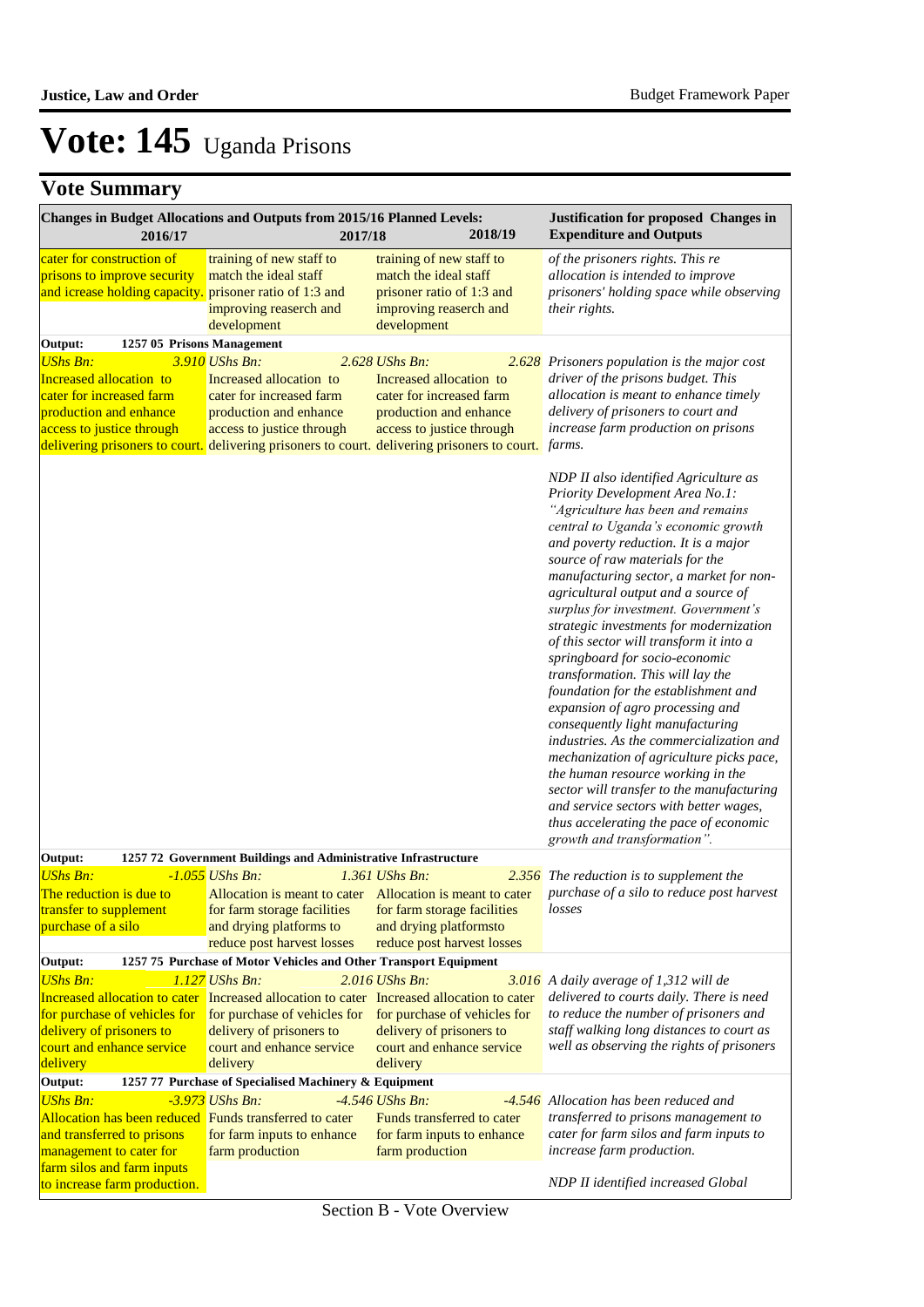## **Vote Summary**

| <b>Changes in Budget Allocations and Outputs from 2015/16 Planned Levels:</b><br>2016/17 | 2017/18 | 2018/19 | <b>Justification for proposed Changes in</b><br><b>Expenditure and Outputs</b>                                                                                                                                                                                                                                                                                                                                                                                                                                                                                                                                                                                                                                                                                                                                         |
|------------------------------------------------------------------------------------------|---------|---------|------------------------------------------------------------------------------------------------------------------------------------------------------------------------------------------------------------------------------------------------------------------------------------------------------------------------------------------------------------------------------------------------------------------------------------------------------------------------------------------------------------------------------------------------------------------------------------------------------------------------------------------------------------------------------------------------------------------------------------------------------------------------------------------------------------------------|
|                                                                                          |         |         | Demand for Agricultural Products as<br>one of the key development<br>opportunities." Closely related to the<br>growth in global population, is the<br>rising demand for food and food related<br>items, as evidenced by the high and<br>rising global food prices. The combined<br>effect of the rise in total global<br>population, the increasing numbers of<br>the global middle classes, and the<br>negative impact of climate change on<br>food production around the world (due<br>to flooding and droughts), has resulted<br>in a consistent rise in the demand for<br>food relative to food supply. As a<br>predominantly agricultural country, this<br>situation provides a big opportunity for<br>Uganda to increase production,<br>productivity and add value to a variety<br>of its agricultural outputs". |

## *V4: Vote Challenges for 2016/17 and the Medium Term*

*This section sets out the major challenges the vote faces in 2016/17 and the medium term which the vote has been unable to address in its spending plans.*

### 1. PRISONERS" POPULATION GROWTH RATE OF 10% PER ANNUM

Prisoners" population is the major cost driver of prisons budget. It exerts pressure on housing, sanitation, Medicare, feeding, uniforms, staff numbers and delivery of prisoners to courts. Whereas country population is growing at 3.4% per annum, prisoners' population is increasing at 10%.

### 2. PRISONERS' FEEDING

Feeding of a daily average of 48,706 Prisoners at shs.3, 000 per prisoner per day requires shs.53.33bn. Provided is shs.30.26bn hence a shortfall of shs23.07bn. At current level of prisons farm investment, the projected output is worth shs.16.2bn. This leaves a shortfall of shs.6.87bn in the FY2016/17. However, the Service brought forward outstanding commitments of food of shs.10.85bn and Budget for FY2015/16 was approved with a shortfall of shs7.14bn, leading to an overall shortfall of shs.24.8bn

However, in FY2017/18 and the medium term, UPS is likely to attain food self-sufficiency in maize production if the required funding is availed – as per the proposal submitted to Ministry of Finance, Planning and Economic Development.

Strategic Activities:

a) Capitalization of Prisons farm (Combine harvesters) shs.1.12bn is required – there no provision;  $b)$ Tractors and accessories – Shs.7.2bn is required – no provision; c) Farm inputs for 2 seasons requires shs.6.413bn against a provision of shs.5.827bn – Shs.0.586bn

### 3. INADEQUATE REHABILITATION SERVICES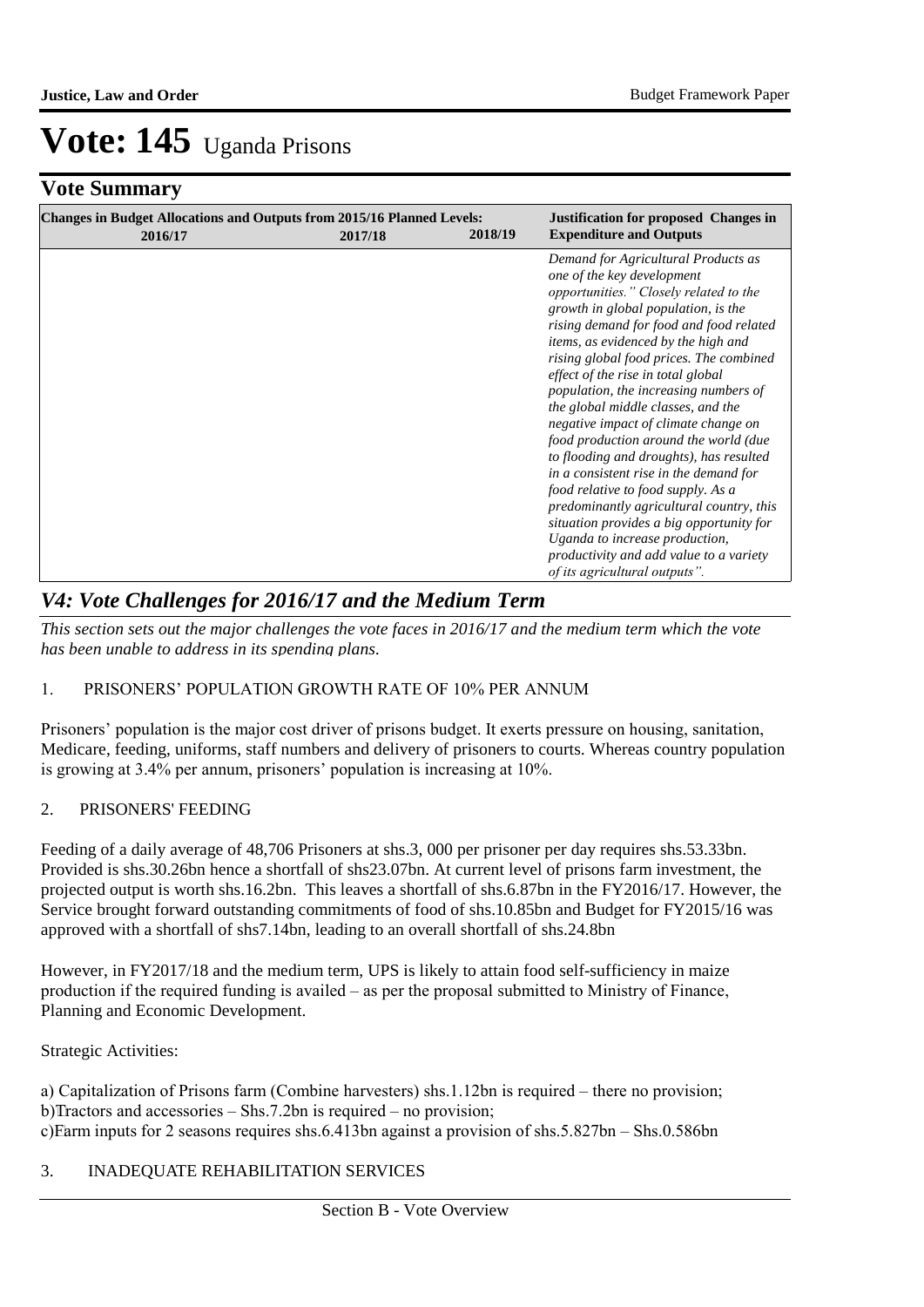## **Vote Summary**

There are inadequate rehabilitation facilities and programs to enhance rehabilitation and reintegration of offenders; only 13 out of 247 prisons have industrial workshops but which are also not well equipped. The existing rehabilitation facilities do not match with the current sentencing regime with many prisoners having sentences of 30 years and above. Establishing, equipping and staffing rehabilitation/correctional centers (industrial workshops) per annum in at least 10 prisons require Shs.4.00bn. A provision of only shs145million has been made.

### 4. LOW STAFF NUMBERS AND HIGH STAFF ATTRITION

The current level of custodial staffing is 6,269 against the required 15,044. At the projected prisoners' population of 48,706 (more 9,966 staff is required). Prisoners population has increased from a daily average of 39,278 prisoners in FY2012/13 to 45,133 (October, 2015), and is projected at 48,706 in FY2016/2017; Custodial staff to prisoner ratio is 1 staff to 7 prisoners against 1:3 which is ideal.

The Service has been given Authority to recruit and train 1,150 staff. Recruitment has been done. Training 1,150 staff requires shs.4.030bn, shs.300million has been provided, leaving a shortfall of shs3.73bn

### 5. STAFF WELFARE - STAFF ACCOMMODATION:

6,500 staff are not properly housed. They stay in improvised houses, uniports, Finamores, canteens, while others rent at their own cost. This may explain high staff attrition rate of over 250 staff per year. This also compromises security of the prison and the public at large.

To provide a two bed roomed house per staff for 500 staff per annum requires Shs.40bn (Shs.80million per housing unit) – phased over 10 years. Only shs1.4bn has been provided leaving a shortfall of shs.38.4bn

### 6. STAFF WORKING UNIFORM:

Each staff is entitled to at least two pairs of uniforms with accessories and protective gear (Rain coats, gum boots, water bottles, shoes helmets, etc). Currently each staff is provided with only 1 pair of uniform that he has to wear on a daily basis. No protective gear is provided.

Non provision of uniform is a source of insecurity on part of staff and the public. To dress all uniformed staff with 2 complete pairs of uniform, shs.8.568bn is required. For FY 2016/2017 a provision of shs.2.04bn has been made, hence a shortfall of shs.6.528bn.

### 7. PRISONERS" UNIFORMS AND BEDDINGS

A prisoner requires 2 pairs of uniform, a blanket, and a felt mattress. Prisoners have no felt mattresses. For a daily average of 48,706 prisoners; Shs2.630bn is required for adequate provision of prisoners' uniform, shs0.85bn has been provided leaving a shortfall of shs.1.78bn; shs.3.409bn is required for provision of felt mattresses-No provision has been made; and shs1.948 for Blankets – No provision

### 8. PRISONS HEALTH SERVICES

The coverage of HIV/AIDS services is limited to only 15% of the health units in UPS. Low staffing of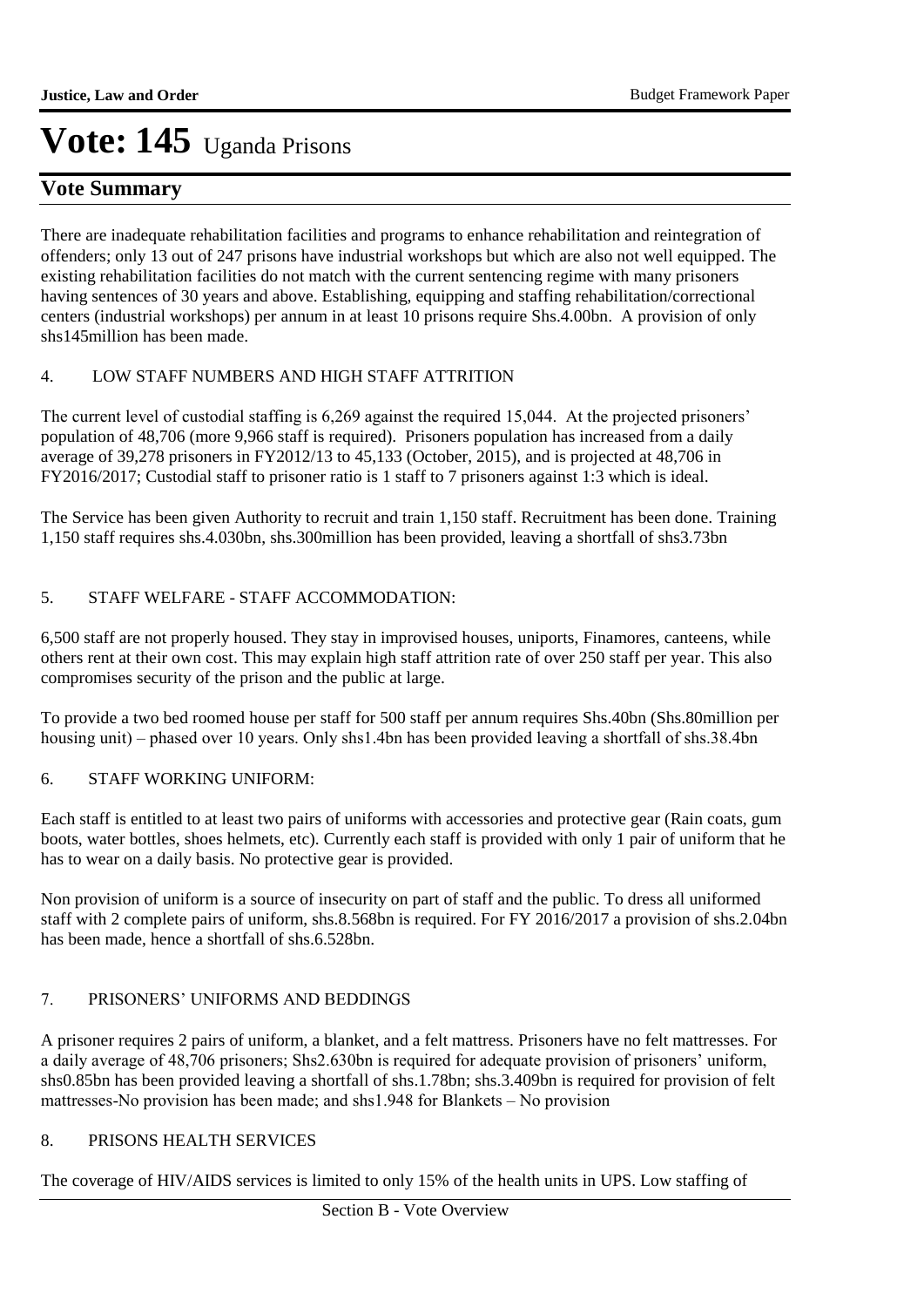### **Vote Summary**

health facilities: 218 (50%) out of 436 posts are filled. To adequately provide health services in prisons requires an annual provision of shs.3.8bn against a provision of shs1.35bn leaving a short fall of shs2.45bn.

### 9. ACCESS TO JUSTICE

### a. Misalignment of Courts and Prisons Location

 This not only affects timely delivery of prisoners to court but also increases costs of service delivery (fuel and vehicle maintenance). Examples of misalignment are Bubukwanga to Bundibugyo 16km, Butiti to Kyenjojo 21km, Masafu to Busia 15km, Nebbi to Paidha 20km, Bubulo to Rwakhaka 14km Tororo to Malaba, 17km, Nebbi to Ragem 28km

### b. Production of prisoners to courts

Shs.3.82bn is required to procure 4 buses, 10 trucks, and 10 pick-ups against a provision of shs.2.73bn leaving a short fall of shs1.1bn. Transporting of prisoners to courts (a daily average of 1,312 prisoners to 213 courts and case backlog sessions) in terms of vehicle maintenance & Fuel requires shs.3.1bn per year. Provided is shs1.6bn, leaving a shortfall of shs1.5bn

### 10. OVERCROWDING AND ASSOCIATED CHALLENGES

The current prisons carrying capacity is for a daily average of 16,517 prisoners. Current Prisoners' population is 45,133 (October, 2015); Projected to be 48,706 for FY2016/17, exceeding the available capacity by 32,189 inmates (occupancy level is 295%), with some prisons housing up to 3 times their designed holding capacities. Constructing 5 low security prisons per annum at shs.3.8bn per prison requires shs19bn;

### 11. INADEQUATE MAINTENANCE BUDGET

Uganda Prisons Service is operating 247 prisons, 16 regional offices, 1 referral hospital, 1 Training School and Prisons Headquarters. Annual civil maintenance Budget requirement is shs1.232bn, provided is shs0.314bn, leaving a shortfall of shs.0.918bn

A proposal for major renovation of prisons was submitted to the Ministry of Finance. A phased approach over a period of 05 years was proposed. Ministry of Finance promised to handle renovation of Prisons over the medium term.

### 12. LAND SURVEYING

190 out 247 prisons land is not surveyed. Of these 190 unsurveyed, only 111 belong to central government. However, 60 prisons formerly under Local Administration are located on Buganda Kingdom land; 19 prisons on other Kingdoms and District Local Government land. It is not easy to survey and title such land.

a) Shs.1.11bn is required to survey the 111 un-surveyed prisons land. Shs.0.79bn is required for surveying kingdom /district land in case of successful negotiations.

b) Implementing the strategy of surveying and titling 50 prisons land per year requires shs 500 million.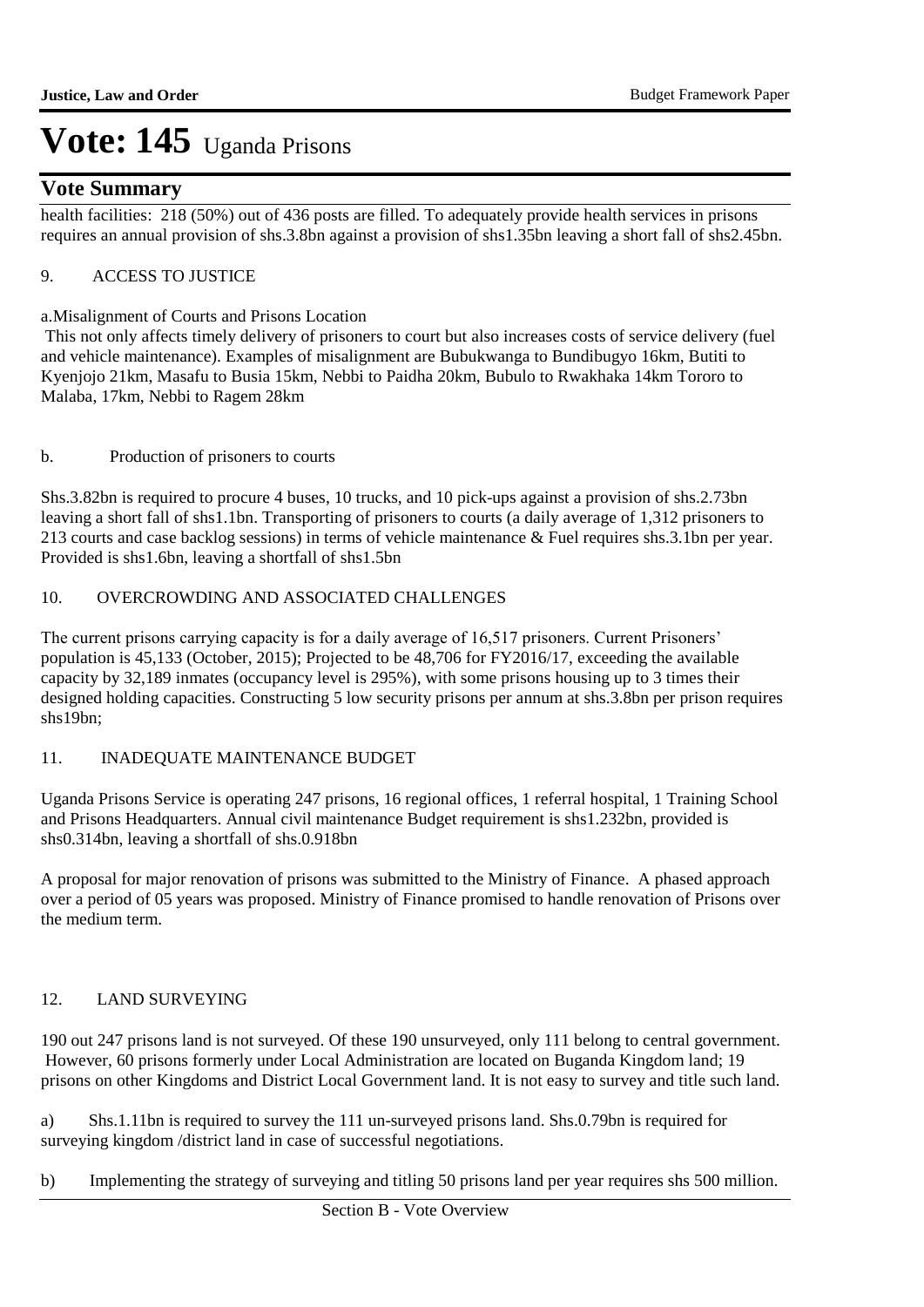### **Vote Summary**

Only Ushs.100m is provided leaving a shortfall of Ushs.400million

c) Following the return of kingdom properties including land titles, the kingdoms are demanding rent worth shs1.704bn (shs.0.864bn for Buganda and shs0.84bn) per annum from UPS. No budget provision has been made.

### 13. UTILITIES (WATER AND ELECTRICITY)

Increase in prisoner population has a direct effect on water bills. Water is a basic necessity of life that must be provided at all times. There has been an increase in number of stations connected to national grid without budget. Increase in tariff rates of utilities without adjusting the MTEF results into accumulation of arrears. For example, the period between FY2010/2011 and FY2014/15, water tariff rate has increased by shs.400 (19%) while electricity increased by shs.182 (48%) per unit but the budget has not increased. Annual budget requirement for utilities FY2016/2017 is;

Water shs.4.559bn; provided is shs1.262bn, leaving a shortfall of shs3.296bn.

Electricity shs.8.876bn; provided is shs3.754bn, leaving a shortfall of shs5.122bn.

### 14. ARREARS AND OUTSTANDING COMMITMENTS

The vote has arrears for Water – shs.5.53bn, Electricity – shs.6.453bn, 0.061bn, Ground Rent (KCCA) – shs.0.588bn, Prisoners' food - shs.10.845bn, Staff Uniform - shs.1.746bn, Prisoners' uniform shs.0.810bn, staff training – shs.2.200bn

No provision has been made for Arrears and outstanding commitments

### 15. FARMING AND FARM INFRASTRUCTURE DEVELOPMENT

To enable prisons generate efficiency budget saving, a maize seed and cotton production proposal has been submitted to MoFPED for funding over a five year period.

The total project sum is shs.135.021bn. However, if UPS is allowed to use a revolving fund, only shs.82.406bn will be released from the Treasury in the 1st three (3) years of the project and the balance will be met from revenue generated.

Shs.117.654bn will have been generated in form of revenue by the end of the 5th year The seed and cotton production impact will not only address the issues of inadequate seeds for farmers and lack of raw materials for textile industries but also will generate income for UPS to address critical unfunded priorities

### 16. SECURITY

Given the changing profiles of offenders, with global increase in terrorism, security of both prisons and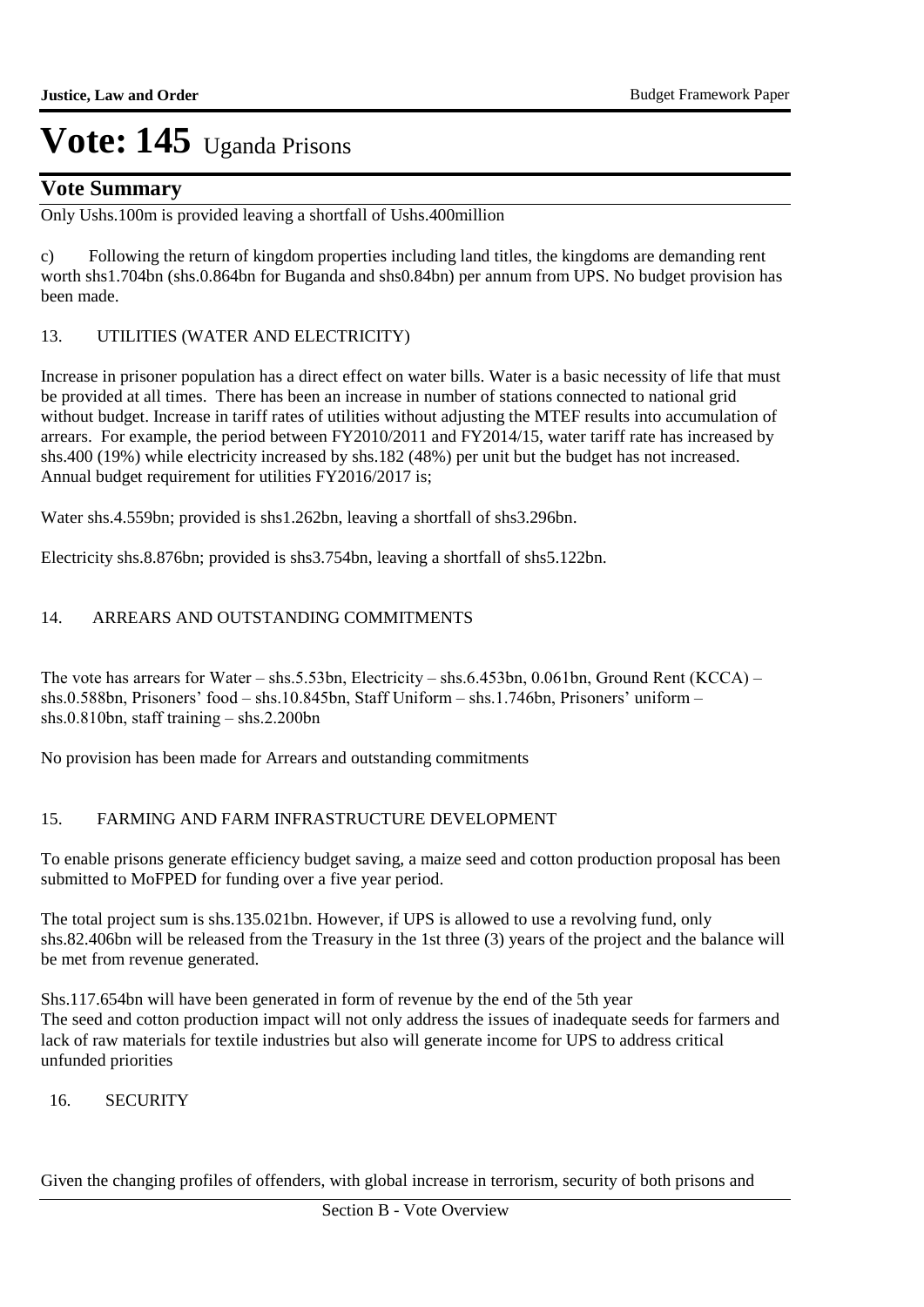### **Vote Summary**

staff MUST be enhanced when being delivered to court or on transfer.

The sentencing regime has also changed whereby some people are being sentenced to imprisonment for life and others to more than sixty (60) years – brings a condition of no hope that may lead to other criminal acts in the prison if the security, rehabilitation and counseling are not tailored to specific needs of offenders

Strategic Activities

Acquisition of assorted and classified security equipment; Required is shs.4.65bn, provided is shs0.564bn, shortfall is shs.4.086bn

Establishing and equipping a Special Unit to enhance security. Required is shs.6.6bn – No Budget provision

### 17. PENSION AND GRATUITY

### PENSION:

a. Pension Arrears – shs.0.236bn. No provision

b. Pensioners verified and on Pension Pay roll shs.4.437bn. Provided is shs.0.228bn; shortfall is shs.4.209bn

- c. Pension for staff not yet on pension payroll (FY2015/16); Required is shs. 0.013bn, No provision
- d. Pension for staff retiring in FY2016/17. Required is shs.0.027bn, No provision
- e. Total pension requirements, shs 4.713bn, provided is shs.0.228bn; Shortfall is shs 4.485bn

### **GRATUITY**

- a.  $\Box$  Gratuity Arrears shs.2.049bn; Provided is shs.0.535bn; shortfall is shs.1.514bn
- b. Gratuity for staff retiring in FY2016/17. Required is shs.2.39bn, No Provision
- c. Total Gratuity requirements, shs 5.603bn, provided is shs.1.709bn; Shortfall is shs 3.894bn

### 18. ACQUISITION OF LAND – REQUIRED IS SHS.0.35BN

a. Amuru prison. Land available is only 3 acres. 30 more acres required. Required is shs.150million. No provision

b. Kome Prison. There is potential for expansion. Required is shs.200million. No provision

The strategic intent is to transform UPS into a productive Service to reduce tax payers" burden of maintaining offenders in custody. The required additional funding is to invest in three (3) strategic areas;

1) Production for prisoners feeding

2) Seed production to increase availability of quality seeds by farmers

3) Cotton production for textile industries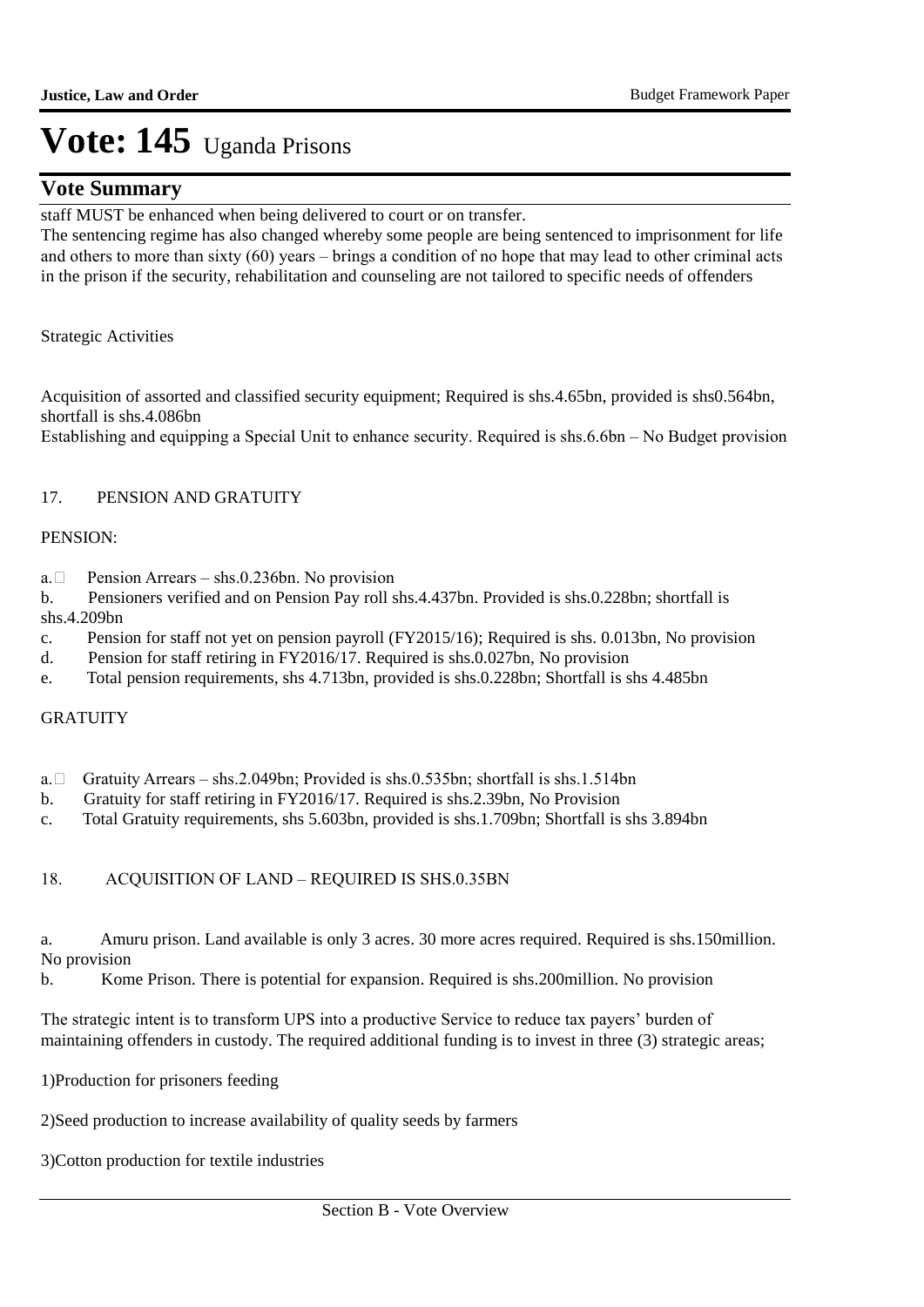| <b>Table V4.1: Additional Output Funding Requests</b>                                                                                          |                                                                                                                                                                                                                                                                                                                                                                                                                                                                                                                                                                                                                                                                                                                                                                                                                                                                                                                                                                                                                                                                                                                                                 |  |
|------------------------------------------------------------------------------------------------------------------------------------------------|-------------------------------------------------------------------------------------------------------------------------------------------------------------------------------------------------------------------------------------------------------------------------------------------------------------------------------------------------------------------------------------------------------------------------------------------------------------------------------------------------------------------------------------------------------------------------------------------------------------------------------------------------------------------------------------------------------------------------------------------------------------------------------------------------------------------------------------------------------------------------------------------------------------------------------------------------------------------------------------------------------------------------------------------------------------------------------------------------------------------------------------------------|--|
| <b>Additional Requirements for Funding and</b><br><b>Outputs in 2016/17:</b>                                                                   | <b>Justification of Requirement for</b><br><b>Additional Outputs and Funding</b>                                                                                                                                                                                                                                                                                                                                                                                                                                                                                                                                                                                                                                                                                                                                                                                                                                                                                                                                                                                                                                                                |  |
| Vote Function: 1201 Prison and Correctional Services                                                                                           |                                                                                                                                                                                                                                                                                                                                                                                                                                                                                                                                                                                                                                                                                                                                                                                                                                                                                                                                                                                                                                                                                                                                                 |  |
| Output:<br>1257 01 Rehabilitation & re-integration of offenders                                                                                |                                                                                                                                                                                                                                                                                                                                                                                                                                                                                                                                                                                                                                                                                                                                                                                                                                                                                                                                                                                                                                                                                                                                                 |  |
| <b>UShs Bn:</b><br>12.861<br>Improving farming & farm infrastructure through<br>capitalization to enable prisons attain food self-sufficiency. | <b>INADEQUATE REHABILITATION SERVICES</b>                                                                                                                                                                                                                                                                                                                                                                                                                                                                                                                                                                                                                                                                                                                                                                                                                                                                                                                                                                                                                                                                                                       |  |
| Establishing and equipping rehabilitation centers/workshops<br>to enhance rehabilitation and re integration of offenders                       | There are inadequate rehabilitation facilities and programs to<br>enhance rehabilitation and reintegration of offenders; only 13 out<br>of 247 prisons have industrial workshops but which are also not<br>well equipped. The existing rehabilitation facilities do not match<br>with the current sentencing regime with many prisoners having<br>sentences of 30 years and above. The existing facilities and the<br>prevailing rehabilitation process are not tailored to handle such<br>cases. Establishing, equipping and staffing<br>rehabilitation/correctional centers (industrial workshops) per<br>annum in at least 10 prisons require Shs.4.00bn. A provision of<br>only shs145 million has been made, leaving a shortfall of                                                                                                                                                                                                                                                                                                                                                                                                        |  |
|                                                                                                                                                | shs.3.855bn.<br>Farming and farm infrastructure development                                                                                                                                                                                                                                                                                                                                                                                                                                                                                                                                                                                                                                                                                                                                                                                                                                                                                                                                                                                                                                                                                     |  |
|                                                                                                                                                |                                                                                                                                                                                                                                                                                                                                                                                                                                                                                                                                                                                                                                                                                                                                                                                                                                                                                                                                                                                                                                                                                                                                                 |  |
|                                                                                                                                                | To enable prisons generate efficiency budget saving, a maize seed<br>and cotton production proposal has been submitted to MoFPED<br>for funding over a five year period.<br>The total project sum is shs.135.021bn. However, if UPS is<br>allowed to use a revolving fund, only shs.82.406bn will be<br>released from the Treasury in the 1st three $(3)$ years of the project<br>and the balance will be met from revenue generated.<br>Shs.117.654bn will have been generated in form of revenue by the<br>end of the 5th year<br>In FY2017/18 and the medium term, UPS is likely to attain food<br>self-sufficiency in maize production if the required funding is<br>availed – as per the proposal submitted to Ministry of Finance,<br>Planning and Economic Development.<br>Required for production of prisoners food is;<br>a)Capitalization of Prisons farm (Combine harvesters) shs.1.12bn<br>is required - there no provision;<br>b) Tractors and accessories $-$ Shs.7.2bn is required $-$ no<br>provision;<br>c)Farm inputs for 2 seasons requires shs.6.413bn against a<br>provision of shs.5.727bn - Shs.0.686bn is the shortfall |  |
| 1257 02 Prisoners and Staff Welfare<br>Output:                                                                                                 |                                                                                                                                                                                                                                                                                                                                                                                                                                                                                                                                                                                                                                                                                                                                                                                                                                                                                                                                                                                                                                                                                                                                                 |  |
| 88.221<br><b>UShs Bn:</b>                                                                                                                      |                                                                                                                                                                                                                                                                                                                                                                                                                                                                                                                                                                                                                                                                                                                                                                                                                                                                                                                                                                                                                                                                                                                                                 |  |
| Feeding a daily average of 48,706 prisoners requires 53.3;<br>the shortfall is shs.24.8bn                                                      | PRISONERS' FEEDING AND FARM PRODUCTION                                                                                                                                                                                                                                                                                                                                                                                                                                                                                                                                                                                                                                                                                                                                                                                                                                                                                                                                                                                                                                                                                                          |  |
| Enhancing food production for food self suffiency short fall<br>$is$ shs $8.906$ bn                                                            | Feeding of a daily average of 48,706 Prisoners at shs.3,000 per<br>prisoner per day requires shs.53.33bn. Provided is shs.30.26bn<br>hence a shortfall of shs23.07bn. At current level of prisons farm<br>investment, the projected output is worth shs.16.2bn. This leaves                                                                                                                                                                                                                                                                                                                                                                                                                                                                                                                                                                                                                                                                                                                                                                                                                                                                     |  |
| Dressing 8,568 uniformed staff – shortfall of shs.6.528bn.                                                                                     | a shortfall of shs.6.87bn in the FY2016/17. However, the Service<br>brought forward outstanding commitments of food of shs.10.85bn<br>and Budget for FY2015/16 was approved with a shortfall of                                                                                                                                                                                                                                                                                                                                                                                                                                                                                                                                                                                                                                                                                                                                                                                                                                                                                                                                                 |  |
| Provision of clothing and beddings to a daily average of<br>$48.706$ prisoners $-7.137$ bn                                                     | shs7.14bn, leading to an overall shortfall of shs.24.8bn                                                                                                                                                                                                                                                                                                                                                                                                                                                                                                                                                                                                                                                                                                                                                                                                                                                                                                                                                                                                                                                                                        |  |
| Providing proper accommodation to over 6,500 staff not<br>properly housed; constructing 500 staff houses per annum                             | However, in FY2017/18 and the medium term, UPS is likely to<br>attain food self-sufficiency in maize production if the required                                                                                                                                                                                                                                                                                                                                                                                                                                                                                                                                                                                                                                                                                                                                                                                                                                                                                                                                                                                                                 |  |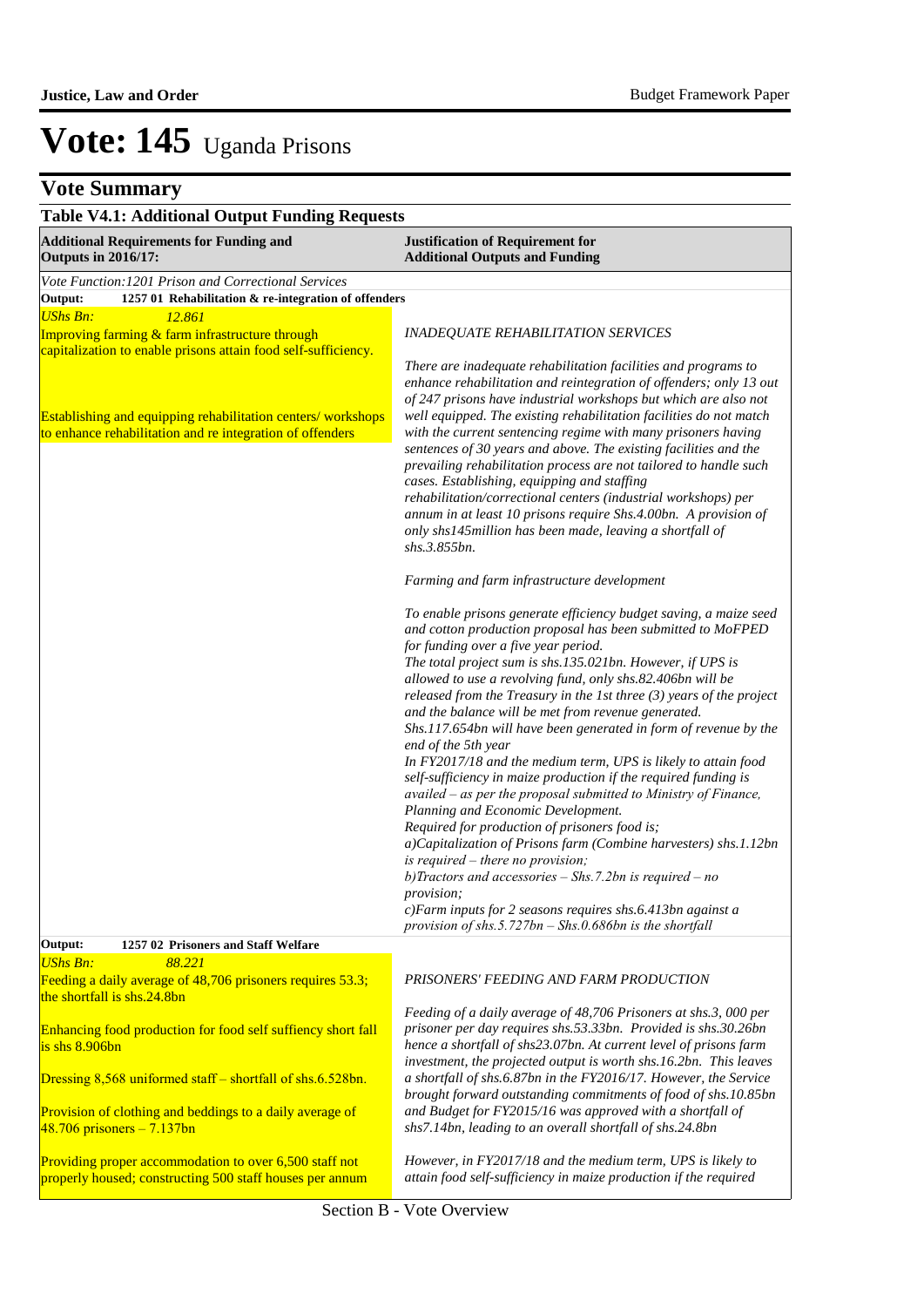| $\mathbf{v}$                                                                 |                                                                                                                                                                                                                                                                                                                                                                                                                                                                                                                          |
|------------------------------------------------------------------------------|--------------------------------------------------------------------------------------------------------------------------------------------------------------------------------------------------------------------------------------------------------------------------------------------------------------------------------------------------------------------------------------------------------------------------------------------------------------------------------------------------------------------------|
| <b>Additional Requirements for Funding and</b><br><b>Outputs in 2016/17:</b> | <b>Justification of Requirement for</b><br><b>Additional Outputs and Funding</b>                                                                                                                                                                                                                                                                                                                                                                                                                                         |
| requires shs.40bn; shs1.4bn has been provided; shortfall is<br>shs38.6bn     | funding is availed - as per the proposal submitted to Ministry of<br>Finance, Planning and Economic Development.                                                                                                                                                                                                                                                                                                                                                                                                         |
| Provision of adequate health services in prisons-shortfall<br>shs2.45bn      | Strategic Activities:<br>a)Capitalization of Prisons farm (Combine harvesters) shs.1.12bn<br>is required $-$ there no provision;<br>b) Tractors and accessories $-$ Shs.7.2bn is required $-$ no<br>provision;<br>c)Farm inputs for 2 seasons requires shs.6.413bn against a<br>provision of shs.5.827bn $-$ Shs.0.586bn                                                                                                                                                                                                 |
|                                                                              | INADEQUATE STAFF UNIFORM, PRISONERS' UNIFORMS<br><b>AND BEDDINGS</b>                                                                                                                                                                                                                                                                                                                                                                                                                                                     |
|                                                                              | <b>STAFF UNIFORMS:</b>                                                                                                                                                                                                                                                                                                                                                                                                                                                                                                   |
|                                                                              | Each staff is entitled to at least two pairs of uniforms with<br>accessories and protective gear (Rain coats, gum boots, water<br>bottles, shoes helmets, etc). Currently each staff is provided with<br>only 1 pair of uniform that he has to wear on a daily basis. No<br>protective gear is provided.                                                                                                                                                                                                                 |
|                                                                              | Non provision of uniform is a source of insecurity on part of staff<br>and the public. To dress all uniformed staff with 2 complete pairs<br>of uniform, shs.8.568bn is required. For FY 2016/2017 a<br>provision of shs.2.04bn has been made, hence a shortfall of<br>shs.6.528bn.                                                                                                                                                                                                                                      |
|                                                                              | PRISONERS' UNIFORMS AND BEDDINGS                                                                                                                                                                                                                                                                                                                                                                                                                                                                                         |
|                                                                              | A prisoner requires 2 pairs of uniform, a blanket, and a felt<br>mattress. Prisoners have no felt mattresses. Resources are not<br>sufficient for providing 2 pairs of uniform per prisoner. For a<br>daily average of 48,706 prisoners; Shs2.630bn is required for<br>adequate provision of prisoners' uniform, shs0.85bn has been<br>provided leaving a shortfall of shs.1.78bn; shs.3.409bn is<br>required for provision of felt mattresses-No provision has been<br>made; and shs1.948 for Blankets $-$ No provision |
|                                                                              | <b>PRISONS HEALTH SERVICES</b>                                                                                                                                                                                                                                                                                                                                                                                                                                                                                           |
|                                                                              | The coverage of HIV/AIDS services is limited to only 15% of the<br>health units in UPS. Low staffing of health facilities: 218 (50%)<br>out of 436 posts are filled. To adequately provide health services<br>in prisons requires an annual provision of shs.3.8bn against a<br>provision of shs1.35bn leaving a short fall of shs2.45bn.                                                                                                                                                                                |
|                                                                              | STAFF WELFARE - Staff accommodation:                                                                                                                                                                                                                                                                                                                                                                                                                                                                                     |
|                                                                              | 5,500 staff are not properly housed. They stay in improvised                                                                                                                                                                                                                                                                                                                                                                                                                                                             |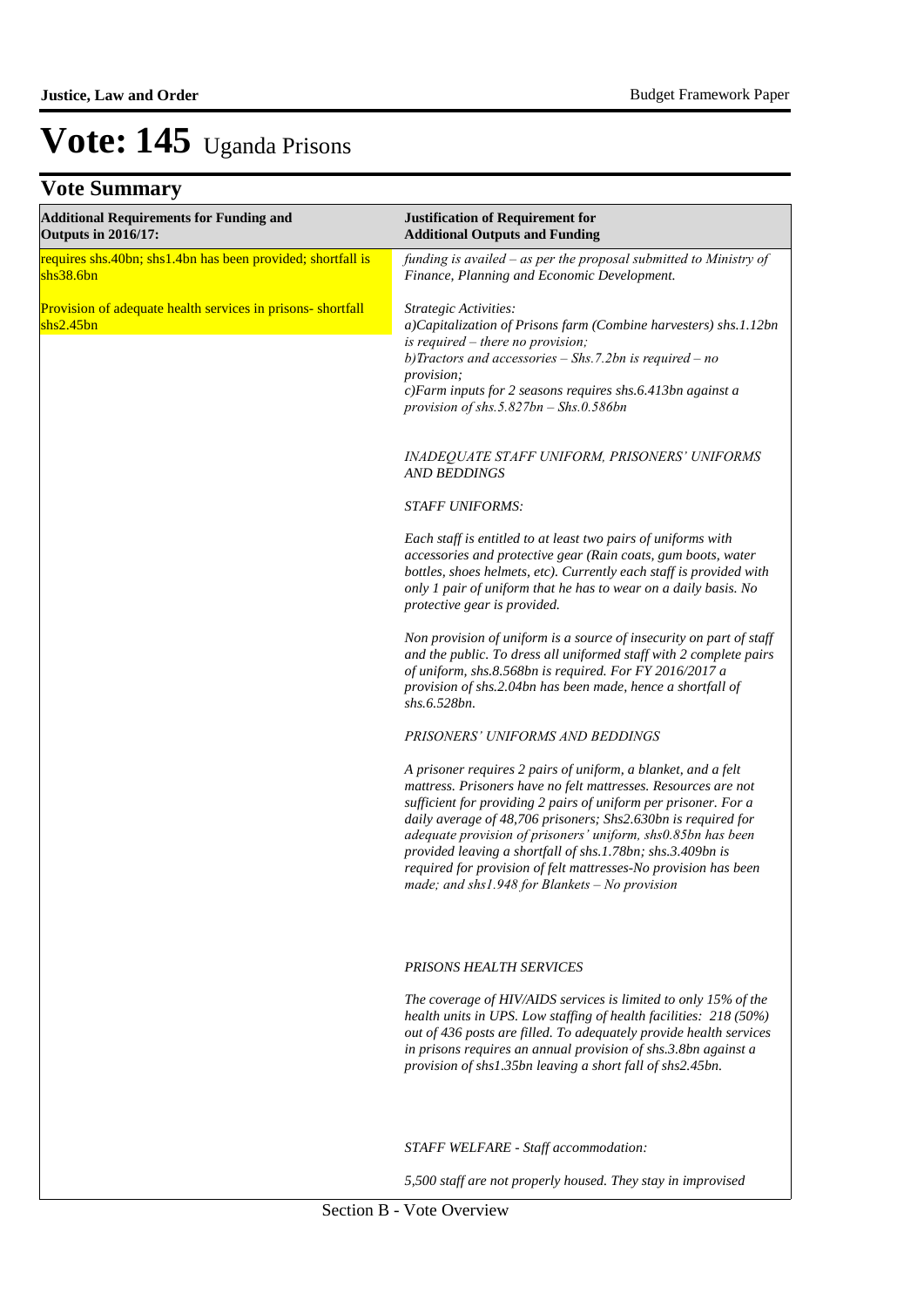| <b>Additional Requirements for Funding and</b><br><b>Outputs in 2016/17:</b>                      | <b>Justification of Requirement for</b><br><b>Additional Outputs and Funding</b>                                                                                                                                                                                                                                                                                                                                                                                                                                                 |
|---------------------------------------------------------------------------------------------------|----------------------------------------------------------------------------------------------------------------------------------------------------------------------------------------------------------------------------------------------------------------------------------------------------------------------------------------------------------------------------------------------------------------------------------------------------------------------------------------------------------------------------------|
|                                                                                                   | houses, uniports, Finamores, canteens, while others rent at their<br>own cost. This may explain high staff attrition rate of over 250<br>staff per year. This also compromises security of the prison and<br>the public at large.                                                                                                                                                                                                                                                                                                |
|                                                                                                   | To provide a two bed roomed house per staff for 500 staff per<br>annum requires Shs.40bn (Shs.80million per housing unit) $-$<br>phased over 10 years. Only shs1.4bn has been provided leaving a<br>shortfall of shs.38.6bn                                                                                                                                                                                                                                                                                                      |
| Output:<br>1257 05 Prisons Management                                                             |                                                                                                                                                                                                                                                                                                                                                                                                                                                                                                                                  |
| <b>UShs Bn:</b><br>62.574<br>Annual budget requirement;                                           | UTILITIES (WATER AND ELECTRICITY)                                                                                                                                                                                                                                                                                                                                                                                                                                                                                                |
| Water - shs4.559bn<br>Electricity - shs10.607bn                                                   | Increase in prisoner population has a direct effect on water bills.<br>Water is a basic necessity of life that must be provided at all                                                                                                                                                                                                                                                                                                                                                                                           |
| Training 1,150 staff requires shs4.030bn; shortfall is<br>shs3.73bn                               | times. There has been an increase in number of stations<br>connected to national grid without budget. Increase in tariff rates<br>of utilities without adjusting the MTEF results into accumulation                                                                                                                                                                                                                                                                                                                              |
| Maize seed and cotton Production - requires shs39.74bn in<br>the first year of implementation     | of arrears. For example, the period between FY2010/2011 and<br>FY2014/15, water tariff rate has increased by shs.400 (19%)<br>while electricity increased by shs.182 (48%) per unit but the                                                                                                                                                                                                                                                                                                                                      |
| Purchase of security equipment and establishing special unit<br>for security requires shs10.686bn | budget has not increased. Annual budget requirement for utilities<br>FY2016/2017 is:<br>Water shs.4.559bn; provided is shs1.262bn, leaving a shortfall of                                                                                                                                                                                                                                                                                                                                                                        |
|                                                                                                   | shs3.296bn.<br>Electricity shs.8.876bn; provided is shs3.754bn, leaving a<br>shortfall of shs5.122bn.                                                                                                                                                                                                                                                                                                                                                                                                                            |
|                                                                                                   | Farming and farm infrastructure development                                                                                                                                                                                                                                                                                                                                                                                                                                                                                      |
|                                                                                                   | To enable prisons generate efficiency budget saving, a maize seed<br>and cotton production proposal has been submitted to MoFPED<br>for funding over a five year period.<br>The total project sum is shs.135.021bn. However, if UPS is<br>allowed to use a revolving fund, only shs.82.406bn will be<br>released from the Treasury in the 1st three $(3)$ years of the project<br>and the balance will be met from revenue generated.<br>Shs.117.654bn will have been generated in form of revenue by the<br>end of the 5th year |
|                                                                                                   | Low Staff Numbers and High Staff Attrition                                                                                                                                                                                                                                                                                                                                                                                                                                                                                       |
|                                                                                                   | The current level of custodial staffing is 6,269 against the<br>required 15,044. At the projected prisoners' population of 48,706<br>(more 9,966 staff is required). Prisoners population has<br>increased from a daily average of 39,278 prisoners in FY2012/13<br>to 45,133 (October, 2015), and is projected at 48,706 in<br>(FY2016/2017); Custodial staff to prisoner ratio is 1 staff to 7<br>prisoners against 1:3 which is ideal.                                                                                        |
|                                                                                                   | The Service has been given Authority to recruit and train 1,150<br>staff. Recruitment has been done. Training 1,150 staff requires<br>shs.4.030bn, shs.300million has been provided, leaving a shortfall<br>of shs3.73bn                                                                                                                                                                                                                                                                                                         |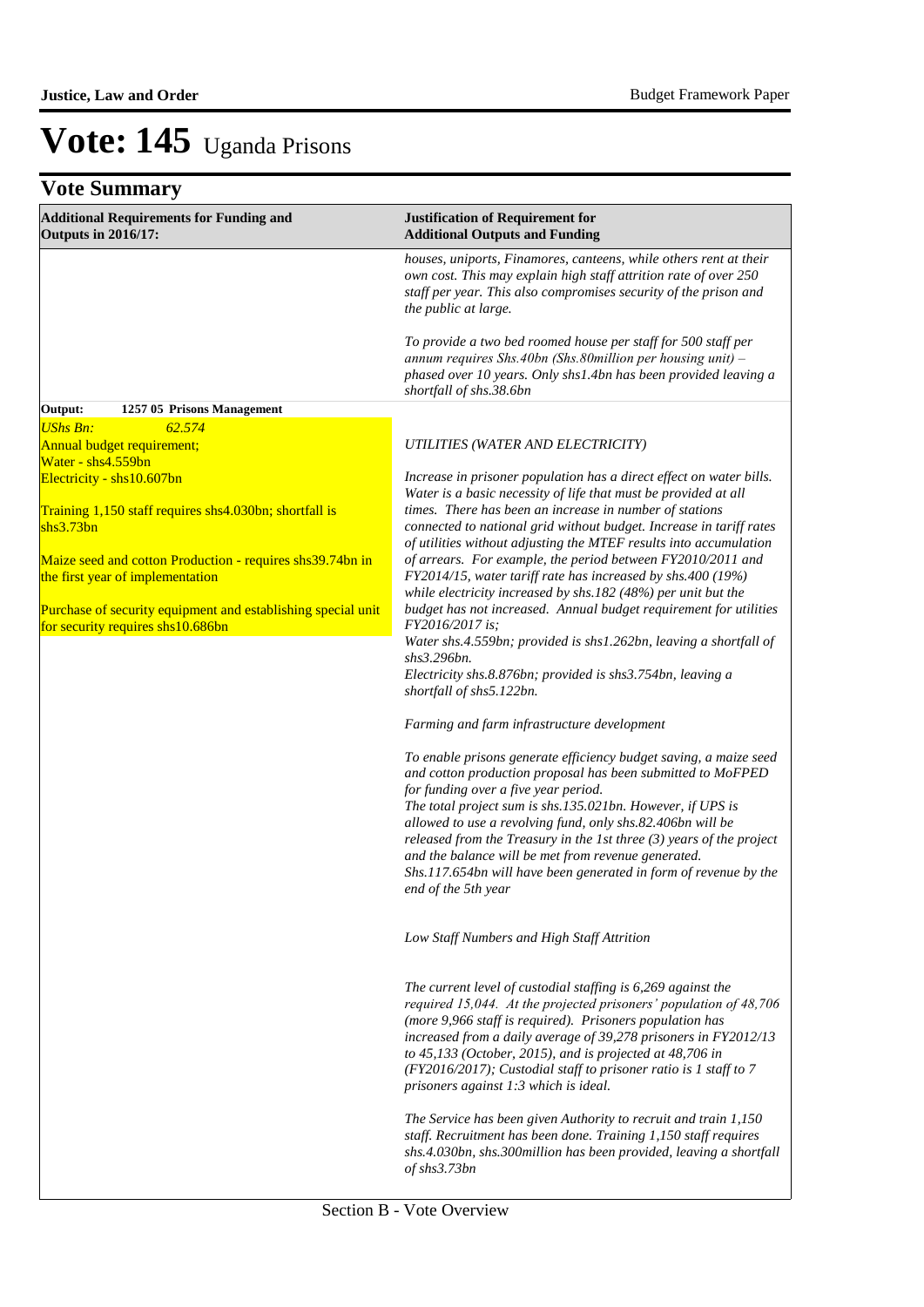| <b>Additional Requirements for Funding and</b><br><b>Outputs in 2016/17:</b>                                                                                                                                    | <b>Justification of Requirement for</b><br><b>Additional Outputs and Funding</b>                                                                                                                                                                                                                                                                                                                                                                                                                                                                                         |
|-----------------------------------------------------------------------------------------------------------------------------------------------------------------------------------------------------------------|--------------------------------------------------------------------------------------------------------------------------------------------------------------------------------------------------------------------------------------------------------------------------------------------------------------------------------------------------------------------------------------------------------------------------------------------------------------------------------------------------------------------------------------------------------------------------|
|                                                                                                                                                                                                                 | <b>SECURITY</b>                                                                                                                                                                                                                                                                                                                                                                                                                                                                                                                                                          |
|                                                                                                                                                                                                                 | Given the changing profiles of offenders, with global increase in<br>terrorism, security of both prisons and staff MUST be enhanced<br>when being delivered to court or on transfer.<br>The sentencing regime has also changed whereby some people are<br>being sentenced to imprisonment for life and others to more than<br>sixty $(60)$ years – brings a condition of no hope that may lead to<br>other criminal acts in the prison if the security, rehabilitation and<br>counselling are not tailored to specific needs of offenders<br><b>Strategic Activities</b> |
|                                                                                                                                                                                                                 | Acquisition of assorted and classified security equipment;<br>Required is shs.4.65bn, provided is shs0.564bn, shortfall is<br>shs.4.086bn<br>Establishing and equipping a Special Unit to enhance security.                                                                                                                                                                                                                                                                                                                                                              |
| Output:<br>1257 75 Purchase of Motor Vehicles and Other Transport Equipment                                                                                                                                     | Required is $shs.6.6bn - No$ Budget provision                                                                                                                                                                                                                                                                                                                                                                                                                                                                                                                            |
| <b>UShs Bn:</b><br>2.600<br>To mitigate misalignment of Courts and Prisons location and<br>ensure timely delivery of prisoners to court requires purchase<br>of more vehicles and fuel and vehicle maintenance. | Misalignment of Courts and Prisons Location                                                                                                                                                                                                                                                                                                                                                                                                                                                                                                                              |
|                                                                                                                                                                                                                 | This not only affects timely delivery of prisoners to court but also<br>increases costs of service delivery (fuel and vehicle maintenance).<br>Examples of misalignment are Bubukwanga to Bundibugyo 16km,<br>Butiti to Kyenjojo 21km, Masafu to Busia 15km, Nebbi to Paidha<br>20km, Bubulo to Rwakhaka 14kmTororo to Malaba, 17km, Nebbi<br>to Ragem 28km                                                                                                                                                                                                              |
|                                                                                                                                                                                                                 | Production of prisoners to courts                                                                                                                                                                                                                                                                                                                                                                                                                                                                                                                                        |
|                                                                                                                                                                                                                 | Shs.3.82bn is required to procure 4 buses, 10 trucks, and 10 pick-<br>ups against a provision of shs.2.73bn leaving a short fall of<br>shs1.1bn. Transporting of prisoners to courts (a daily average of<br>1,312 prisoners to 213 courts and case backlog sessions) in terms<br>of vehicle maintenance & Fuel requires shs.3.1bn per year.<br>Provided is shs1.6bn, leaving a shortfall of shs1.5bn                                                                                                                                                                     |
| 1257 80 Construction and Rehabilitation of Prisons<br>Output:                                                                                                                                                   |                                                                                                                                                                                                                                                                                                                                                                                                                                                                                                                                                                          |
| 17.962<br><b>UShs Bn:</b><br>Constructing 5 low security prisons per annum at shs.3.8bn<br>requires shs.19.0bn;                                                                                                 | Overcrowding and Associated Challenges                                                                                                                                                                                                                                                                                                                                                                                                                                                                                                                                   |
| Maintenance of the existing $247$ prisons country wide –<br>shs1.23bn                                                                                                                                           | The current prisons carrying capacity is for a daily average of<br>16,517 prisoners. Current Prisoners' population is 45,133<br>(October, 2015); Projected to be 48,706 for FY2016/17,<br>exceeding the available capacity by 32,189 inmates (occupancy<br>level is $295\%$ ), with some prisons housing up to 3 times their<br>designed holding capacities. Constructing 5 low security prisons<br>per annum at shs.3.8bn per prison requires shs19bn;                                                                                                                  |
|                                                                                                                                                                                                                 | Inadequate Maintenance Budget                                                                                                                                                                                                                                                                                                                                                                                                                                                                                                                                            |
|                                                                                                                                                                                                                 | Uganda Prisons Service is operating 247 prisons, 16 regional<br>offices, 1 referral hospital, 1 Training School and Prisons<br>Headquarters. Annual civil maintenance Budget requirement is<br>shs1.232bn, provided is shs0.314bn, leaving a shortfall of<br>shs.0.918bn                                                                                                                                                                                                                                                                                                 |
|                                                                                                                                                                                                                 | A proposal for major renovation of prisons was submitted to the<br>Ministry of Finance. A phased approach over a period of 05                                                                                                                                                                                                                                                                                                                                                                                                                                            |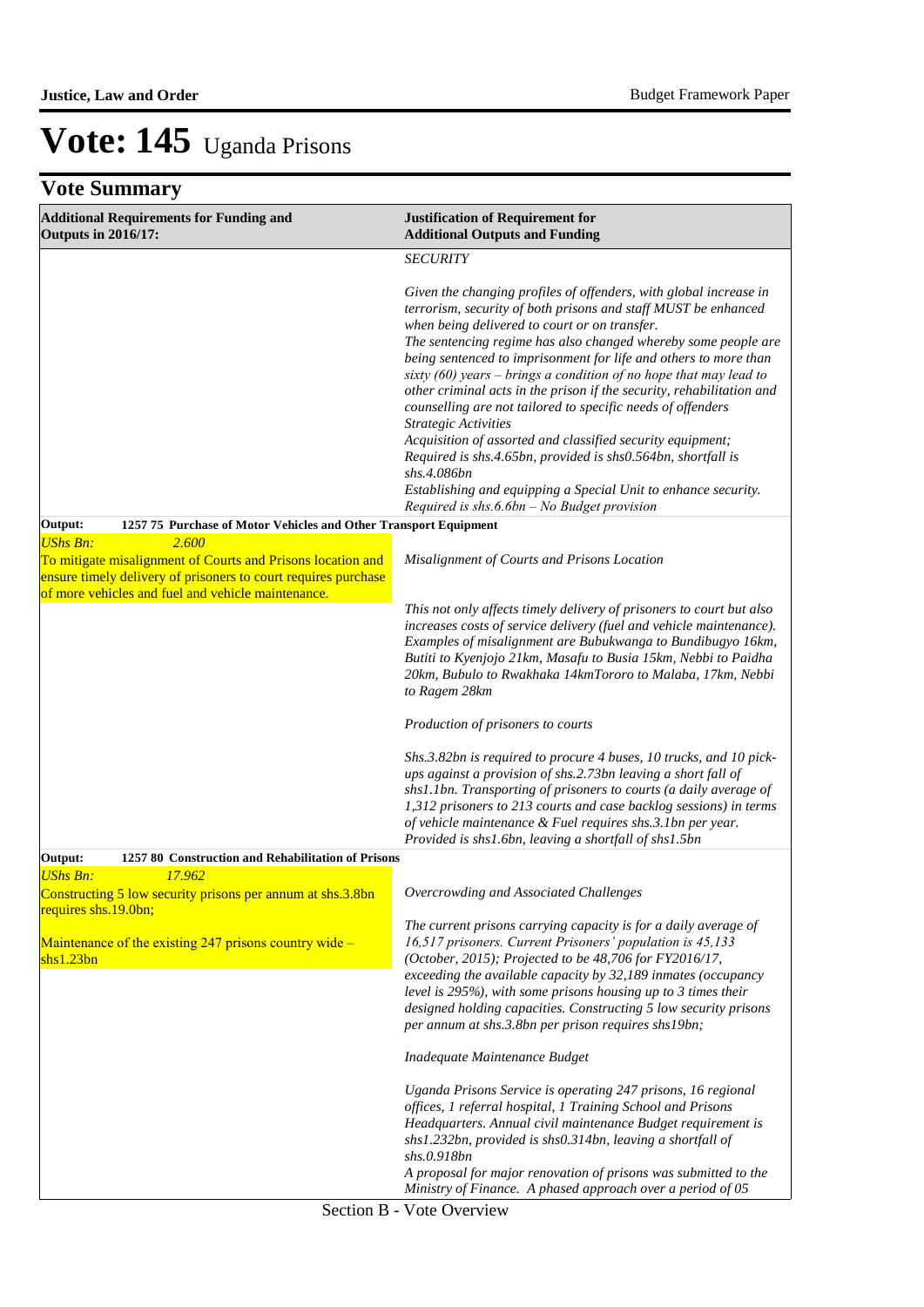## **Vote Summary**

| <b>Additional Requirements for Funding and</b> | <b>Justification of Requirement for</b>                                                                   |
|------------------------------------------------|-----------------------------------------------------------------------------------------------------------|
| <b>Outputs in 2016/17:</b>                     | <b>Additional Outputs and Funding</b>                                                                     |
|                                                | years was proposed. Ministry of Finance promised to handle<br>renovation of Prisons over the medium term. |

*This section discusses how the vote's plans will address and respond to the cross-cutting policy, issues of gender and equity; HIV/AIDS; and the Environment, and other budgetary issues such as Arrears and NTR..* 

### **(i) Cross-cutting Policy Issues**

*(i) Gender and Equity*

**Objective:** Gender mainstreaming to attain equity and balance

*Issue of Concern* : There are several special categories of prisoners in custody including female prisoners (pregnant and breast feeding), foreigners, mentally disordered, the elderly, disabled and the sick that are given preferential treatment.

### *Proposed Intervensions*

Each category of prisoners has preferential treatment. For example female prisoners are catered for through the provision of sanitary towels – shs99m (100% provision). Provision of special meals to children staying with their mothers in Prison -shs60m. UPS' recruitment policy considers recruitment of female staff at all levels of administration.

The design of all new constructions take into considerations the needs of the physically disabled in terms of accessibility

0.159 *Budget Allocations*  UGX billion

| Performance Indicators | - Number prisoners catered for in each category.                  |
|------------------------|-------------------------------------------------------------------|
|                        | - Proportion of female staff recruited.                           |
|                        | - Existence of a documented gender policy                         |
|                        | - Number of babies staying with their mothers in prisons that are |
|                        | looked after                                                      |
|                        | - Percentage provision of sanitary items to female prisoners      |

*(ii) HIV/AIDS*

**Objective:** To offer adequate care and appropriate treatment to HIV positive patients, Prevent new HIV infections in prisons through awareness programs

Issue of Concern : HIV/AIDS is one of the leading causes of morbidity and mortality in prisons and it"s strongly associated with Tuberculosis (proportion of TB mortality 46.3%, HIV prevalence among TB patients is 64.7%).

### *Proposed Intervensions*

Shs.409 million has been earmarked for HIV/AIDS patients for nutritional supplementation and drugs for opportunistic infections.

 One of the interventions is improving health care by strengthening clinical laboratories, health promotion, regular HIV/AIDS voluntary counseling and testing, developing an HIV/AIDS prevention strategy and provision of treatment/drugs.

0.409 *Budget Allocations* UGX billion